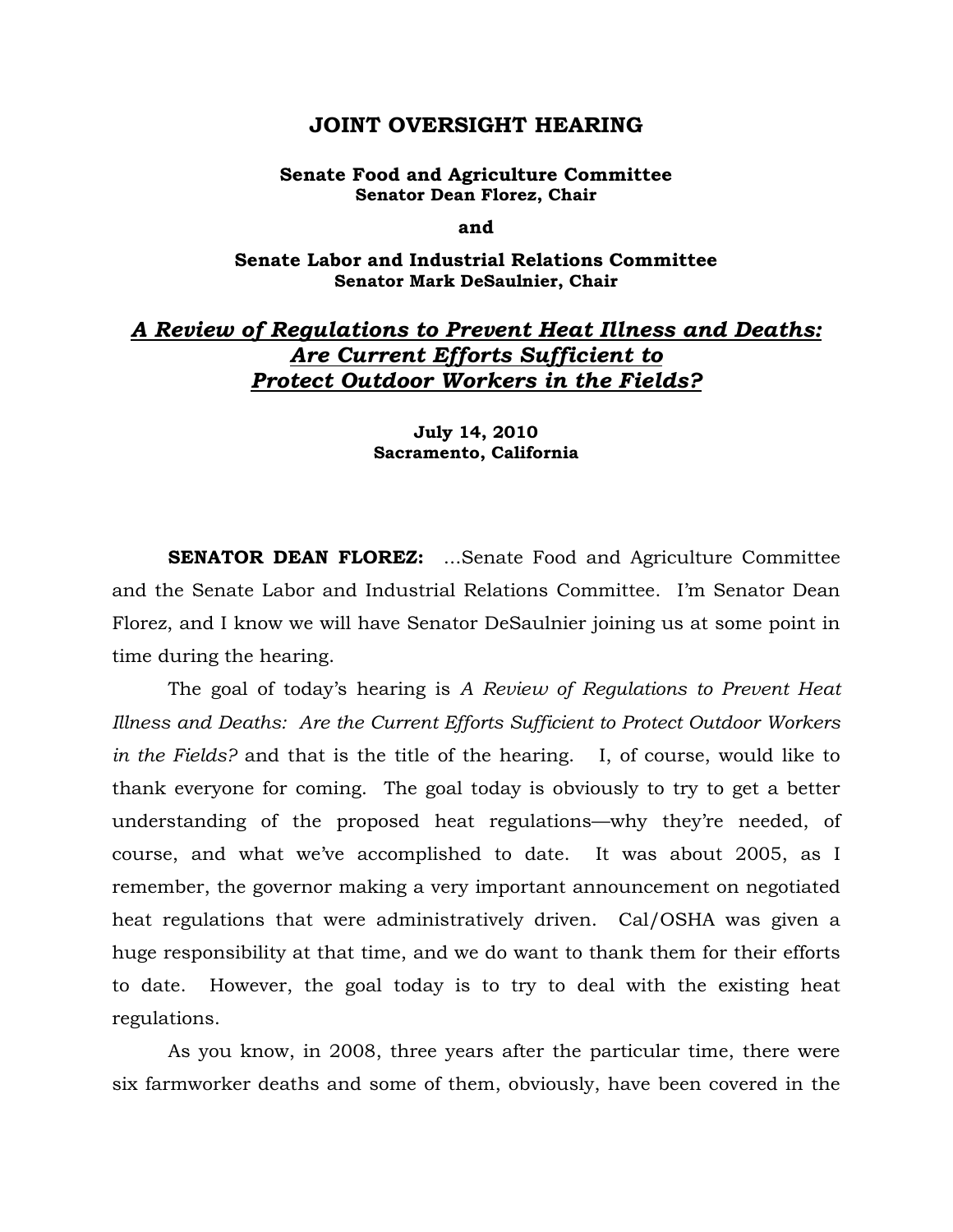press. But I should say that there is also some note about two farmworker deaths already occurring, fatalities in the fields, and I'd like to talk a little bit about that today sometime this year, and we're just beginning the season. So as the workers begin, at least in some of the counties, this is a good time, having a budget impasse and having some time to really look at this gives us an opportunity to look at the harvest season, what we can expect, and, you know, whether or not the current regulations are adequate. There's no doubt that we have a differing of opinion right from the beginning of this. We have a bill moving through the legislature that sets a standard. We believe it's much safer for the workers. I know Cal/OSHA is now beginning to—or at least the administration is now beginning to—formulize and start to work on some other aspects of the particular regulations. I want to talk a little bit about that as well. But the goal of this obviously is to try to get some resolution this year and this season and to try to make sure we have some understanding of what's needed from a budgetary perspective to make this an implementable program.

 So with that, let's go ahead and begin. We'd like to have Len Welsh who is the chief at OSHA to come up. Thank you for joining us. Good seeing you again.

**MR. LEN WELSH:** My pleasure. Thanks for having me. I was wondering if I could ask Erika Monterroza to come…

**SENATOR FLOREZ:** You can have as many people as you want.

**MR. WELSH:** Thank you.

**SENATOR FLOREZ:** You've got it.

**MR. WELSH:** This is on, right? Yeah, good.

**SENATOR FLOREZ:** It's on. Now I have a ton of questions, but I'd like to hear if you have an opening, we'd be glad to hear it.

**MR. WELSH:** Yeah, I'll give you a brief opening, Senator.

**SENATOR FLOREZ:** Please.

**MR. WELSH:** We were given an enormous responsibility in 2005. We were the first state in the nation stepping up to the issue of heat-illness prevention, and our state and several others had been in the process of debate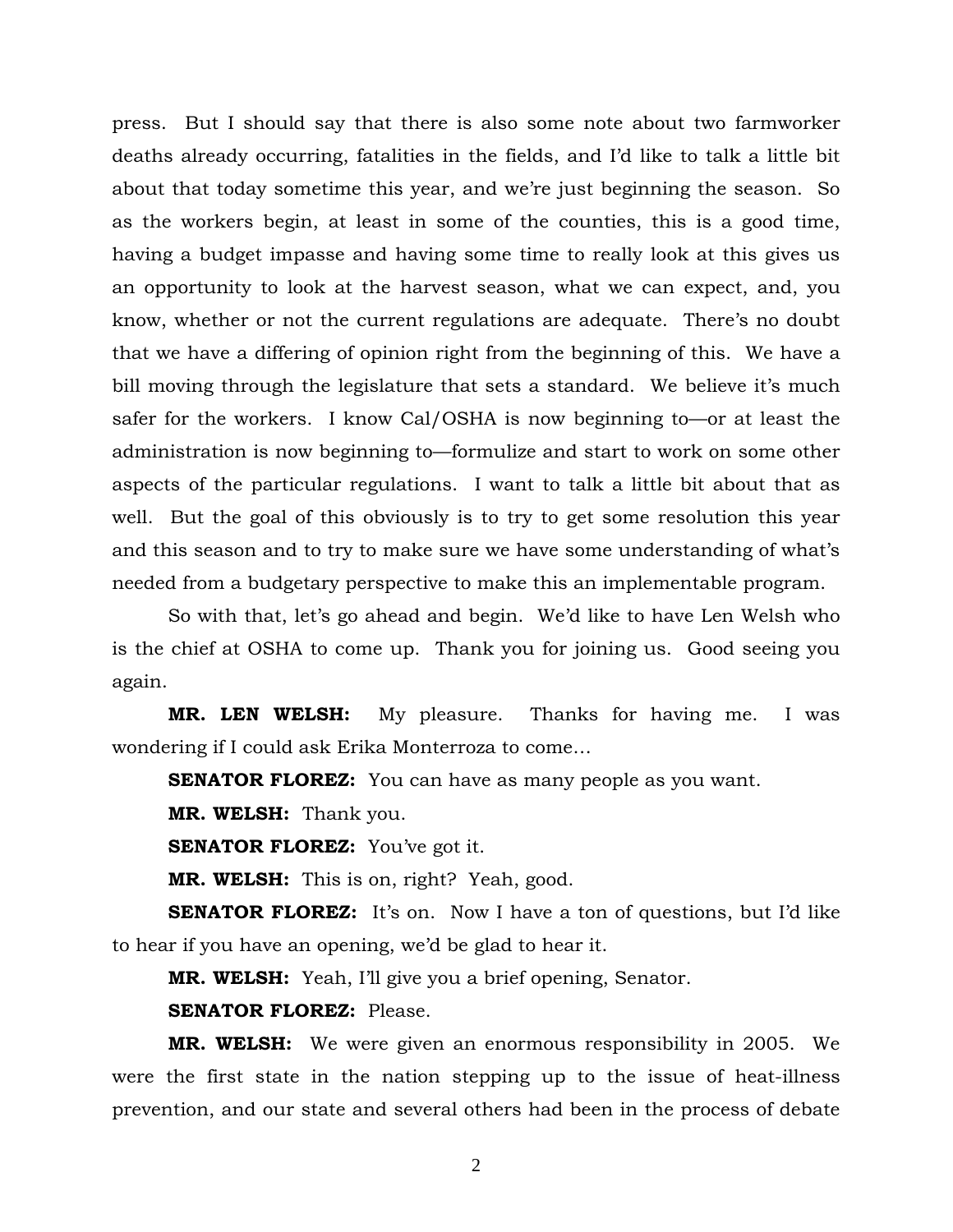for literally decades over whether and how to adopt a heat standard. And with a few words, our governor said, we're going to do it and it was done in 2005. And you, Senator, had a part in that and I really do appreciate that. So we began a new era in this state. And in addition to adopting an emergency standard in 2005, we decided that we needed, I guess, a holistic approach, for lack of a better phrase, to try to deal with this hazard. So we didn't want to just adopt a standard and then kind of ride off into the sunset, you know, looking for a new wrong to right. We wanted to have a program of education, consultation, enforcement, everything you need to have with a regulation to get the gold standard which is compliance. The bottom line is, when you write a reg, you want people to actually do it, not just read it and be impressed with the language. So we embarked upon a campaign to do all of that stuff in tandem, in a coordinated fashion.

 We also decided to try to track our progress. As far as I know, this has never been done. I mean, we've had several initiatives in the past in California as a nation's first, like with hazard communication, for example, and as best as registration. But this was sort of a program where we identified a new hazard. We adopted a reg and we put all the other building blocks in place we could to try to make something significant happen out of it, and so we tracked our progress over the years. We kept data on the number of fatalities, for example, and illnesses and number of inspections we've performed, the findings of the inspections.

 And I want to go back actually to 2005 and 2006 because I think those two years are the most instructive data-wise. They provide a rare opportunity, or at least one that, the kind of opportunity that's rare in public health, a stark contrast in data, to really sort of show what's happening in a public health issue. And this was the rate of fatalities in 2005 and 2006. In 2005, you probably know, was the worst year we've ever had in the state's history of recorded fatalities due to heat—12—half of which were in agriculture. And we may well have had more than that in other years. But since we were actually looking at the issue and recording what happened and the word was out that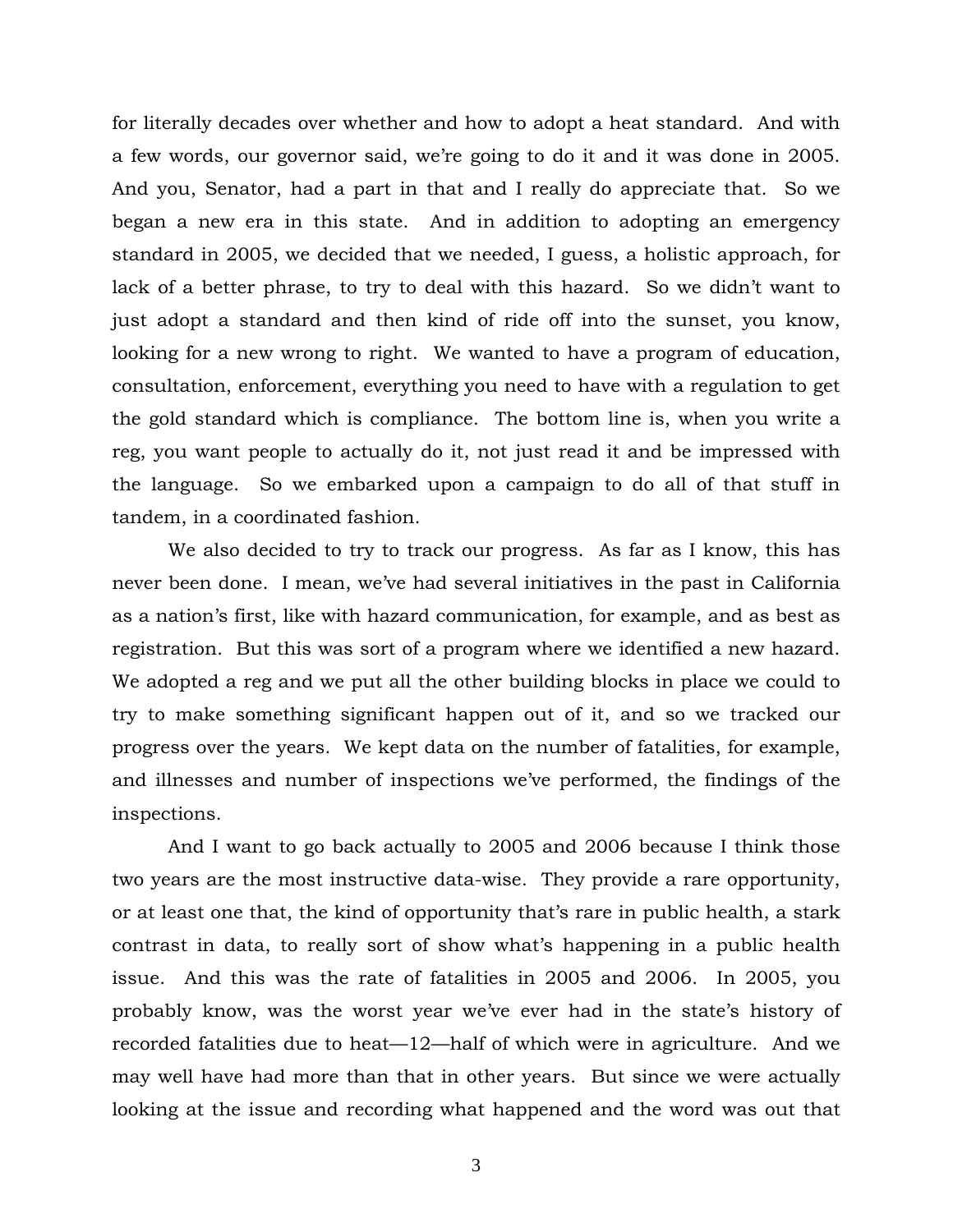heat could kill you, we think we got perhaps some reports of injuries attributed to heat that we might not have seen in other years. But in any case, in 2005, 12 fatalities—that was the year we had two major heat waves, but they were not that long in duration and they at least involved cooling at nights, so the severity was not as great as it could have been.

In 2006, there was a single, very long heat wave that produced most of the fatalities. That was the year when the governor ordered cooling centers to be open in several communities in Central California, and we actually had over 150 non-occupational deaths due to heat that year. That was a state first. We had fewer than 30 in 2005. But the occupational fatalities dropped from 12 to 8, a 33 percent drop. And the contrast between those two trends, I think, is instructive. We were in full bore by 2006 getting the word out. You know, we certainly, every single year, I will never say we're doing enough—I'll always say we can do more—but we had certainly ramped up and gotten the word out, and I think that contrast of a 33 percent drop in occupational fatalities while the non-occupational fatalities were shooting up to over 150 was very instructive about the impact we were having.

In 2007, we had one fatality, not in ag—it was construction.

In 2008, I noted you said there were six agricultural deaths. Actually, by our count, it was three ag deaths due to heat. And whenever we get a report of a death that could possibly be related to heat, we initially log it as potentially heat related and we track it until we get a medical finding by the coroner. We also do a review by our own medical unit—and so by our calculation in '08 there were actually three agricultural deaths that were due to heat.

Last year, we had none. This year, we have two potential deaths, but I think the jury is still out on whether they're going to turn out to be heat related or not.

So we clearly have a downward trend and, you know, I will never be happy that we're doing enough until I see zero fatalities and zero serious injuries. I don't know if we'll ever get there but that's the goal obviously, and I think we have made a huge start. Our efforts haven't been perfect but they are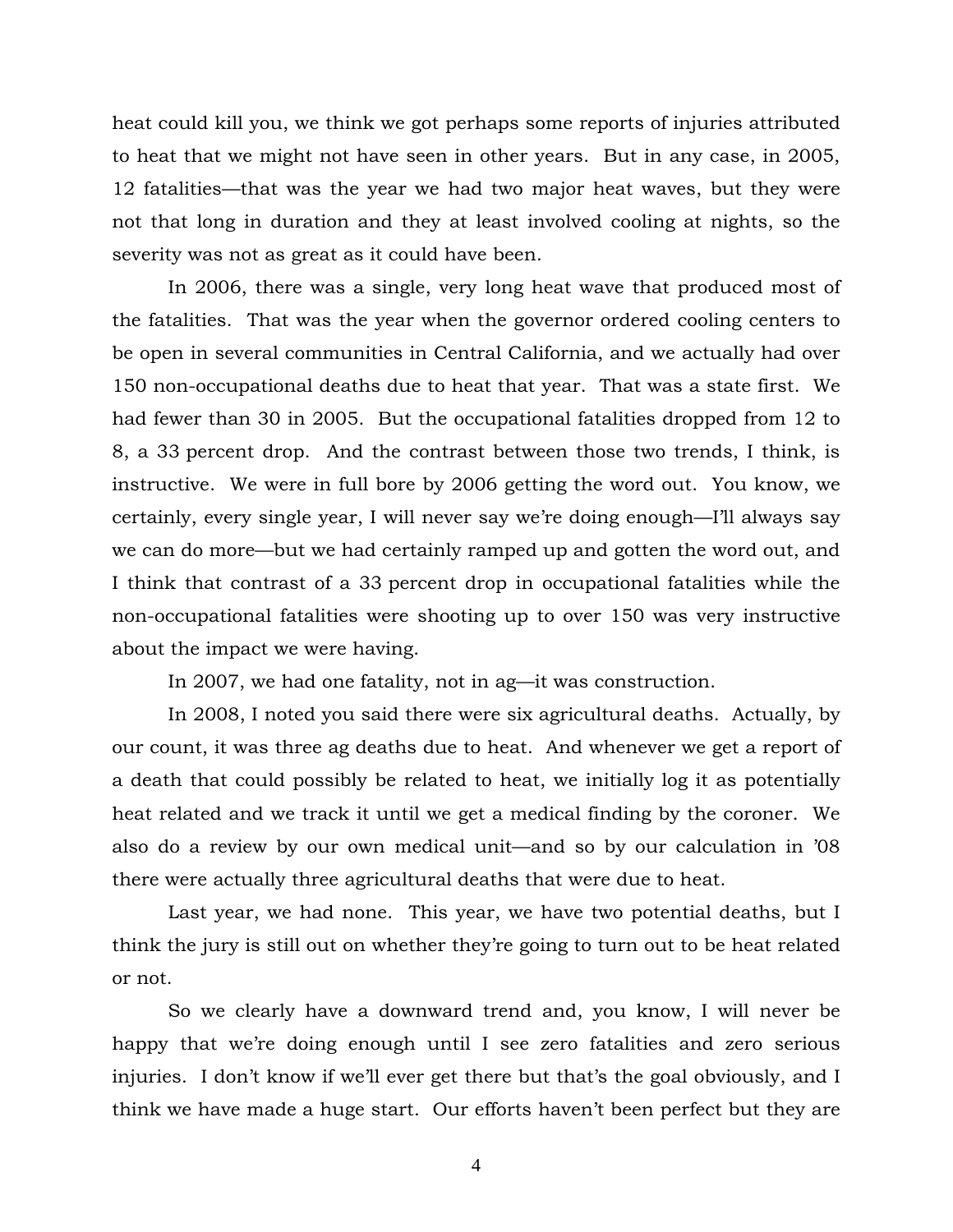the first in the nation, and I think it's something we can all sort of say we've given it a good, honest effort to address.

**SENATOR FLOREZ:** Thank you. Thank you for the report.

Let's go over a few things in terms of the timeline that you mentioned. In 2005, we have emergency regs; 2006, the regs—did it become permanent?

**MR. WELSH:** They were made permanent, correct.

**SENATOR FLOREZ:** Okay, and then we had at least some expressed goals for the regulations in 2006. And then 2009, emergency amendments were proposed, and that was zero fatalities. What were the emergency amendments proposed by the Standards Board and why were they being pushed?

**MR. WELSH:** Well, the amendments were proposed by my agency, the Division of Occupational Safety and Health, through the Standards Board. I mean, that's the way it works for anything health. The proposal comes from DOSH.

As I mentioned to the board on the first occasion that I asked the board to adopt amendments on an emergency basis—and we tried twice that summer—as I mentioned to them, if they did nothing else, I said, you really should consider changing the provisions in the reg that apply to shade. Right now, the way the reg reads, access to shade has to be provided to employees who want take preventative—either have preventative recovery period or are feeling the effects of heat illness. And there are two problems with that language. One is that access to shade means different things to different people, and we are of the opinion that that phrase cannot be interpreted in an effective manner when the temperature is hot enough unless it's interpreted as meaning that shade has to actually be up so that workers can basically get under it any time they feel the need to do so. So we proposed…

**SENATOR FLOREZ:** When you say workers can be under it, is that 100 percent of the workers, 25 percent of the workers, 50 percent?

**MR. WELSH:** Well, the proposal is 25 percent at a time.

**SENATOR FLOREZ:** So some workers should be under?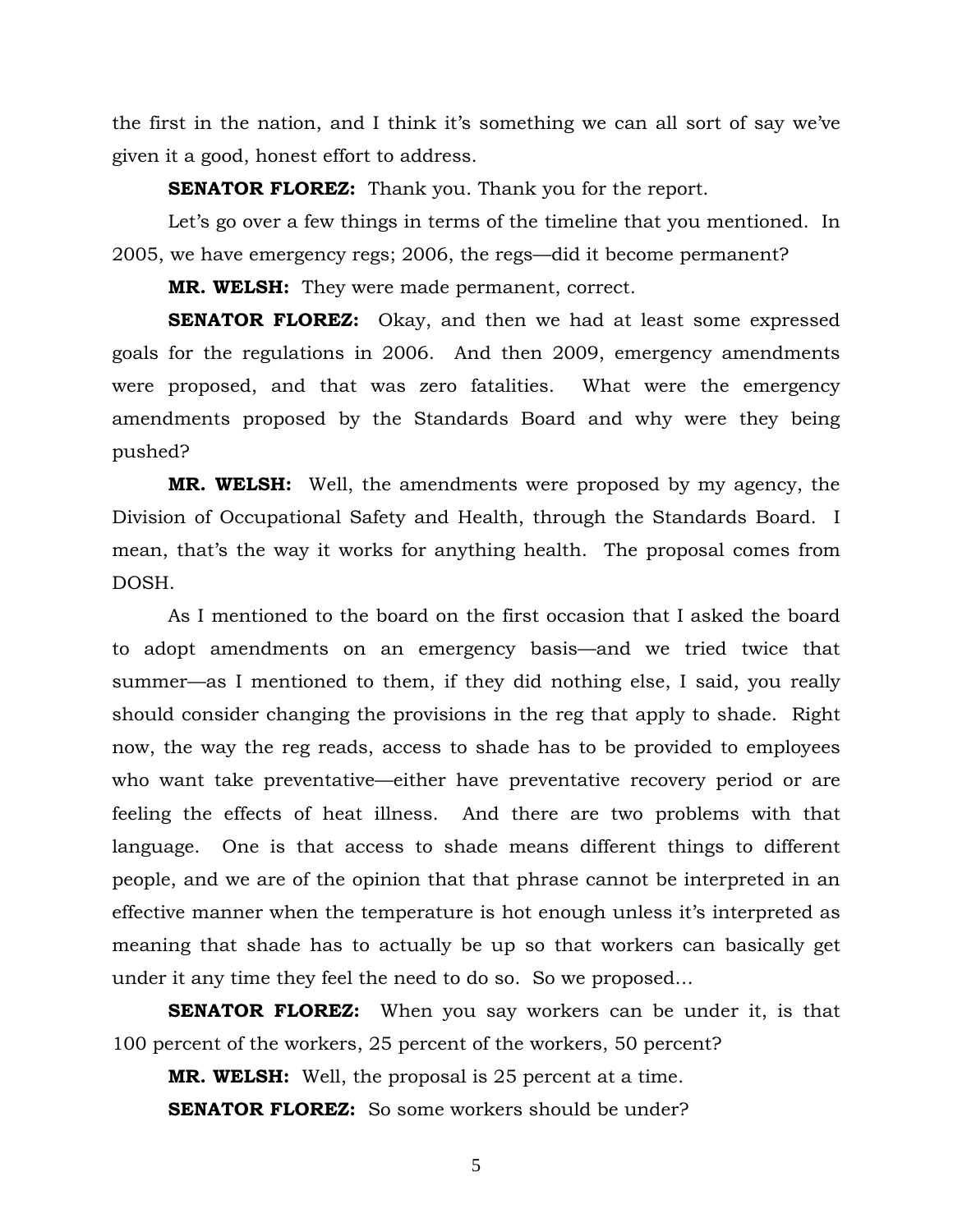**MR. WELSH:** Well, everybody should be able to get there when they feel the need to do it, and the question is, How much has to be actually up at one particular time so that you can assure that will be possible?

**SENATOR FLOREZ:** And then the hottest day, does that mean 25 percent of the workers, or what if 50 percent of the workforce says we want shade?

**MR. WELSH:** Well, can I—I'll get to that. I'd be happy—I just wanted to make sure I got the first concept…

**SENATOR FLOREZ:** Sure, go ahead.

**MR. WELSH:** …across clearly. We felt that, you know—and this was controversial, the temperature trigger of 85 degrees Fahrenheit. We felt over that temperature, shade's got to actually be up, and that does enormous things if we have that requirement in place. That does enormous things to our ability to enforce and I can get into that later. So we felt that the shade actually being up was number one; and number two, related to the question you're just asking, there were two ways to get it when that requirement applied—when the employees wanted a preventative recovery period or when they felt like they were feeling the symptoms of heat illness. And that language seemed to be persistently misinterpreted as, you only get the shade when you're feeling sick. So we wanted to take that language out of there and just basically say, you get to go under the shade when you feel the need to do so.

So now your question, the 25 percent, you know, once you say the shade has to be up, the next question, you know, that naturally comes is, Well, how much shade? And getting shade up in the field and in certain settings can be a big undertaking. So what we try to do is land at a percentage which we think is enough to accommodate when, you know, employees, when they feel they need a recovery period, they can get it. When they feel they need to get out of the sun, it's going to be there for them to get out. Now if 100 percent of them say, I want to get out of the shade now, we're going to have a problem, no doubt about it. But our conclusion is that, you know, the employer knows that if the employee needs shade, they've got to have the shade. So if they get to a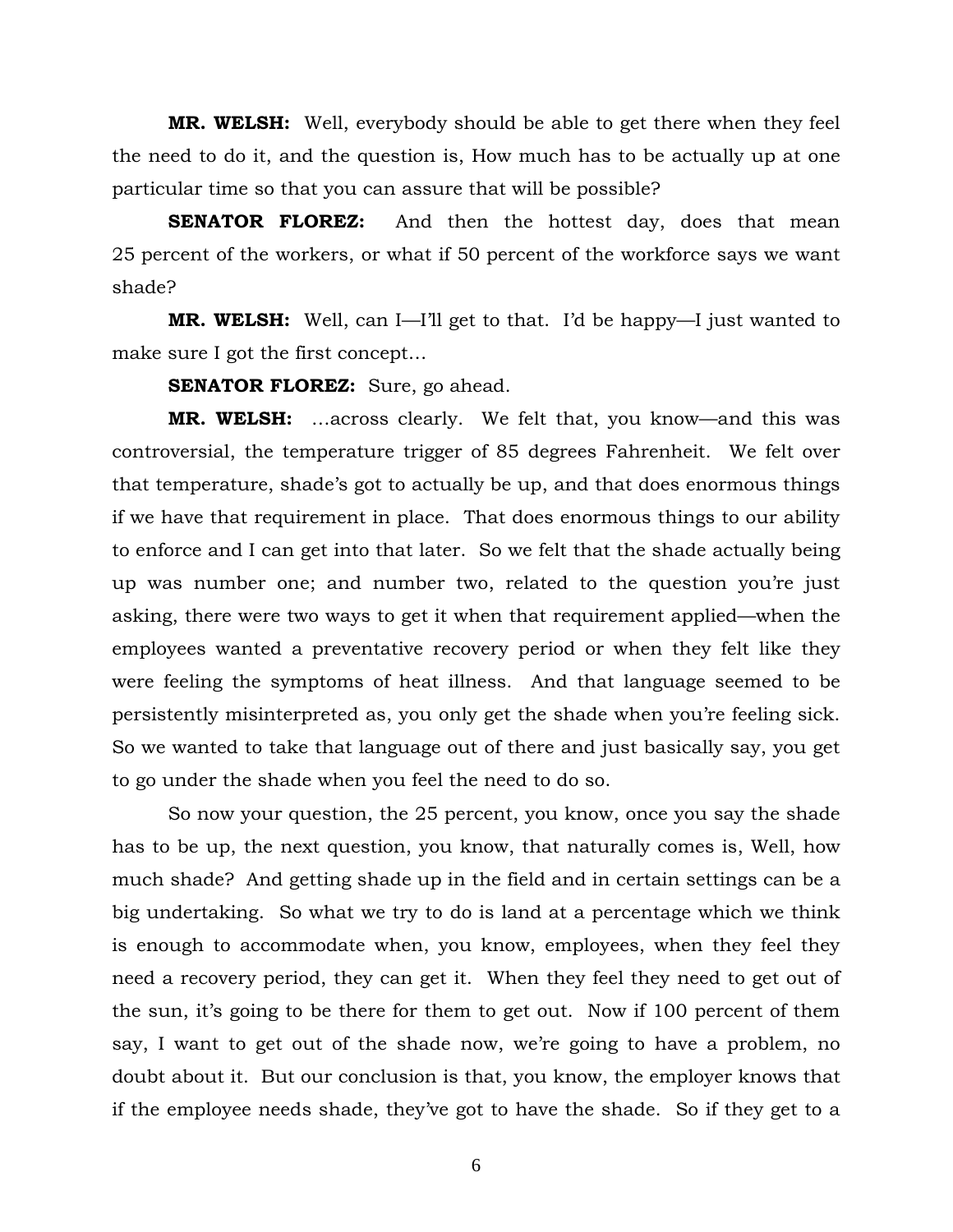situation where the employee says, I need shade and I can't get to it, they're out of compliance with the standard because, remember, the standard says, there has to be access to shade.

What we think is a starting point, at a minimum, you have 25 percent up at any one time. The employer can rotate people through; they can stagger the shifts; they can come up with procedures to make sure that everybody gets the shade they need when they want it. But the starting proposition is, we're going to call it a violation per se if we see that there isn't enough shade up at any one time to accommodate 25 percent of the employees.

**SENATOR FLOREZ:** Okay. So let's go through that a little slowly so I can understand the standard.

**MR. WELSH:** Sure.

**SENATOR FLOREZ:** So an employer is required to have, as part of, if you will, the equipment, the 25 percent shade, per the amount of workers. So the calculation is, if they have 100 workers, correct?

**MR. WELSH:** Those who are out there doing the work who are going to need to get out of the sun, yes.

**SENATOR FLOREZ:** Enough shade to meet at least, you know, 25 workers, correct, a 100 workers?

**MR. WELSH:** Yeah, like you were assuming that basically 25, at any one time, you're probably not going to have to accommodate more than 25 employees.

**SENATOR FLOREZ:** So that, even on the coolest day, they're supposed to have the equipment out there?

**MR. WELSH:** No, above 85 degrees Fahrenheit.

**SENATOR FLOREZ:** Above 85 degrees. So if I'm an employer, I don't have to have the equipment unless it reaches a certain 85 percent threshold first, right?

**MR. WELSH:** Eighty-five degrees, yes.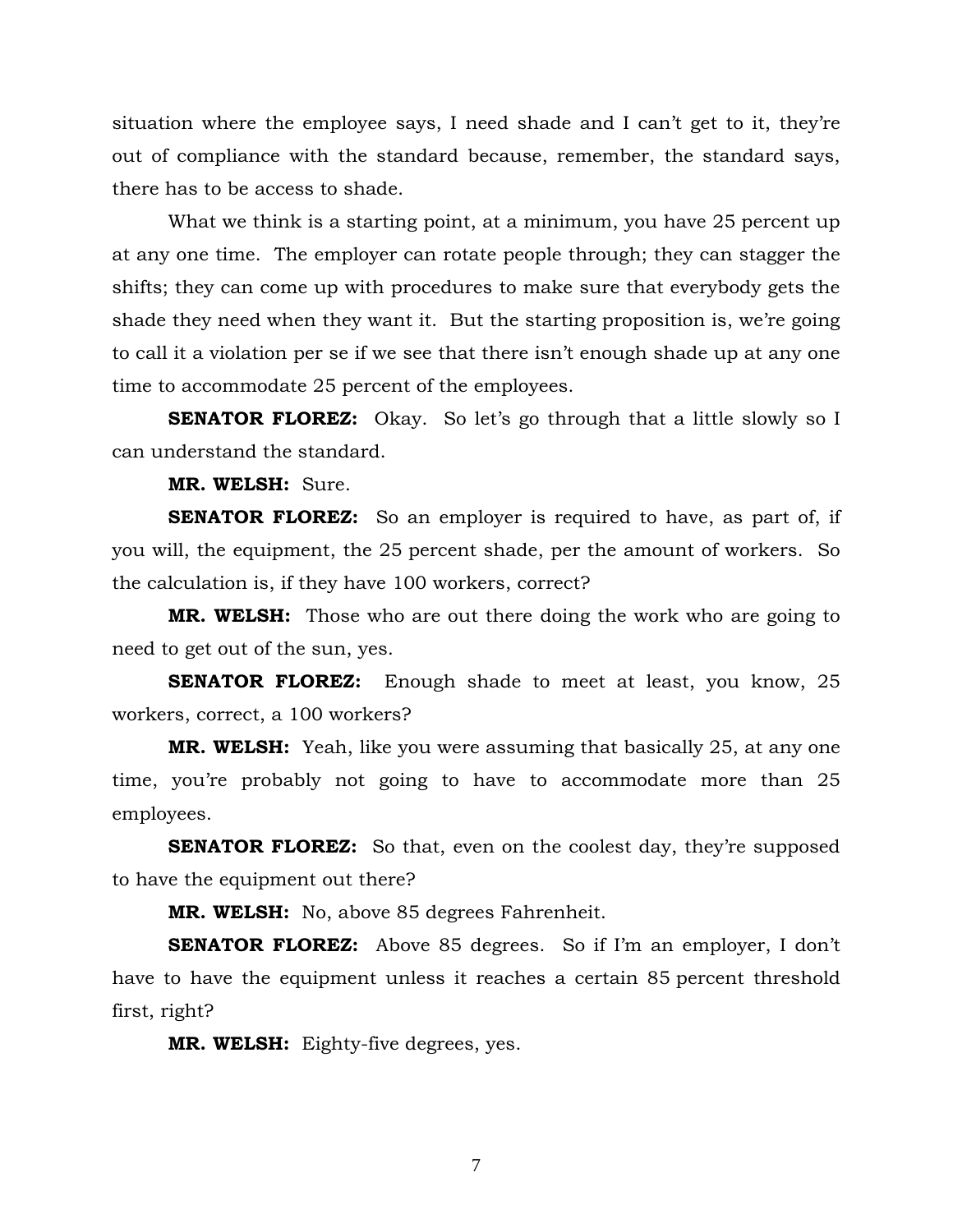**SENATOR FLOREZ:** Degrees, right. Then I also don't have to have enough to account for 100 percent of the workforce, just 25 percent of the workforce?

**MR. WELSH:** Yes, as a per-se requirement, correct.

**SENATOR FLOREZ:** Okay. And you just told me a moment ago that, if all the employees needed shade, though, an employer would be responsible for finding that shade and that would be a violation?

**MR. WELSH:** Yeah, if they got into a situation where employees are saying, I wanted shade and I couldn't get it, yeah, that would be a violative situation.

**SENATOR FLOREZ:** Have you found a situation...

**MR. WELSH:** No, haven't found one. What we're finding out there, is when employers aren't complying with the shade requirements, there's no shade or there's some bushes that are four feet high and employees have to crouch under the bush to get out of the sun. That's the kind of stuff we find. When an employer is responsible enough to get the shade structure and the water coolers and all that stuff, I don't know of any situation where we had a problem with that.

**SENATOR FLOREZ:** Okay. I'm just wondering, I mean, just from the standard alone, we wouldn't require employers to have 25 percent of supplies for first aid, correct? I mean, you should have first aid at least available for everyone. Why would shade be a different standard?

**MR. WELSH:** Well, I think that kind of illustrates the point. I mean, the employer has a first-aid kit, assuming that there's only going to be so much need for that kit at any point in time. You don't have a kit for every single employee. You have a kit for what you're anticipating the need is.

**SENATOR FLOREZ:** But everyone is working under the same sun, correct? I mean, there's not a cooler side…

**MR. WELSH:** Well, they're working, right? They're there to work, right? I mean, I'm not trying to be cute. But I mean, they're there to work. They're not there to rest. They get the rest when they feel that they need the rest in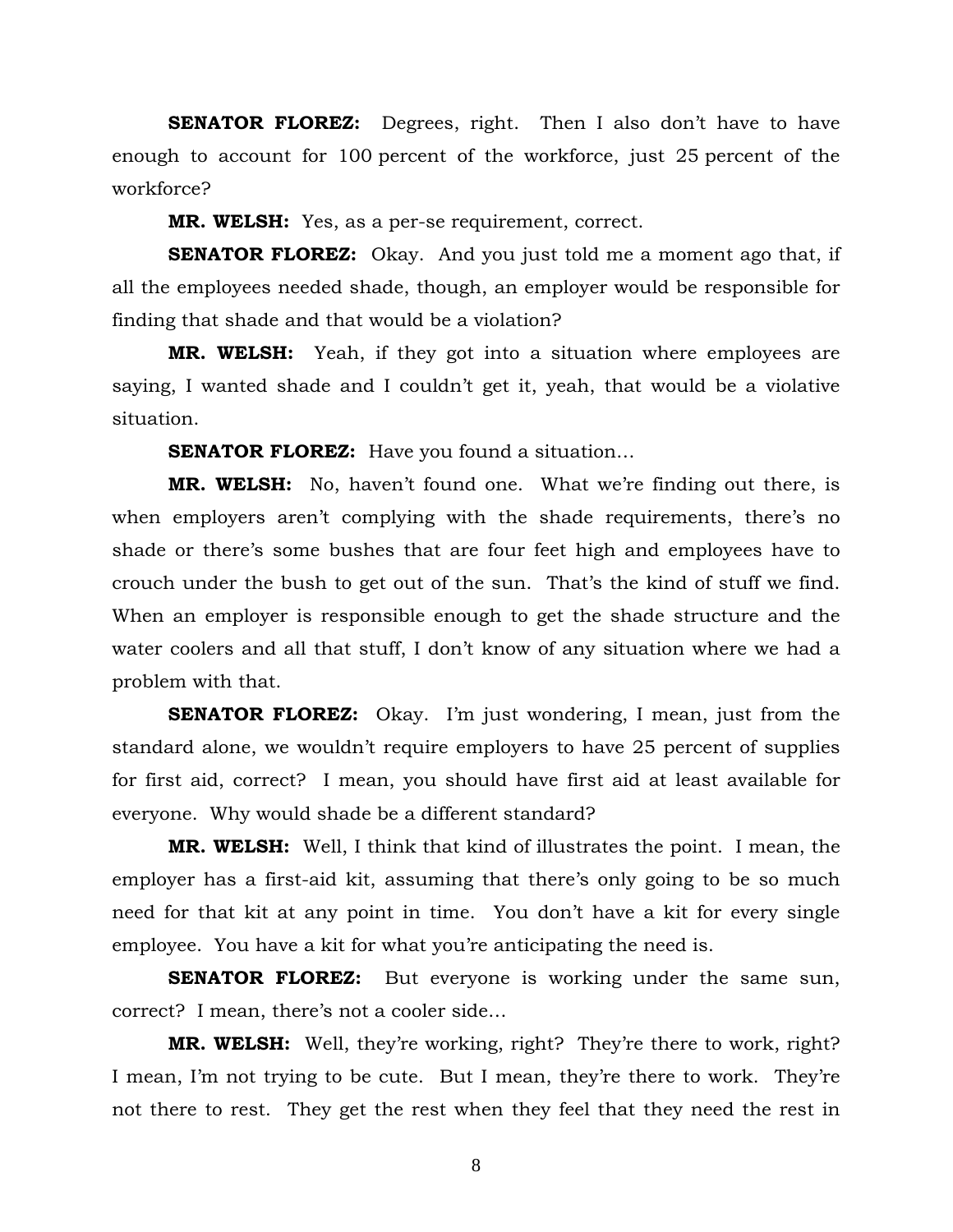order to cool off. In a situation that is functioning properly, they're going to be taking time out from their work to get the rest or the shade only a percentage of the time—and hopefully not too much because they're not going to be able to get the work done that they want to do.

**SENATOR FLOREZ:** So they're there to work. They're not there to—are you making the assumption that they're there to rest? I mean, I don't understand. You are the Occupational Health and Safety, correct? So what would be—why would you begin a sentence with, well, they're there to work versus—I mean, wouldn't you err on the side of…

**MR. WELSH:** Because of the proposition of your question. I mean, you're saying, Why don't you have enough shade up for them so that everybody can get out of the sun?

**SENATOR FLOREZ:** How about, Why don't you have enough shade for them available and checkable by your agency if indeed everybody has to get out of the sun?

**MR. WELSH:** Well, that is a…

**SENATOR FLOREZ:** How hard is that? I mean, if you think about it, why wouldn't your agency…

**MR. WELSH:** You know, what, Senator? I would be happy to go out to one of those fields with you sometime and we could look at the situation and we can talk about how hard it would be to get enough shade up for everybody to get under it at the same time. I think you would find that that presents a significant amount of difficulty a lot of the time. And as we often do in rulemaking—and apparently you bought it in the beginning because you seem to incorporate the same language into your bill—you know, you try to sort of come up with something that is going to be feasible and doable, makes sense, and is going to address the need.

 As far as we can tell, if an employer is managing the operation competently, they're going to have a situation where 25 percent of the shade there is going to be more than enough to accommodate those who feel they need it.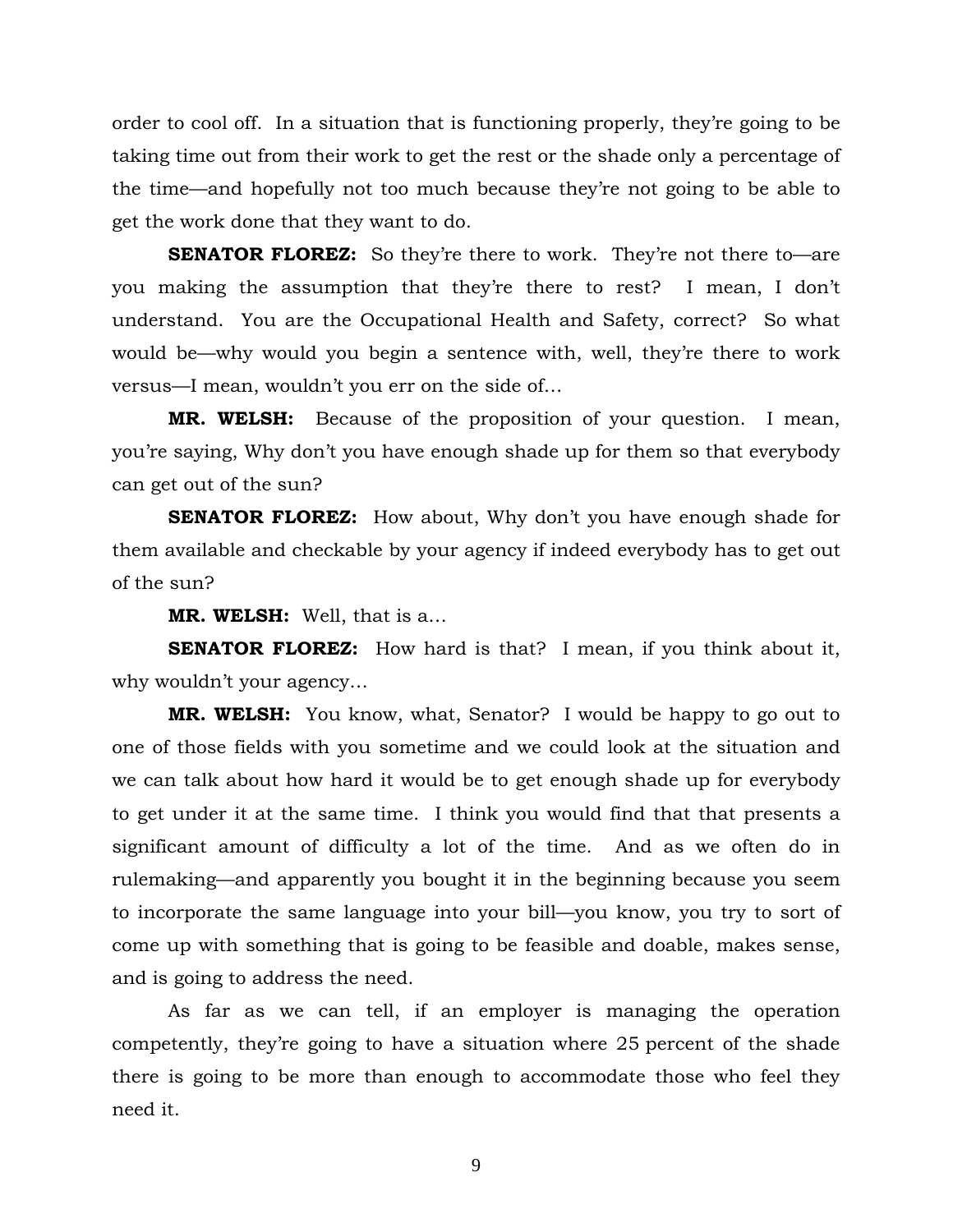**SENATOR FLOREZ:** Okay. It looks like you and I are going to have a bit of a bantering session so I'll prepare myself correctly then. So just have you seen the latest amendments to the bill, it covers 100 percent, for your information, first and foremost. We did that and talked about that in the last committee hearing, and the reason we did that is because we see no reason that a farming operation could not have, if you will, or a contracting operation couldn't have, at least available, if needed, if you had 85 percent—85 degrees the ability to have shade if indeed every person asked for it. What is wrong with that?

**MR. WELSH:** There's nothing wrong with that if…

**SENATOR FLOREZ:** Why didn't you guys ask for that? Why are you asking for 25 percent? If there's nothing wrong with it, as you just said, why are you asking for 25 percent?

**MR. WELSH:** Well, Senator, I mean, it's not up to me, first of all.

**SENATOR FLOREZ:** Well, you just said a moment ago that nothing was wrong with it, so why not ask for 100 percent?

**MR. WELSH:** Can I finish my sentence, please?

**SENATOR FLOREZ:** Yes, if you would answer my question first.

**MR. WELSH:** I'm trying to.

**SENATOR FLOREZ:** Go ahead.

**MR. WELSH:** It's not up to me. It's up to the Standards Board. I make a proposal to the Standards Board. I got slapped down twice last summer trying to get emergency amendments through. I couldn't get the votes so…

**SENATOR FLOREZ:** Did you ask for 100 percent?

**MR. WELSH:** No, I don't think I could have gotten 100 percent.

**SENATOR FLOREZ:** Okay.

**MR. WELSH:** You have to relate, to some extent, to the center. When you want to change the law, you have to work with the votes you think you have and that's the position…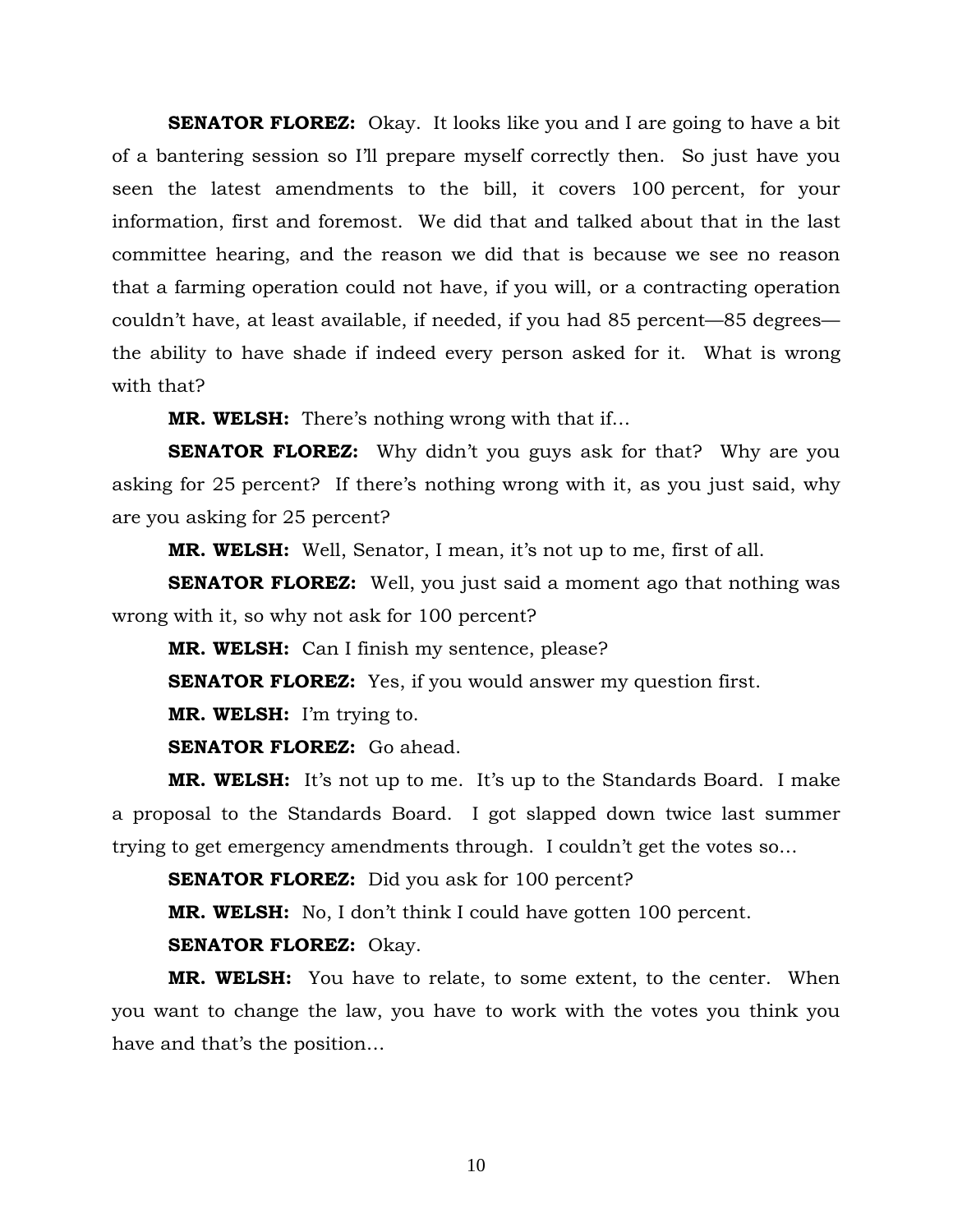**SENATOR FLOREZ:** Right. That's why we have a bill moving through the legislature because we get tired of your board not being able to provide for protection for farmworkers.

**MR. WELSH:** It's not my board.

**SENATOR FLOREZ:** Well, your recommendation didn't even reach the 100 percent standard, correct?

**MR. WELSH:** Correct.

**SENATOR FLOREZ:** So you didn't even shoot for that.

**MR. WELSH:** I'm sorry. What?

**SENATOR FLOREZ:** You didn't even shoot for that.

**MR. WELSH:** I shot for what I thought I might be able to get and that turned out to be too much.

**SENATOR FLOREZ:** What was that? Give me those two times you went to the board. What was it? It's 25 percent now, so what is it now? What were the two times that you went and asked? What was the number, the percentage?

**MR. WELSH:** On that issue, it was the same, 25 percent.

**SENATOR FLOREZ:** Okay. So you went once—it was 25 percent, got turned down. You went twice, you got turned down, and now the standard is still…

**MR. WELSH:** That's right.

**SENATOR FLOREZ:** So how is that—how is that—I'm trying to understand. You just said, I went to the board and got slapped down twice, and you asked for the very standard that is the same standard. You didn't ask for 50 percent, 75 percent, 100 percent. Why not?

**MR. WELSH:** I didn't think it was realistic to ask for that, Senator. I didn't think I'd get it.

**SENATOR FLOREZ:** Can you tell me why it's not realistic? Because you made that decision. This is an oversight hearing…

**MR. WELSH:** Because I think…

**SENATOR FLOREZ:** …some of your thinking.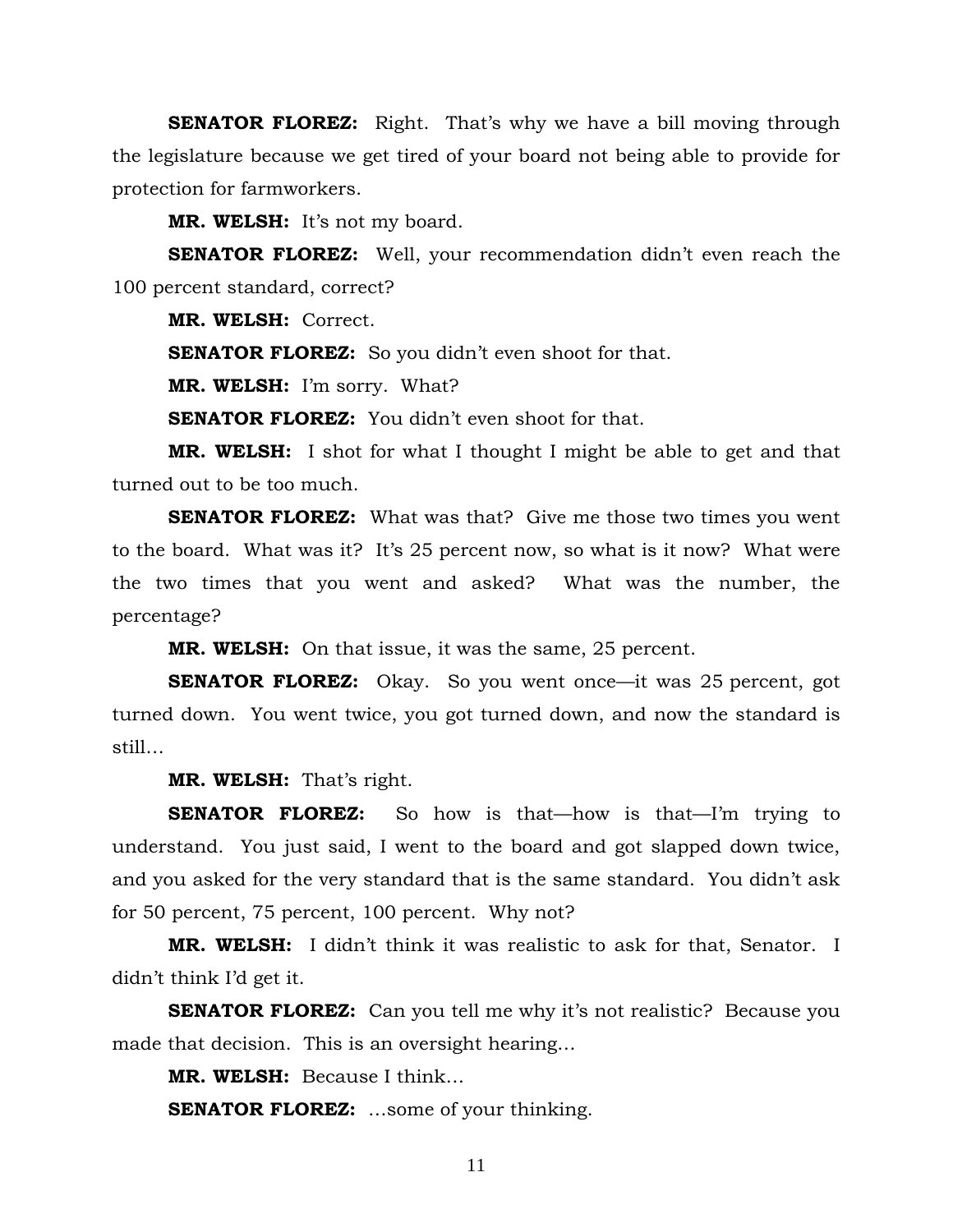**MR. WELSH:** I'm trying. I'm happy to give you my thinking. Basically, my thinking is that many of the stakeholders get up at these meetings and they say why or why not something makes sense, and a lot of stakeholders would say that's too much and more than is needed and that there's a cost and there's a feasibility issue and the Standards Board listens to that, and I have to work with what they listen to.

**SENATOR FLOREZ:** What about the other stakeholders? What do they say, the ones that say there isn't a cost or it's a minimal cost or it's a cost that should be borne from safety?

**MR. WELSH:** That has been said. I mean, you know, there are stakeholders all over the map on this issue.

**SENATOR FLOREZ:** Okay. So in this case, the stakeholders that we listen to are the folks that say it costs too much money?

**MR. WELSH:** We listen to?

**SENATOR FLOREZ:** Yes, the board.

**MR. WELSH:** Well, the board is not we. The board is the board. That's, you know, again, I'm making a calculation here of what I think I can get votes on.

**SENATOR FLOREZ:** How do you know the board would turn you down if you don't ask for 100 percent?

**MR. WELSH:** Well, I couldn't even get an 85 degree trigger for any shade at all, okay? So that would be one indication.

**SENATOR FLOREZ:** Okay. So you couldn't get a trigger at 85 degrees.

**MR. WELSH:** In other words, that means the status quo, Senator, is no shade. If you literally read the standard, there's nothing in there that says shade has to be up. So the status quo is—I mean, we're saying it. We're saying above 85 degrees, the shade's got to be up.

**SENATOR FLOREZ:** So when the governor had the press conference with United Farmworkers saying we're going to have rest, shade, and so really there was no shade; we were just making that up that day?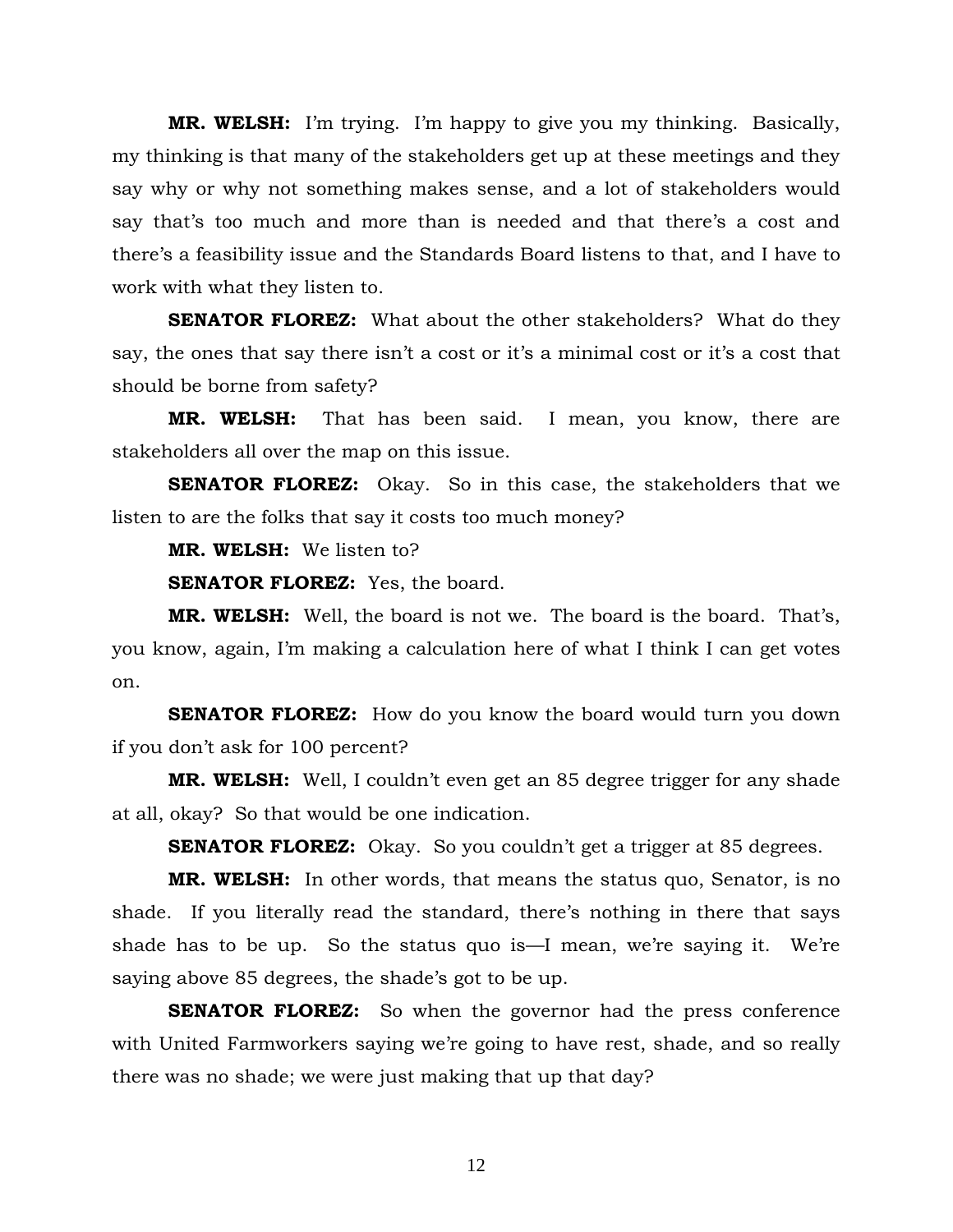**MR. WELSH:** No. We were saying access to shade. But the question is, How do you provide access to shade? And that language, which I think you were happy with it at the time, as was I, because it was start. I mean, you know, we're trying to get our foot in the door.

**SENATOR FLOREZ:** Right, but we're five years later now. I mean, this is not the year after, the year after, the year after. It's five years later. So the question most of us have is, Why wouldn't we have a standard that would be higher than the very beginning standard we started with in 2005?

**MR. WELSH:** Well, I think it's an improvement. I don't think it's, you know, perfect, but I think it's an improvement and I think you have to go in steps that are viewed as realistic by, you know, the stakeholders.

**SENATOR FLOREZ:** Okay, and the stakeholders you listen to again are the people that provide the shade?

**MR. WELSH:** The stakeholders I listen to? I listen to all the stakeholders.

**SENATOR FLOREZ:** Well, you keep saying, you have to provide a recommendation to what you believe the stakeholders believe are realistic. There's probably folks on the other side that believe that the 100 percent shade is an achievable standard, correct?

**MR. WELSH:** No, not correct.

**SENATOR FLOREZ:** The other stakeholders don't believe that the 100 percent shade is achievable?

**MR. WELSH:** I should say—you asked me three different questions, so why don't you ask me again the question you want answered and I'll do my best?

**SENATOR FLOREZ:** Which stakeholders do you listen to?

**MR. WELSH:** I listen to all of them.

**SENATOR FLOREZ:** Okay. And what gave you the impression that 100 percent shade for workers is not achievable? What gave you that particular impression? You're talking to what stakeholders?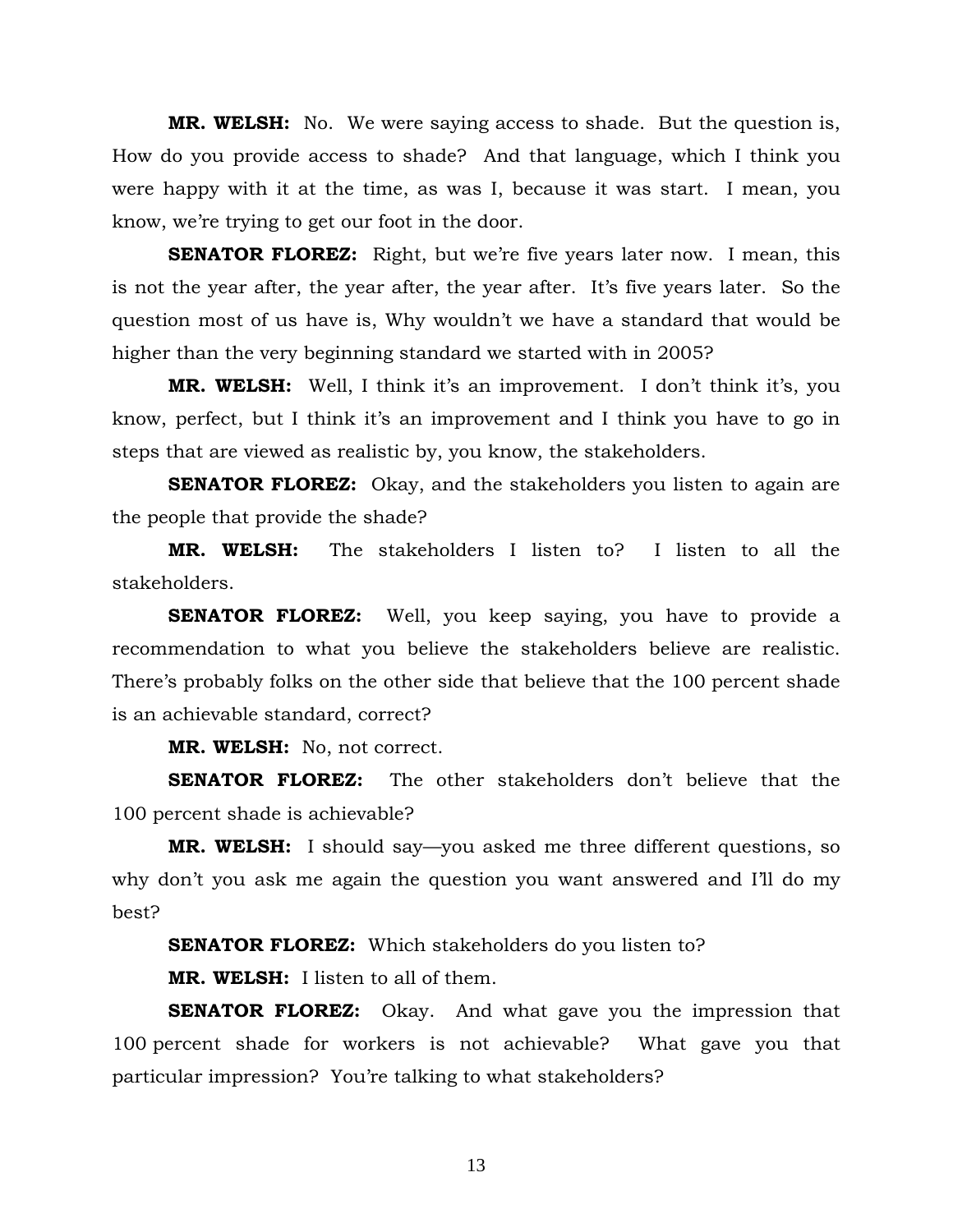**MR. WELSH:** You know, I think that anything is achievable, Senator, as to the question to how much trouble you have to go to do it and what whether you're going to get support for it.

**SENATOR FLOREZ:** You told me to ask you a question and you didn't answer it.

**MR. WELSH:** Well, I can't answer it the way you asked it.

**SENATOR FLOREZ:** Which stakeholders are you listening to that say that 100 percent shade is non-achievable? Which stakeholders?

**MR. WELSH:** First of all, I think it is achievable, okay? So it's not that it's not achievable. It's achievable. The question is whether it makes sense to make that requirement. And the more you require, the more achievability becomes an issue, okay? So I think it's fair to say, that if you talked to the agricultural industry, the ones who actually have to provide the shade, they will surface some issues for you that go to that, and I think you'll have one here later. You can ask him.

**SENATOR FLOREZ:** And are those the stakeholders you're referring to, that they're saying it's not feasible, achievable, or realistic, words you used?

**MR. WELSH:** I think in some cases—again, you know, you have to look at the situation. Let's say you have a crew of five people. You get a popup from Home Depot and you're going to be fine. If you've got a crew of 20 people, a couple of popups, you're going to be fine and that, you know, probably is going to—that's what employers will do. When you start having, like 50, 100, 150, that's when feasibility issues start to come to the fore. And so I think it depends, to some extent, on the situation.

**SENATOR FLOREZ:** What's wrong with having the equipment? I mean, is it the fact that it can't be put out in the fields or is it just too costly to have on a ratio per worker? You just mentioned five, ten. If it's 50, it starts becoming unachievable. I mean, is that based on the amount of workers, or is it based on the cost or the inability to store the equipment?

**MR. WELSH:** The amount of workers, the amount of space, conditions of the work.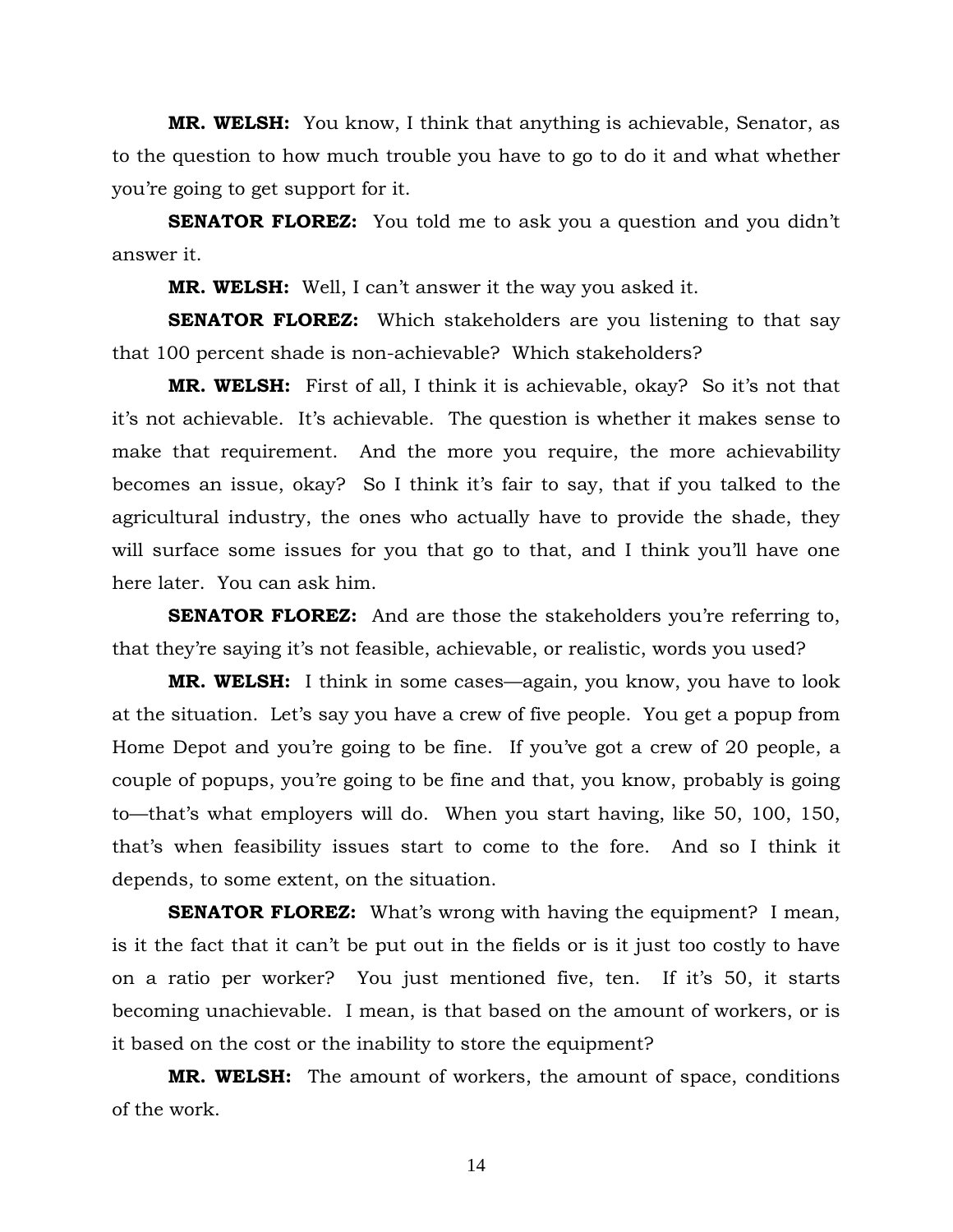**SENATOR FLOREZ:** Have you evaluated how hard it is to have popups for a crew of 100? Have you done that evaluation?

**MR. WELSH:** Yeah. I mean, well, not as a formal study but certainly that kind of discussion—actually, I have to tell you, Senator, that that issue has not been discussed very much in the stakeholder meetings we have. That has not been brought up as a central issue. It has come up, but there's been far more controversy over the trigger, over other issues like pay and things that like. That has not been one that has drawn a tremendous amount of commentary. But, you know, it's certainly fair game for discussion. I don't you know, I'm not trying to say that's not a legitimate issue to talk about. I mean, we, you know, hadn't—we came up with a number and it's perfectly legitimate to talk about what that number means, but it has not been the major focus of our discussions. With all stakeholders present, there have been other issues that have really come to the fore.

**SENATOR FLOREZ:** Okay. We'll get to the other issues. But I'm trying to understand what you believe is unfeasible or they, the other folks, the other stakeholders, believe aren't feasible. And why wouldn't you explore that more because shade is one of the more central aspects of the three elements that the governor announced in 2005—you know, rest periods, water, and shade. I remember it very clearly. And I'm just wondering why Cal/OSHA wouldn't require contractors in most cases, or farmers in some cases, to have enough equipment to accommodate what they believe is the average size of working crews that they have based on either acreage or yield. I mean, they must have some equipment put away, ready for these things. I mean, I see in many cases, you know, farmers and contractors carrying a lot of equipment out to the field. I assume they're carrying Igloos out to the field to accommodate for enough workers to have so much water. So why wouldn't we require them to have the requisite shade available, if you will?

**MR. WELSH:** Well, I think basically it is. I mean, Senator, I have to say I haven't seen that come up as an issue in enforcement. I have not seen—you know, we've done an awful lot of inspections and that's not an issue. For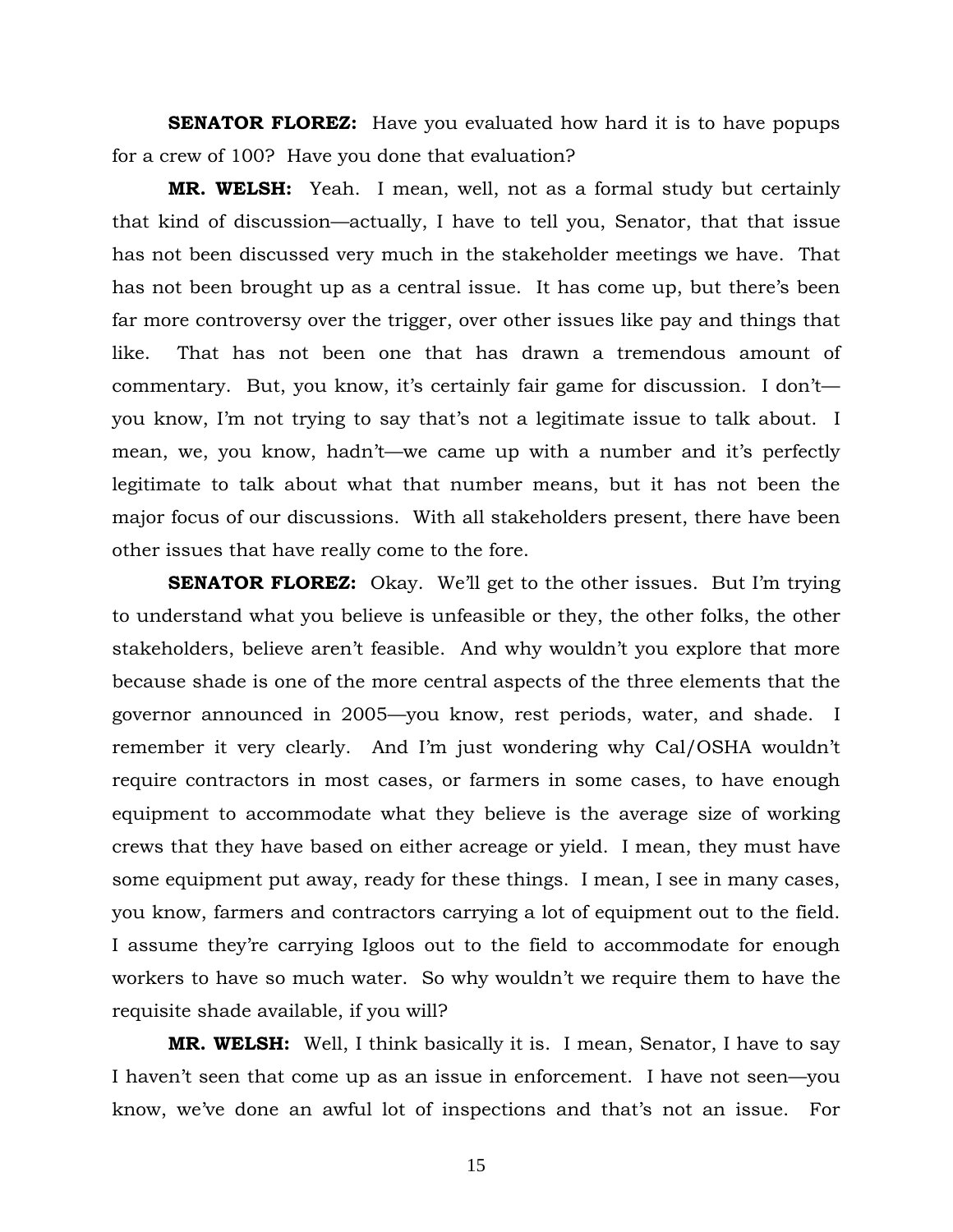whatever reason, that doesn't seem to be an issue that comes up. And because it hasn't come up as an issue…

**SENATOR FLOREZ:** I know. But the point is, is that why are we going to wait for some deaths to occur to make it an issue? I mean, why are we going to wait for, you know the hottest day of the year out on Bell Pepper Road near Arvin to recognize, that if we only had enough shade for all of the workers, maybe some of this would have been prevented? I mean, are we waiting for, you know, a knee-jerk reaction of government to rush in and have a press conference announcing heat regs when we should have been working on them years before? I mean, the goal of the hearing is to try to point out issues that maybe may have not been discussed but in many cases make a lot of sense having equipment, safety equipment, available, having it readily available, having it ready to go, will center on a standard? So if you're telling contractors and farmers that 25 percent of the standard, my guess is, they're just going to buy 25 percent.

 If you're telling them that you should have some sense of an average of how many workers for that particular crop or the contractors have a certain ratio, then they'll bring the equipment to the field if they're required to. But if you're starting at a very low number, I'm just kind of wondering how we ever provide shade for a larger amount of folks if indeed it becomes one of those very hot heat waves, which we could have this year or we could have next year.

**MR. WELSH:** Well, if you think that's an issue, Senator, I think we should study it. What we have seen so far is that that's not an issue and not likely to become one. It has not been an issue in any of the fatalities that we've investigated, and we're not just waiting for more fatalities. We've thrown just about every resource we have at enforcement. In fact, I would like at some point for the folks here and for you to see some of the other ways we're going about this issue. It's not just little bitty words on a piece of paper that protects workers. It's an entire effort. And I think, you know, your theory that it should be 100 percent shade—and you're not the first one to raise it. I've thought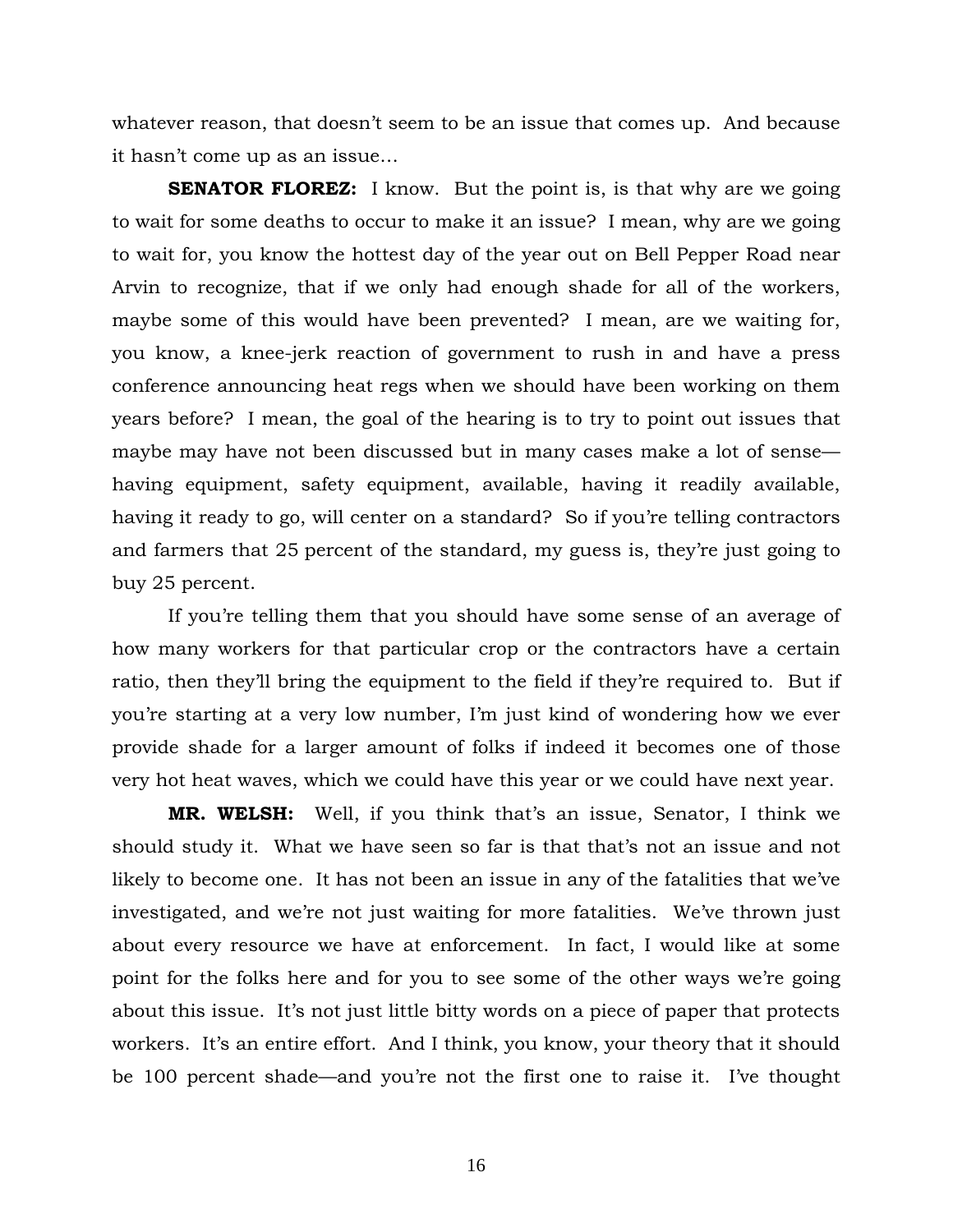about it myself, but it does not seem to be a major issue at this point. The much more major issue seems to be them putting the shade up at all.

 You know, there's a difference. I mean, you mentioned two other analogies. One is the emergency kits and the water. And we do say there has to be enough water there for everybody to drink because, you know, you've got to have the water, just like you have to have the shade. But not everybody in most cases is going to want the shade at the same time. And resources are an issue. You know, you can say, well, you know, workers' safety comes first and we're just going to have to think about resources. We just take care of the workers. You know, I believe that, but reality requires that we look at the whole situation and how do we actually achieve what sounds good on paper? And I believe, that if we have 25 percent, you know, structure up there at any one time, that is far better than what we have now. It's not perfect, but I think even you can see we have to move in what we all believe are realistic increments. We may differ on what, you know, is possible at any one time, in terms of how far we can go. But I think this whole effort from the very beginning has been one where we sort of try to figure out what, you know, what makes sense as a step forward right now. We made a lot of compromises back in 2005; 2006; there are compromises in this proposal. You've got a different approach now with your legislation and maybe that'll win the day. I'm not saying it's necessarily a bad approach.

**SENATOR FLOREZ:** And I guess that we would appreciate you studying that because I think it would make a lot of sense to see if indeed it is cost prohibited for contractors or farmers to have enough shade necessary if indeed you had two or three days of—you have very hot weather and workers want to all sit under the shade. I mean, it just seems to make sense. I mean, in your regs, every time we've talked about this, which we'll get to in a moment, you know, a worker has to request it, which is an issue in itself. But let's say all the workers say it's very, very hot out here; we're not going to sit under vines; we'd like to all sit under this tent; and the contractor says it's a mandatory break period because it really is, at that point in time, that hot. I'm just not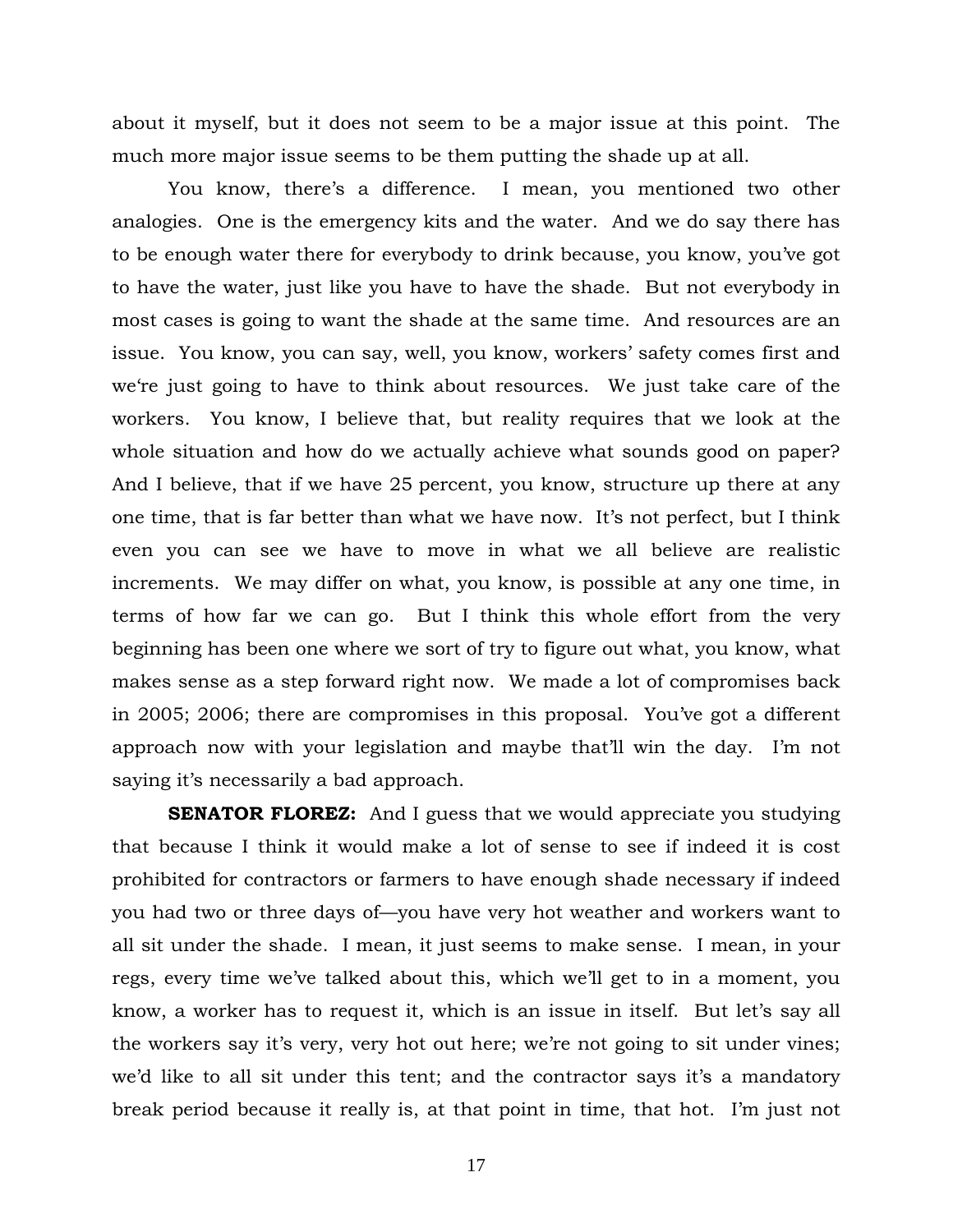sure how you, as OSHA, supports something that says 25 percent of the workers got to sit under the tent and 75 percent didn't. I just don't know how you—I don't know how you explain that to people.

**MR. WELSH:** You know, that analogy sounds very—or that scenario, that posit sounds compelling, but it just hasn't been the case. I mean, supervisors know how many folks they've got out there. They're thinking, well, you know I've got to get some out of the sun. They'll stagger it. I mean, that's the kind of stuff you do when you manage. Figure out who needs what and when they need it, and you arrange it that way, same as the emergency kits. You don't have, you know, 15 emergency kits there in case somebody gets hurt. You have one or two because that's, you know, what you expect to be the maximum, plausible situation.

**SENATOR FLOREZ:** But everyone's under the same heat. There isn't a section of the field that's cooler than the next, particularly when you're out somewhere near Arvin or Lamont. I'm just wondering, what would be—I mean, do you not see the fact that—you say we haven't seen it. It doesn't mean much because you…

**MR. WELSH:** Well, it does Senator, because we see people not having shade up at all. I mean, we spend our time roving the highways looking for shade not being up. And when you find those people, we shut them down.

**SENATOR FLOREZ:** Yeah, but we're not talking about shade that they have to put up when they don't need it. I mean, you have your trigger at 85 degrees.

**MR. WELSH:** Well, you are. That's the point. If you have enough shade up for 100 percent of the employers, that means most of the time it's going to be sitting there unoccupied.

**SENATOR FLOREZ:** And what would be wrong with that?

**MR. WELSH:** Nothing. But that just, you know, just so we're clear on what the—you know, everybody's sort of looking at some scenario here, imagining what it's going to be like out there.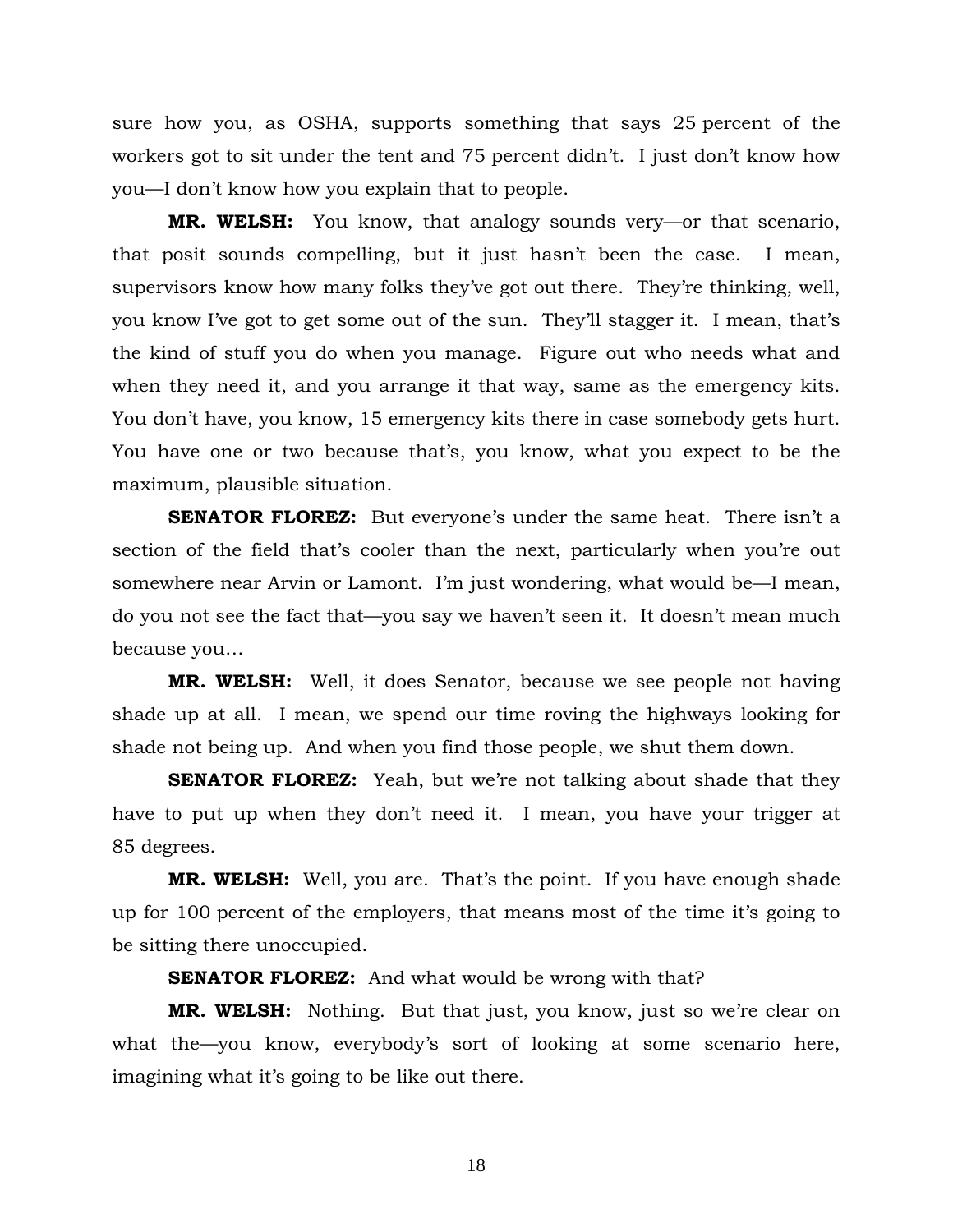**SENATOR FLOREZ:** But I'm hot asking contractors or farmers to go out and build permanent park space with seating that's part of in the field. We're talking about popups. We're talking about things that can transported, correct?

**MR. WELSH:** Sure.

**SENATOR FLOREZ:** And so what would be wrong with asking them to do that? Could they not afford that?

**MR. WELSH:** Nothing wrong with asking them to do that. We're talking about…

**SENATOR FLOREZ:** I mean, this is not a permanent structure. I mean, this is something that they would simply carry out to the fields. I'm at a loss of why—what would be unaffordable about popups? I am.

**MR. WELSH:** Well, have you looked into it much?

**SENATOR FLOREZ:** I have looked into how much popups are, I can't that farming couldn't provide enough popups to, you know, be prepared for a 100-person crew. If poor swim teams can do that, I'm sure…

**MR. WELSH:** Well, you just said it right there, Senator, enough to be prepared. They have to be prepared for the need, okay?

**SENATOR FLOREZ:** And you have to set a standard so that they meet and are prepared.

**MR. WELSH:** They still have to have—they have to have enough for 100 percent of the...

**SENATOR FLOREZ:** Twenty…

**MR. WELSH:** Wait. Let me finish my sentence, please.

**SENATOR FLOREZ:** Sure. Go ahead.

**MR. WELSH:** They have to have enough shade for everybody who wants it. If 100 people raise their hand and say I want shade, they have to have the capability to put it up. It's just how much has to be up at any particular time. Please don't lose sight of that.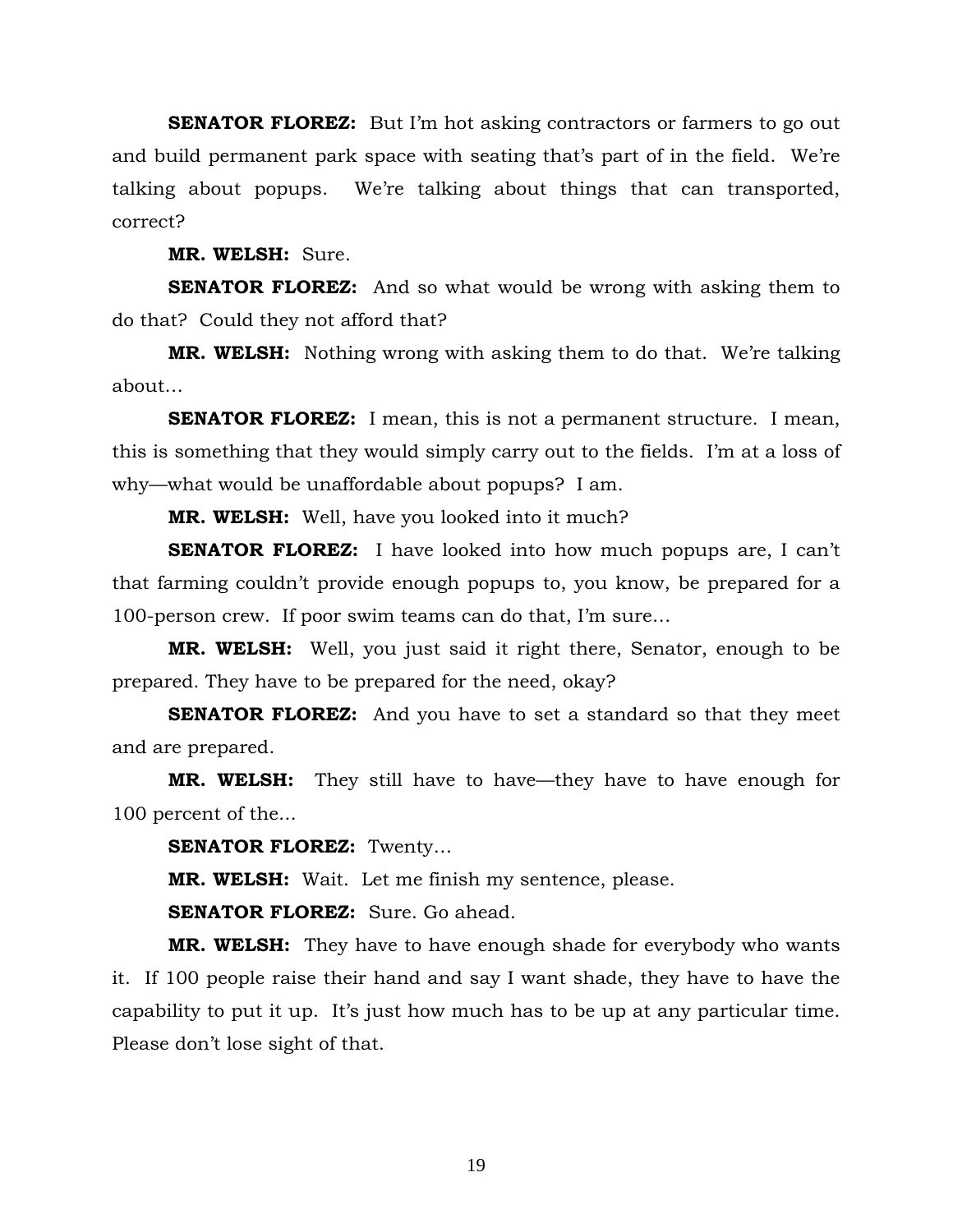**SENATOR FLOREZ:** I'm not. What I'm asking is, Will they have the equipment to do that? If your standard is 25 percent, why would they have enough for everyone?

**MR. WELSH:** If they don't, they may be out of compliance. If they have a situation where people want the shade and they don't have enough to accommodate, they may be out of compliance.

**SENATOR FLOREZ:** And how are we going to make sure that we're going to find all of those folks? Are you telling me—we'll go over your staff in a moment.

**MR. WELSH:** That's the situation we have now.

**SENATOR FLOREZ:** I mean, if we can go over how well staffed you are on a ratio basis so let's do that.

**MR. WELSH:** Please do.

**SENATOR FLOREZ:** Let's move there.

**MR. WELSH:** Let's talk about staffing.

**SENATOR FLOREZ:** Tell me about your ratio—600,000 farmworkers in California. So tell me how many folks you have out in the field. I'm going to use that 600,000 farmworkers as a ratio. So tell me how many inspectors you have…

**MR. WELSH:** I'll tell you how many inspectors we have. But that last discussion, I just want to leave it with, right now, as we speak, there is no requirement for shade to be up in that reg. So it's always about, when we go out there, and there's no shade up, well, do you have the ability, Mr. Employer, to put the shade up if employees want it? And that's what will lead to a citation if they don't. So I just want to be clear on that. Now to answer your question about staffing…

**SENATOR FLOREZ:** What if they say they have 25 percent available?

**MR. WELSH:** Then we have to ask the employees if they've ever wanted shade and not gotten it. If the employer does actually put it up when they ask for it, which is usually the problem, you know—it's like, Are you going to ask for it in the first place and do you get it when you ask?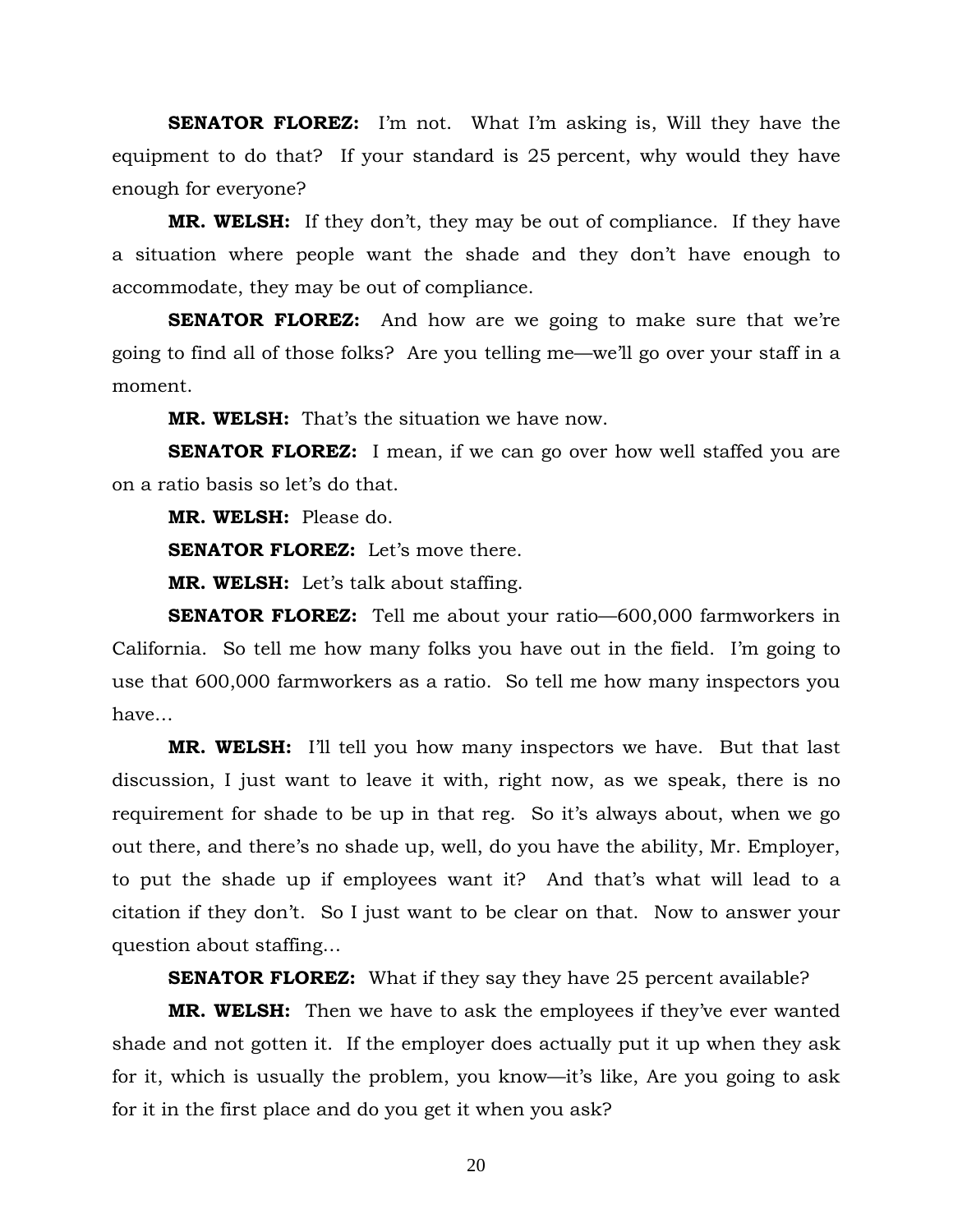**SENATOR FLOREZ:** You have to require it, though, is my guess, right? **MR. WELSH:** I'm sorry?

**SENATOR FLOREZ:** You should require it as Cal/OSHA?

**MR. WELSH:** Yes, we do require it.

**SENATOR FLOREZ:** You require the equipment, 25 percent?

**MR. WELSH:** No. We require 100 percent. You know, anybody who wants shade is supposed to get it. That's what the reg says. That's why you supported it when we adopted it.

**SENATOR FLOREZ:** And how many—but if you don't have the equipment to do that, how do you—I mean, it's nice to say it. I mean, everyone that wants shade should get it. How do you get…

**MR. WELSH:** I mean, we could do that. We could say the employers shall have enough equipment to do that.

**SENATOR FLOREZ:** Yeah, that would be great.

**MR. WELSH:** But right now we say the employer has to provide it, and that seemed like it was okay back in 2005. You know, if we're going to talk now in 2010…

**SENATOR FLOREZ:** Things have changed since 2005.

**MR. WELSH:** What has changed about that issue—it was the same issue back in 2005. There was nothing different.

**SENATOR FLOREZ:** Well, let me tell you what's changed. A lot has changed. There's been deaths.

**MR. WELSH:** I'm sorry?

**SENATOR FLOREZ:** There's been deaths.

**MR. WELSH:** What's changed about that issue? There were 12 deaths in 2005, the worse we've ever had. What was different then than now?

**SENATOR FLOREZ:** What is different? A different standard. We're seeking a different standard.

**MR. WELSH:** Yes, but why…

**SENATOR FLOREZ:** A standard that we believe—and quite frankly, I don't remember you on any of the calls when we negotiated this, so let me give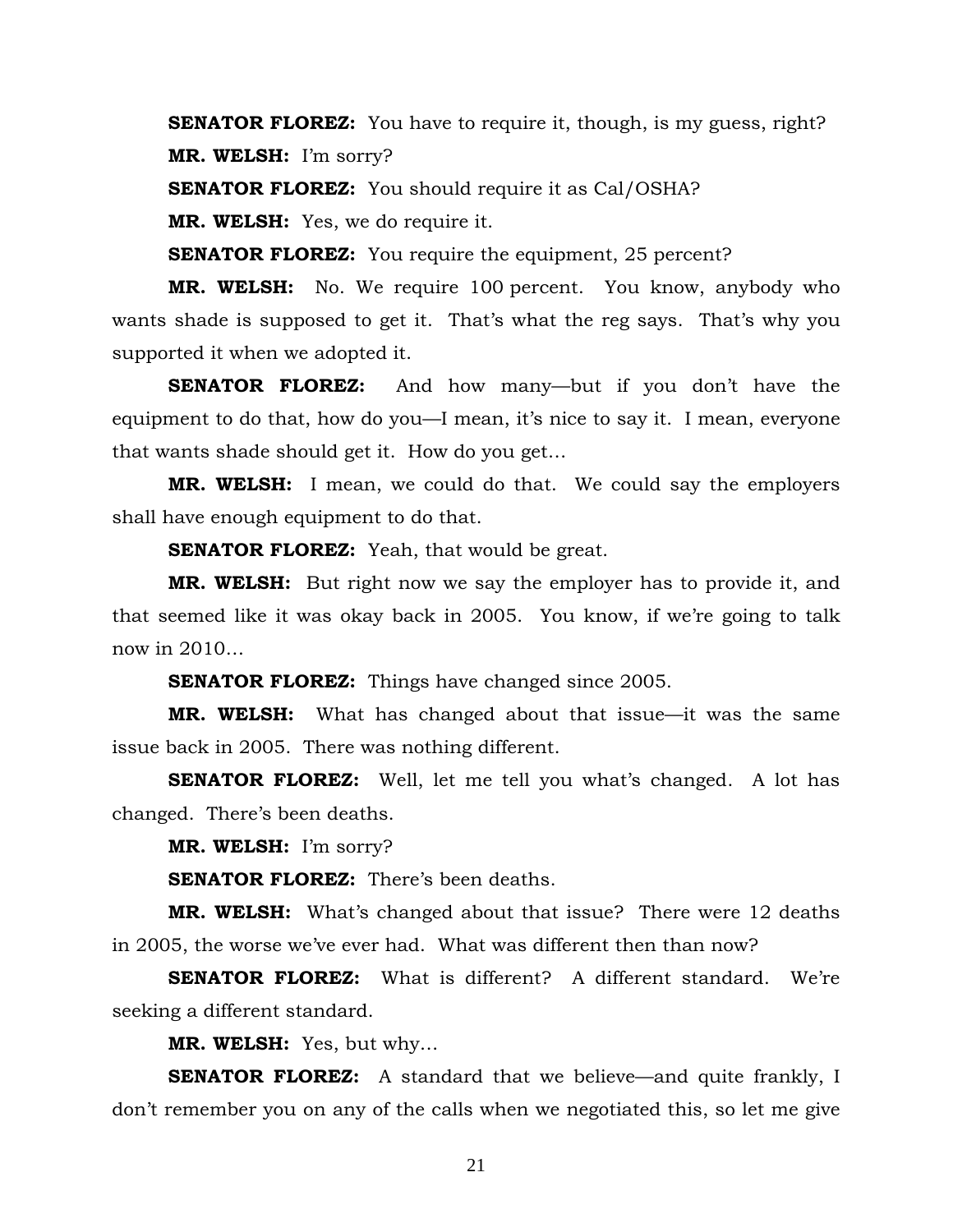you a refresher course on what we negotiated because of Mr. Prosio, myself, the Governor's Office when we sat and discussed this on what shade should be. I'll tell you what. Some of the standards that some of the folks sitting behind you wanted, they thought tree-leaves shade was minimal sunlight, you know going through these particular—we wanted blocked shade. This is what we were negotiating for, blocked shade, shade that was actually real shade.

**MR. WELSH:** You wanted real shade?

**SENATOR FLOREZ:** Yeah, it's kind of like a tent, the things we're having a discussion about right now.

**MR. WELSH:** Not trees? Trees are no good?

**SENATOR FLOREZ:** Trees are no good. Are you telling me OSHA's standards, trees are good?

**MR. WELSH:** Senator…

**SENATOR FLOREZ:** That would worry me.

**MR. WELSH:** My folks have measure shade under trees versus shade under structures, and the shade trees provide, if it's real shade, is actually much better. It's cooler.

**SENATOR FLOREZ:** Interesting. So we're still at a standard.

**MR. WELSH:** And you talk to any worker, Senator—you talk to any worker who has a choice of shade under a tree, real shade. I'm not talking about, you know, you have a few leaves here and the sun shining. I'm talking about real shade under a tree. You talk to any worker who's been out there and gotten their choice. They're going to take the shade under the tree because it's a lot cooler.

**SENATOR FLOREZ:** Gotcha.

**MR. WELSH:** It is.

**SENATOR FLOREZ:** I have talked to a lot of workers. Most of those people are in my family.

**MR. WELSH:** I've actually been out there and tried it myself.

**SENATOR FLOREZ:** So have I. I've actually worked in fields. Have you?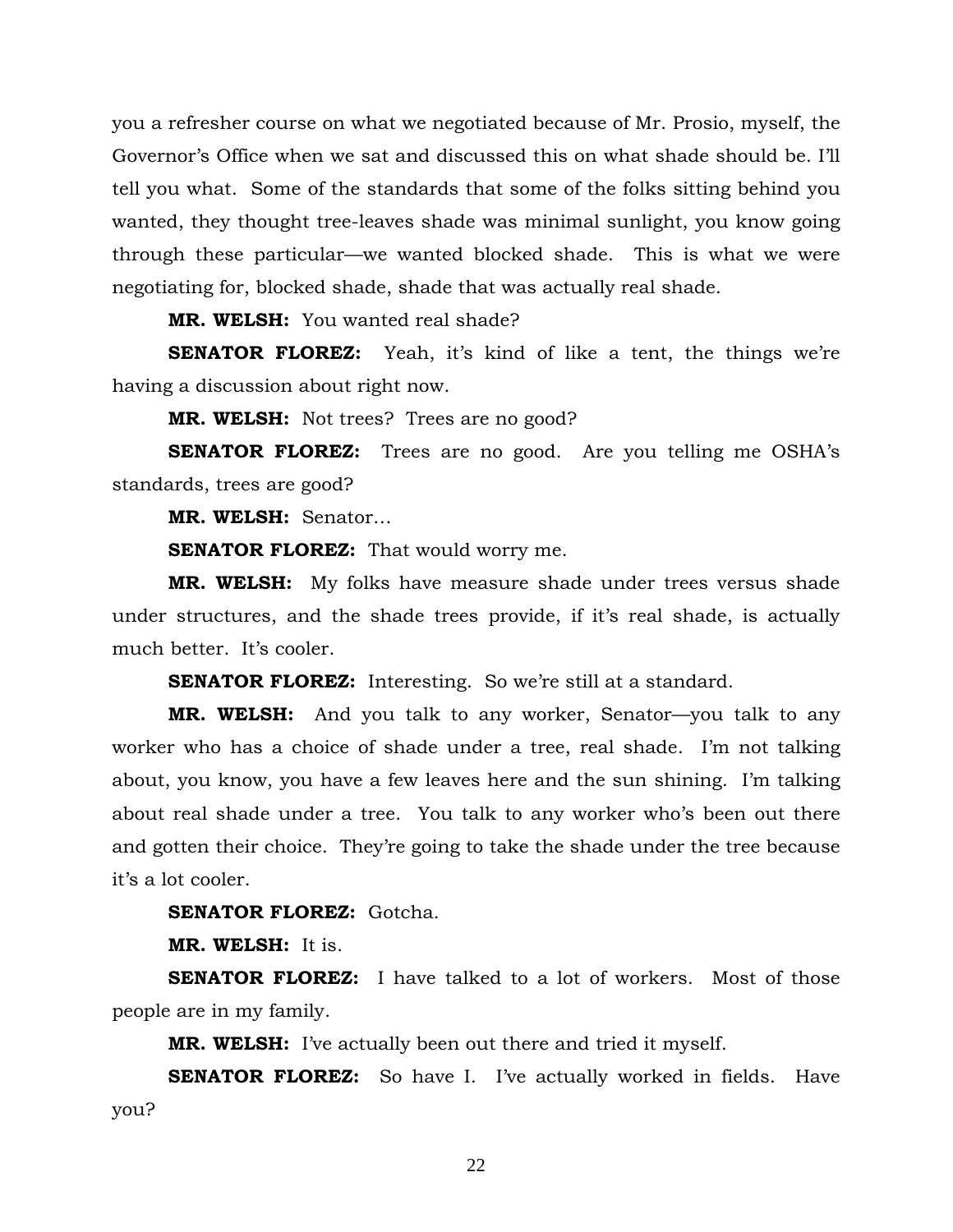**MR. WELSH:** Yes, I have, actually, as a kid, I did.

**SENATOR FLOREZ:** Yeah. Well, I can tell you, that if you make a preference between having an employer choose to have no shade and somehow trees are better shade standards than tents, that would amaze me.

So are you saying that trees are okay under your standard?

**MR. WELSH:** Absolutely, Senator.

**SENATOR FLOREZ:** That's why we have legislation...

**MR. WELSH:** It's in the language in your bill. Your bill accepts that language.

**SENATOR FLOREZ:** Then you need to look at our amendments because our amendments…

**MR. WELSH:** Your amendments don't change that.

**SENATOR FLOREZ:** If they don't, they certainly will. If there's some way for you to look that…

**MR. WELSH:** I am never going to recommend that natural shade not be an option.

**SENATOR FLOREZ:** Then why are you bringing it up then as a positive? **MR. WELSH:** You…

**SENATOR FLOREZ:** You did. You just said, have you ever looked at it? Sometimes things under trees are better than tents. I'm sorry. That's what you said. I didn't say that.

**MR. WELSH:** Yeah, I said it but I said it in response to a question of yours. You seem to think natural shade is not acceptable and I disagree.

**SENATOR FLOREZ:** Thank you. I'm glad it's on the record because we'll have something to work on. Let's go back to your…

**MR. WELSH:** Been on the record for three years at least in our discussions. We had a whole discussion about this issue, and that actually led to a change in the shade language in the reg.

**SENATOR FLOREZ:** Yes, we did.

**MR. WELSH:** No, I mean, in our discussions in the last two years.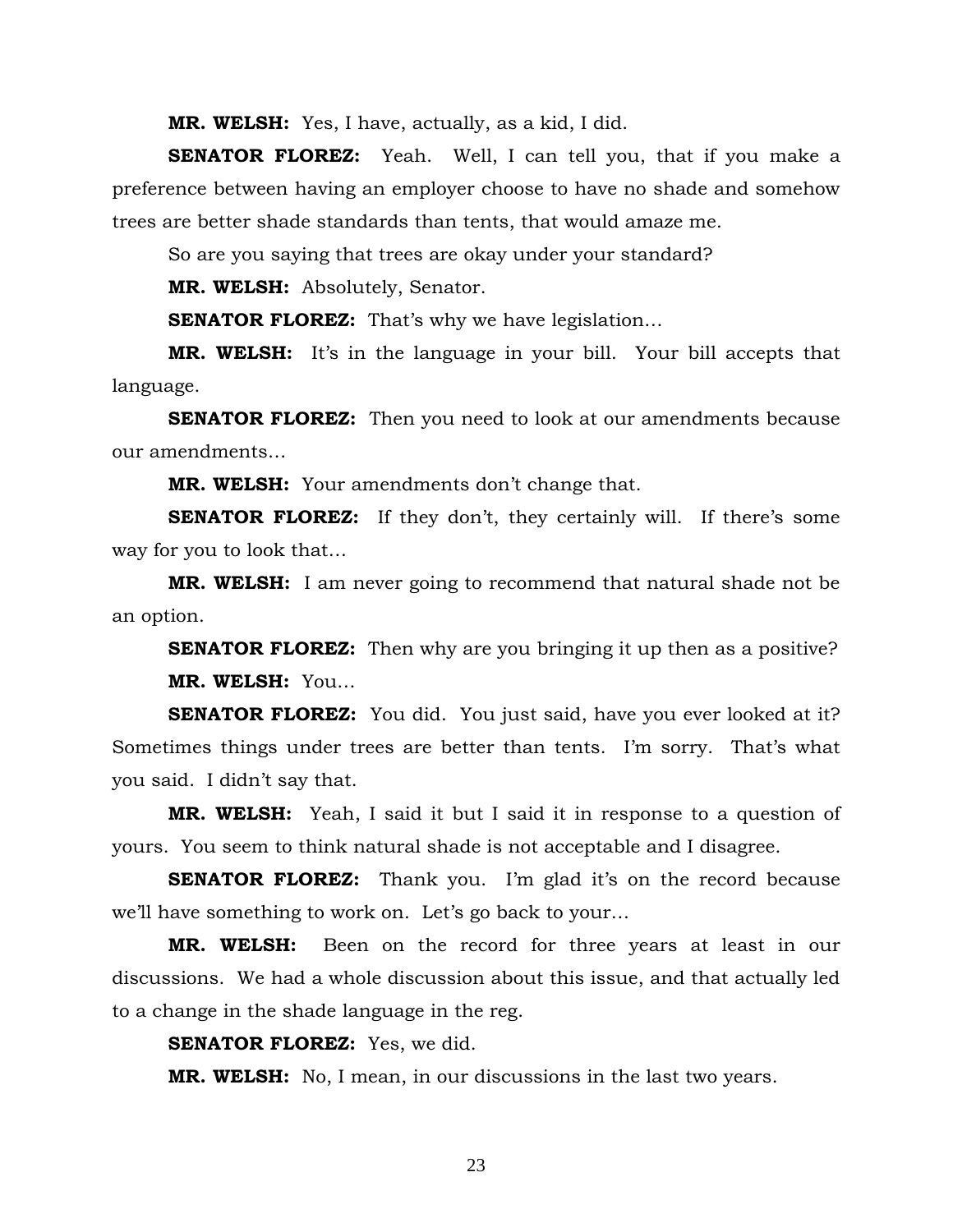**SENATOR FLOREZ:** We'll continue to ask and push until this regulation is set to a point where, if you will, the elected officials in the state of California feel it's a good standard. Is that fair?

**MR. WELSH:** Sure.

**SENATOR FLOREZ:** Great. Let's talk about your enforcements. We have 600,000 farmworkers. Do you believe you have sufficient resources at this point in time?

**MR. WELSH:** I would like more. We had put forth three BCPs this season. We're one of the few agencies who've got them approved for more staff. One of those is for a new unit that would be centered in Bakersfield that would be to address agricultural and construction work situations in general throughout the state, among others. But I would still love to have more staff.

**SENATOR FLOREZ:** Okay. And what was your staffing level in 2005? **MR. WELSH:** You mean, like the number of inspectors we had? **SENATOR FLOREZ:** Yeah.

**MR. WELSH:** I'd say we had about, between 200 and 230, in that range. **SENATOR FLOREZ:** Okay. And how many do you have today? **MR. WELSH:** About the same amount.

**SENATOR FLOREZ:** All right. So how is that progress?

**MR. WELSH:** It's actually about maybe ten more from EEEC.

**SENATOR FLOREZ:** Ten more.

**MR. WELSH:** We actually added ten positions, 11 positions, with the EEEC program.

**SENATOR FLOREZ:** So from 2005 to 2010, we've added about two inspectors per year, correct?

**MR. WELSH:** If you want to look at it that way, sure.

**SENATOR FLOREZ:** There's no other way to look at it. It's two inspectors per year.

**MR. WELSH:** Well, we didn't do it two per year. We had one BCP for ten new positions, 11.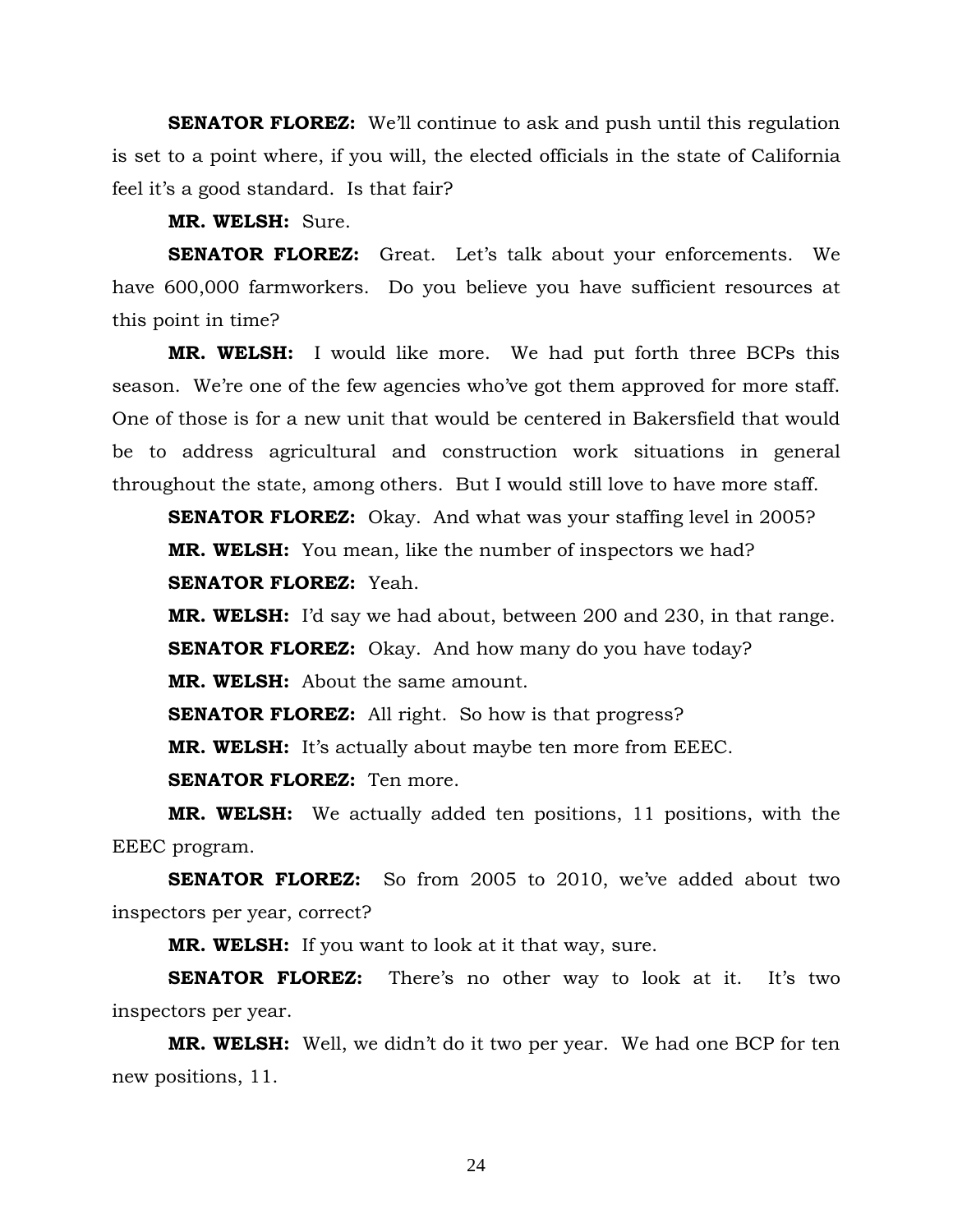**SENATOR FLOREZ:** Okay. So we've gone—ten, roughly ten more folks in five years. And you've just mentioned all the enforcement inspections, things that need to take place. Does that seem like progress to you in terms of the actual enforcement progress?

**MR. WELSH:** I think we've made a lot of progress, yes.

**SENATOR FLOREZ:** No. I'm asking you specifically on the staffing, ten folks in five years for new regs that we've never had before. Does that seem like progress? Does that seem like something…

**MR. WELSH:** Better than no new positions. I mean, I did the best I could. We all did the best we could. There seems to be a budget crisis in the state now. I think that might have a little to do with it.

 I will tell you one thing. I was very concerned about losing money because of pressure on the General Fund. So one thing we did at DIR was to try to get Cal/OSHA and DLSC off of General Fund and onto the workers' comp premium assessment that funds the division of Workers' Compensation, so I feel pretty good that we managed to preserve the positions we have and didn't lose any, frankly.

**SENATOR FLOREZ:** Okay. So do the positions that you have equate to the frequency of inspections that you have out in the fields, in other words, the frequency of inspections to worksites, to agricultural worksites particularly? I mean, does that equate—I mean, this is how you do this, right? So we have new heat regs, are in place; we have ten more people than we did before the heat regs were in place, so we have an additional ten more folks to do all of this new work, and I'm just kind of wondering how the work gets done. How do the inspections get done?

**MR. WELSH:** So your question is, How do we do inspections since we have a new heat reg and we don't have more than ten new, 11 new, staff to do it?

**SENATOR FLOREZ:** Yeah. **MR. WELSH:** Is that the question? **SENATOR FLOREZ:** Yeah, that's the question.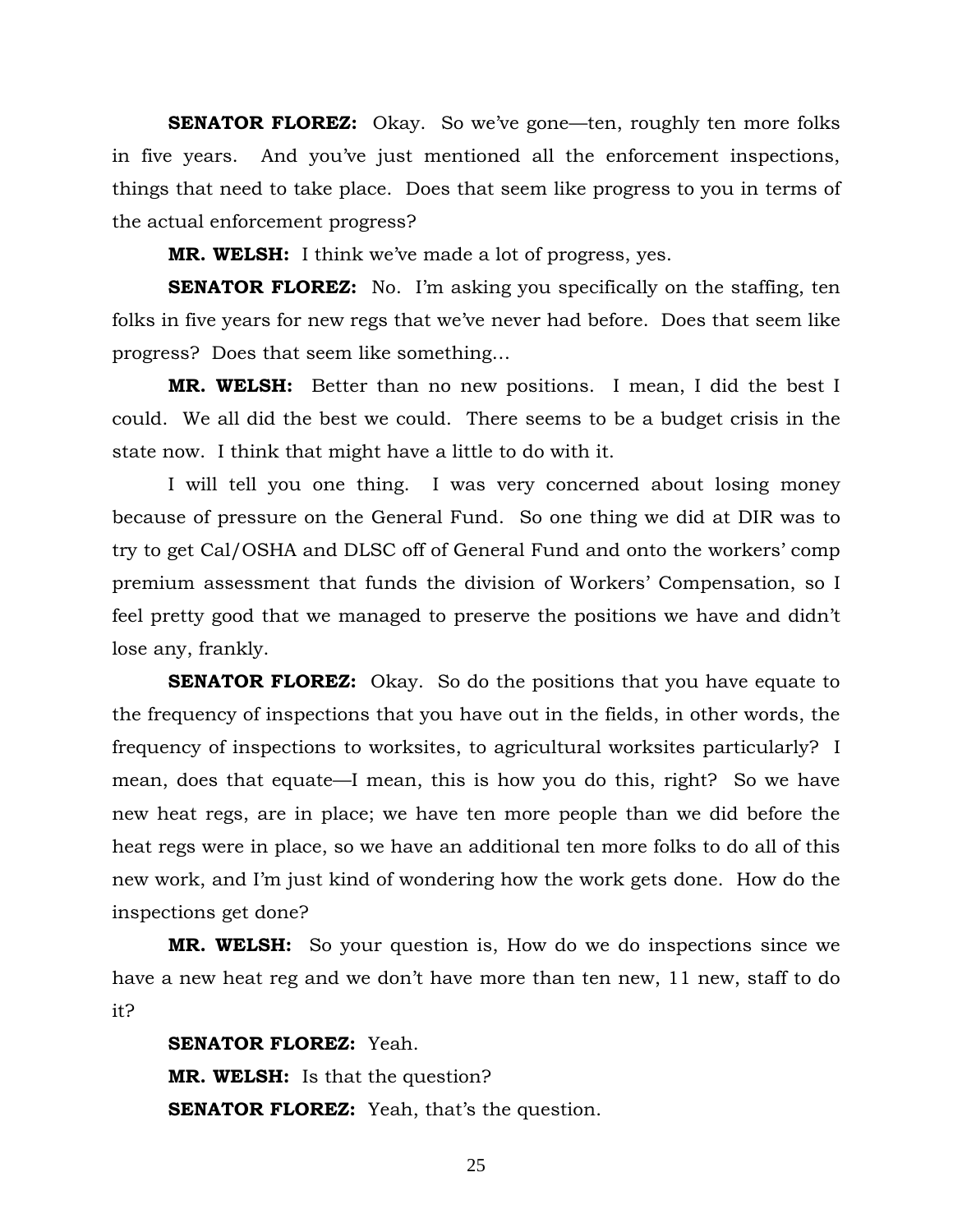**MR. WELSH:** Well, it's a good question. Obviously we made heat inspections a priority. We did more heat inspections every year since 2005. But you should keep in mind that, you know, heat is not the only thing we look for when we do an inspection. We do any outdoor inspection. We add heat to the list of other things we look at, but we actually did try to do more inspections in agriculture on this issue because we wanted to, you know, for one thing, collect some data and see if we're actually going to change the behavior of employers. But we have to prioritize. I mean, when you have a limited number of staff and you have all kinds of workers you have to protect— I mean, we're not just talking ag workers; we're talking petroleum services workers; we're talking pizza delivery people. I mean, every worker in the state, we have an obligation to protect the health and safety of so we have to prioritize. And generally, what we try to do is, we try to go after the most hazardous places of employment first.

 Now we sort of made a judgment in 2005 without data really to support it, but we made a judgment because we thought it was likely to be true that exposure to heat is a high-hazard concern and very likely ag work in the summer months is kind of per se going to qualify as high-hazard work because, you know, because heat can kill and we had fatalities. So we made it a high priority. And if that means a complaint about something that didn't seem so serious, didn't get responded to as quickly as it might have otherwise, that's what would happen. You have a finite force of inspectors and you have to do the work that you have to do.

**SENATOR FLOREZ:** Right. Given the increase of ten, what type of heat inspections are you planning for this year? In other words, is there going to be more as compared to prior years? Is this going to be—I mean, what's it look like for this particular growing season?

**MR. WELSH:** Well, so far, we've been given a high priority. We try to target heat waves as much as we can. We started out three years ago with a new enforcement policy which was—and this is why the shade structure is being up became so important in my mind—of shutting down employers who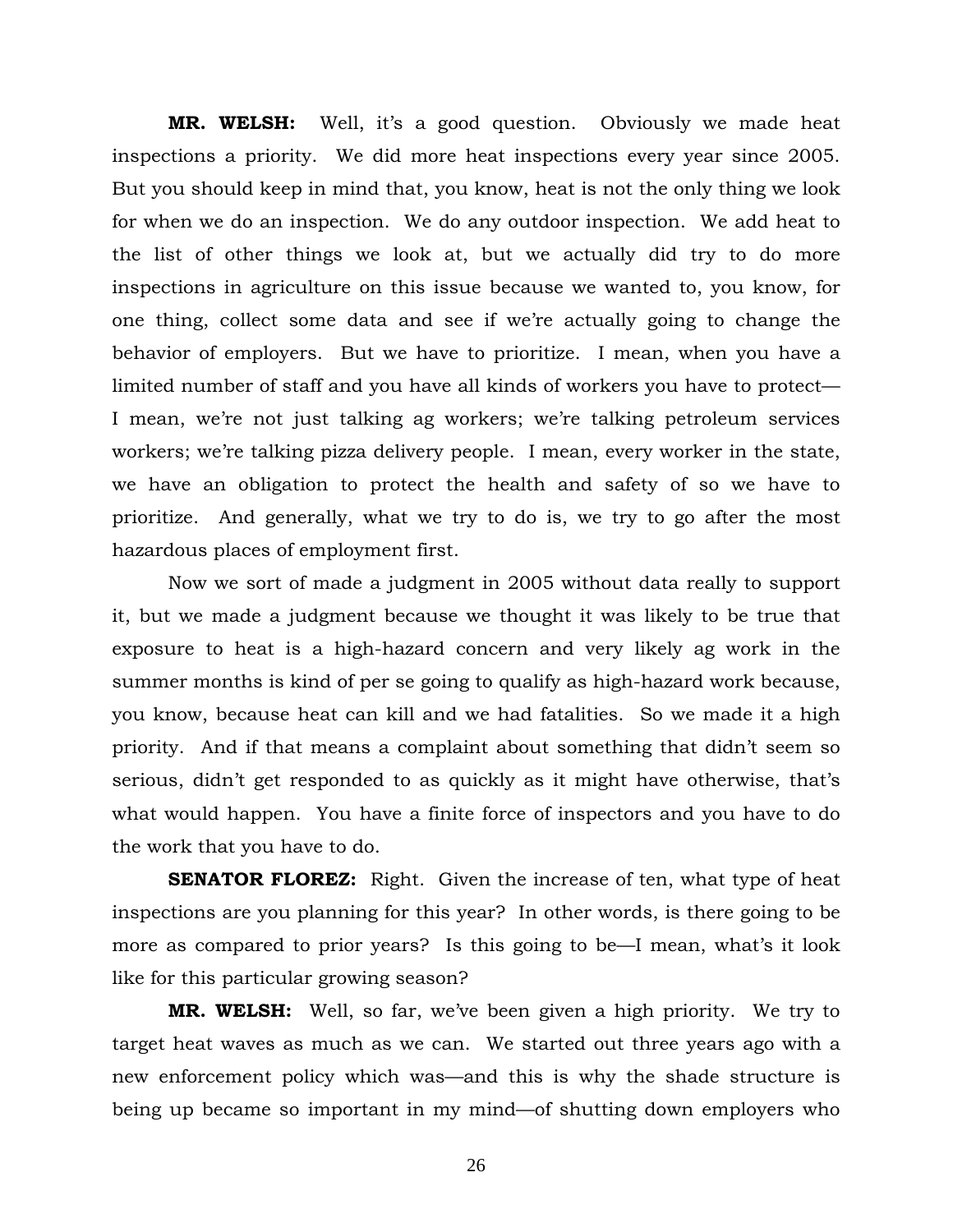have obvious violations, like no shade, no water, no training, no emergency preparedness. So we actually started issuing what we call an order prohibiting use—shutting down employers' operations. One of the first cases, we did that with was the infamous Merced case, so we're doing that. This summer, we've already shut down, I think, about six employers. We shut down one this morning and…

**SENATOR FLOREZ:** When you say *employers*, what does that mean? You mean contractors?

**MR. WELSH:** Most of the employers who see our inspection activity are farm labor contractors, but they can be farm operators and there can be others obviously.

**SENATOR FLOREZ:** So when you close something down, you're not closing the actual, in many cases, operation. If someone's picking grapes, for example, and you're shutting down an operation, you're not shutting down the actual field; you're shutting down the workers or the crew?

**MR. WELSH:** Our jurisdiction is over the employer. So if the employer who was violating the reg was a farm labor contractor, we shut that employer down. Now that doesn't stop the farmer from contracting with somebody else, for example. The idea, though, is that when they do, they're going to contract with somebody who's going to follow the law.

**SENATOR FLOREZ:** Yeah. When you go back from season to season and the folks that you are shutting down, is there a, if you will, is there some sort of a citation or violation of record that might lead you to, you know, a particular farmer or particular employer that's hiring contractors? So if one contractor gets fired because they didn't meet your standards, I mean, does it then, the next season, is that some sort of signal that you would go out to make sure that the people who are hiring the next contractor aren't simply hiring the same type of folks? How do you find out where you're going? Are these announced inspections, unannounced inspections? It's a big agricultural state.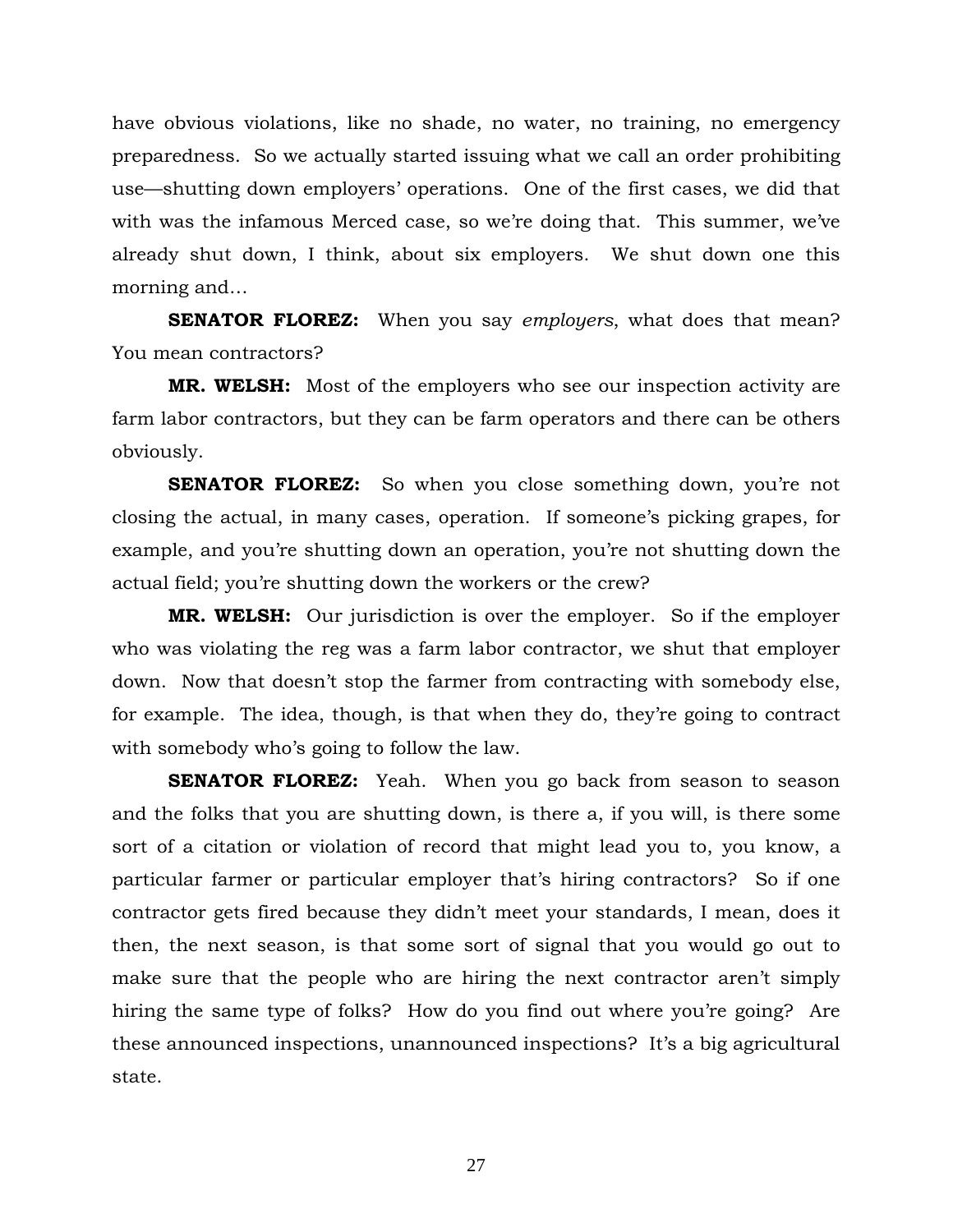**MR. WELSH:** Most of what we do, Senator—it's a good question. You know, we have a huge state to cover, as you know, and mostly what we do is the sweep approach. We try to cover as much territory as we can and look for obvious signs of noncompliance. If, after doing that for a certain length of time in the day we're not finding it, then we'll open a few inspections and dig a little bit deeper. But generally speaking, if we get good intelligence beforehand about where we think activity is occurring—a big part of this is penetrating. We've had this sort of embarrassing thing come up from time to time where we sent people out on a sweep. And if they cite a guy—oh yeah, there was somebody else from a sweep here two weeks ago—you know, you don't want to fine the same person every time. You want to penetrate into where the activity's happening and you want to find out what's really going on. So we spend a fair amount of time developing intelligence. We spend a fair amount of time tracking what the agricultural rhythms are, you know, when they're doing the grape harvest, for example, when they're doing the pruning, and we try to hit the areas where that activity is occurring, you know, in the most concentrated form, and in particular, during high heat.

**SENATOR FLOREZ:** How many, as compared to prior years, inspections are you expecting again? That was my question.

**MR. WELSH:** For this summer?

**SENATOR FLOREZ:** Yeah.

**MR. WELSH:** It might be a little less this summer. I'm not sure yet. It might be the same amount as last…

**SENATOR FLOREZ:** It's depending on the heat, of course, right? The heat waves?

**MR. WELSH:** Yeah, the number of heat waves will affect it. If we have a milder summer, that'll mean fewer inspections. Also—what did I want to say? We have a different approach this summer. You know, I mentioned EEEC, the Economic Enforcement Employment Coalition, which is sort of a—it's a multiagency thing. But they have—they seem to do the best inspections, so we're having them lead the effort this summer in heat. We've worked with them in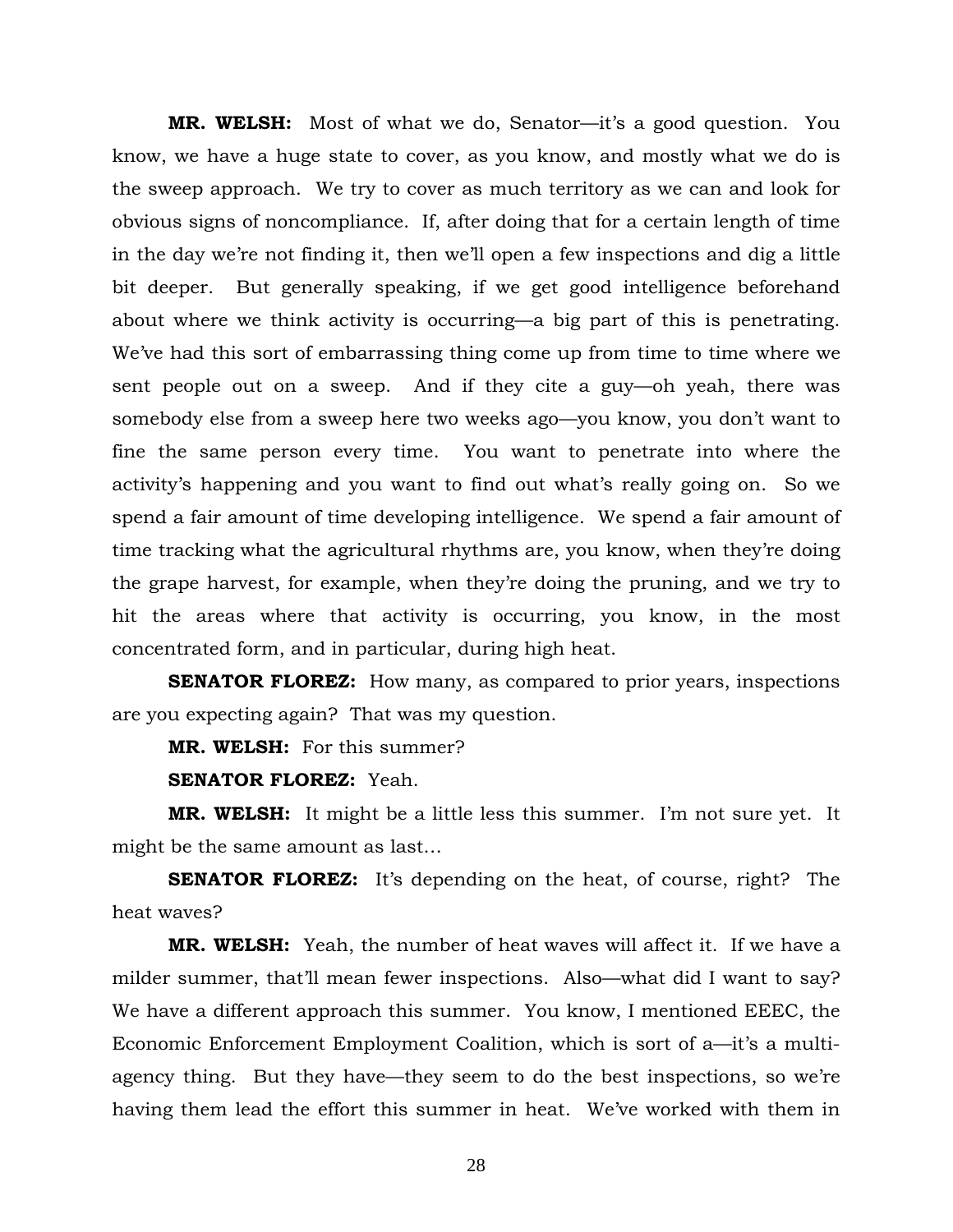prior years. We're trying to give them full responsibility this summer, and so we're using them because one thing we're finding is an increasing number of places that appear to be in compliance. They've got the shade up; they've got the water; the employees are trained. They know how to do emergency response. So far, we've developed like 82 percent in compliance, so the number of employers in compliance has gone up rather dramatically since 2006. And at a certain point, we're going to want to back out of that. We're going to want to turn the heat inspection function over to a unit dedicated to that function, and we're going to want to use the inspection process to essentially verify that employers are in comply—you know if we can sort of substantiate a high rate of being in compliance, we're going to want to use that unit to essentially make sure it stays that way.

**SENATOR FLOREZ:** And do you believe it's the EEEC...

**MR. WELSH:** EEEC, yeah.

**SENATOR FLOREZ:** EEEC, is that—why was it created?

**MR. WELSH:** Well, it basically was a tool to go after the underground economy…

**SENATOR FLOREZ:** Okay.

**MR. WELSH:** …and, you know, the employers who don't comply with the heat standard, a lot of them, sort of, are in that.

**SENATOR FLOREZ:** Okay. And tell me why you think it's an effective model.

**MR. WELSH:** Because, when those inspections are done, information is shared among the agencies more effectively because we've worked together as a team, and some of the people involved seemed to, you know, just by chance, I mean, some of them have just gotten very good at the intelligence. That's a skill you develop over several years' time.

**SENATOR FLOREZ:** Right. Let me ask you about—we're talking about—it's been mentioned earlier—the enforcement aspect of what you're doing. And the budget you've mentioned and the additional ten, since we put the heat regs in…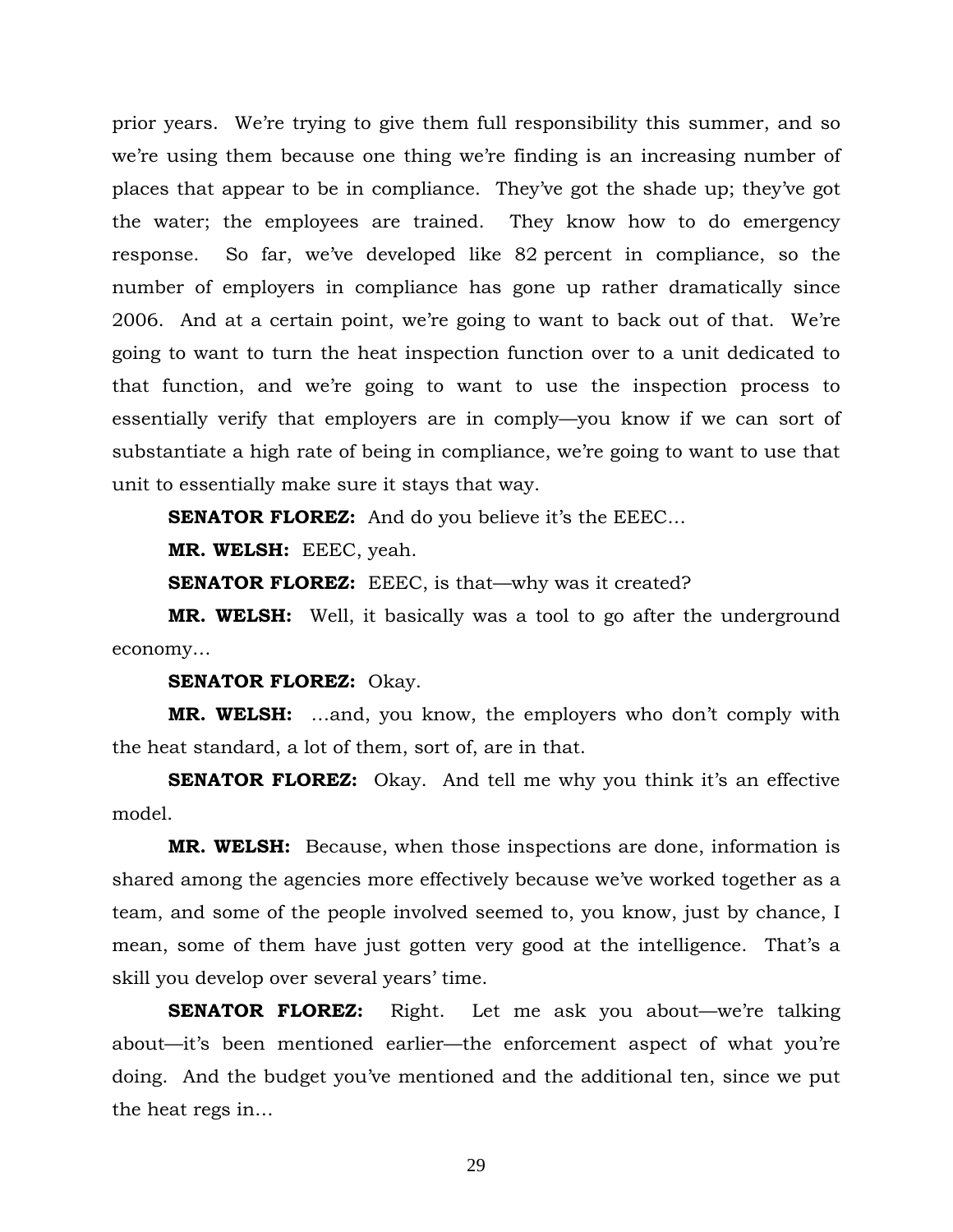#### **MR. WELSH:** Eleven.

**SENATOR FLOREZ:** Eleven. One of the things I hear most frequently from the farmers in my area is that, you know, we really don't need any more regulation; we really don't need any more laws. What we really need is just enforcement of the laws that we have. It's kind of a mantra that, you know, it's really about enforcement. And if we only enforced—and of course, you're the enforcement agency for a lot of what we're doing—and I guess the reason I'm concerned, and it is a function of budget and it is a whole other issue when it comes to how much you put forward in terms of the task ?? to the Department of Finance or what not. But there was an LAO report, I think, a year after we did the heat regs, and it pointed to the fact that we have, at least in terms of inspectors, one of the lower ratios as compared to Oregon, Washington, Nevada.

What is that ratio again? I think I mentioned it earlier.

**MR. WELSH:** You know, Senator, I don't know what the current figure is but it's somewhere in the neighborhood of one inspector per 70,000—700—I'm sorry. What's the denominator?—70,000, I think workers. It's about the same as federal OSHAs and, true, the state of Oregon and the state of Washington have a much higher ratio of inspectors to workers. That's definitely true. However, if you look at the injury and illness rates, they don't—we're fairly competitive.

**SENATOR FLOREZ:** Okay. In terms of the actual farms, it mentioned, you know, 600,000 farmworkers, about 35,000 farms in California. I mean, what is the unit, even as you mentioned, trends moving from this EEEC to a unit that is focused on this particular segment, the 35,000 farms, 600,000 farmworkers, how many folks need to be in that unit, given these types of inspections that you've seen out there, roughly? What would that ratio need to look like going forward in the future, in a good budget year? What would that look like?

**MR. WELSH:** In a good budget year, that seems so far away right now. But anyway, I can't say right now what I think the numbers should ultimately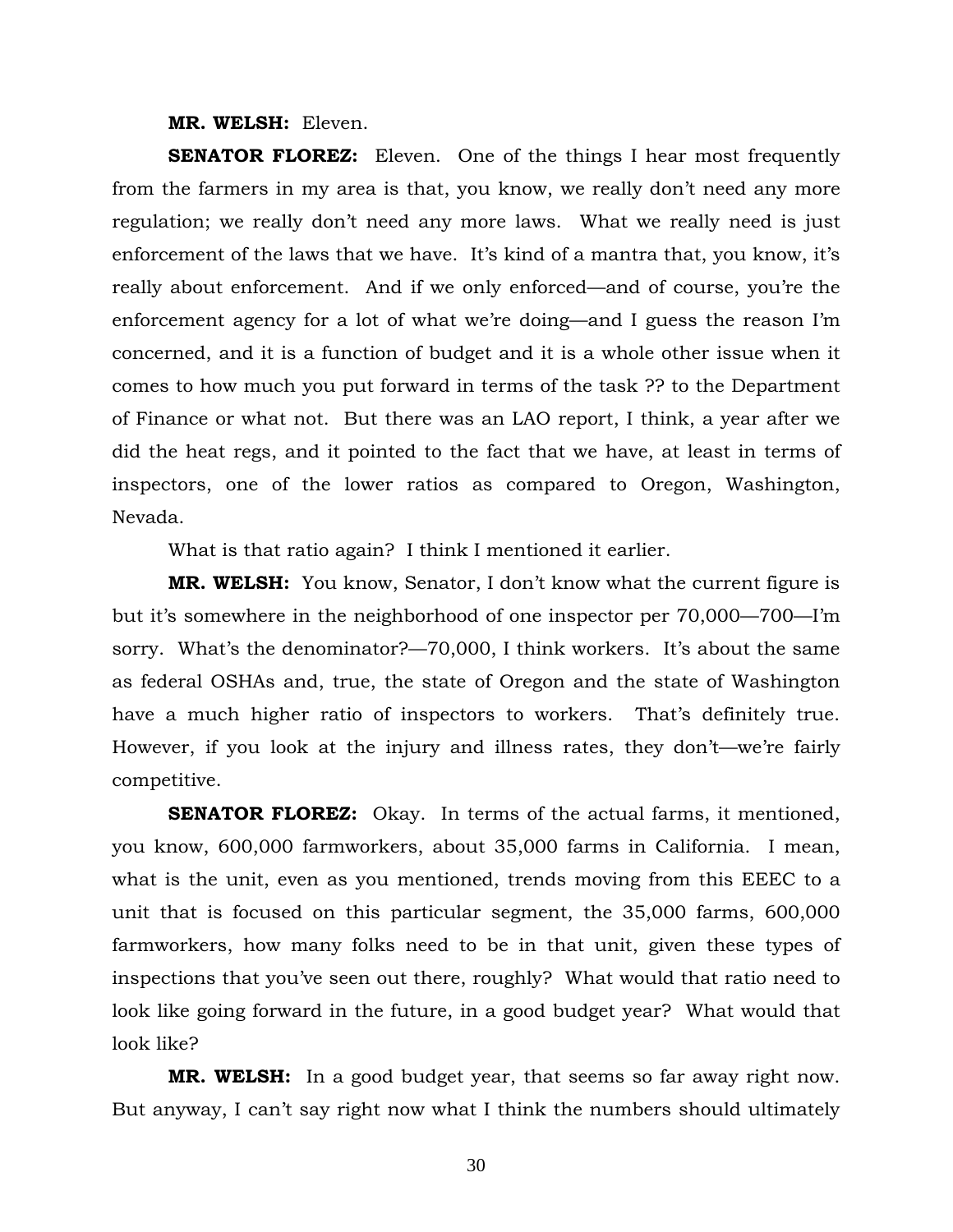be. I think it should be a data-driven thing. But if we are really getting a compliance rate of like 82 percent, 85, close to 90, that in my mind, as we start backing down the numbers of inspectors and moving them out to other places where employers are nowhere near that rate of compliance—and once you achieve that rate of compliance and you also achieve the effect of, you know, the world is watching—I mean, employers don't know whether an inspector is going to pop up some day. So if they have the impression that eyes are everywhere and they have the impression that workers know what their rights are and they're going to make a phone call if things aren't right, then you can get a lot of leverage on one inspector.

 On the other hand, if you're trying for the first time to get that message across, you need more. So to me, getting this unit represents is, we have achieved a certain state of compliance. I don't think it's where we want to end up, but it does to me say that we've had a fair amount of success and this is all of us, including you. I mean, for all its flaws, that reg has been enough for us to go out and crack the whip and we've shut people down and we're getting compliance. So we want to get to a point where we actually—and I think this is a first in OSHA; you don't see too many situations where an OSHA regulatory agency sets a new standard and then actually goes out and figures out what percentage of folks are in compliance in that industry through a sweep approach and we've done that. I'm not saying that data collection is perfect, but we've done the best we can and we've seen a tremendous increase in compliance since '06. What I want to do is get to that state, do whatever it takes to get to that state, you know, approaching 90 percent, and then back off judiciously, taking inspectors out of there to go to other areas that are more high hazard. And as long as we can maintain that steady state and, you know, be verifying through data collection that employers actually are in compliance, then we have a success.

 Senator, I want to just say this—and I think you're going to agree with me on this—the issue for us, the issue for effective government and all this work, has to be, Do we really change behavior? You know, do we talk about it,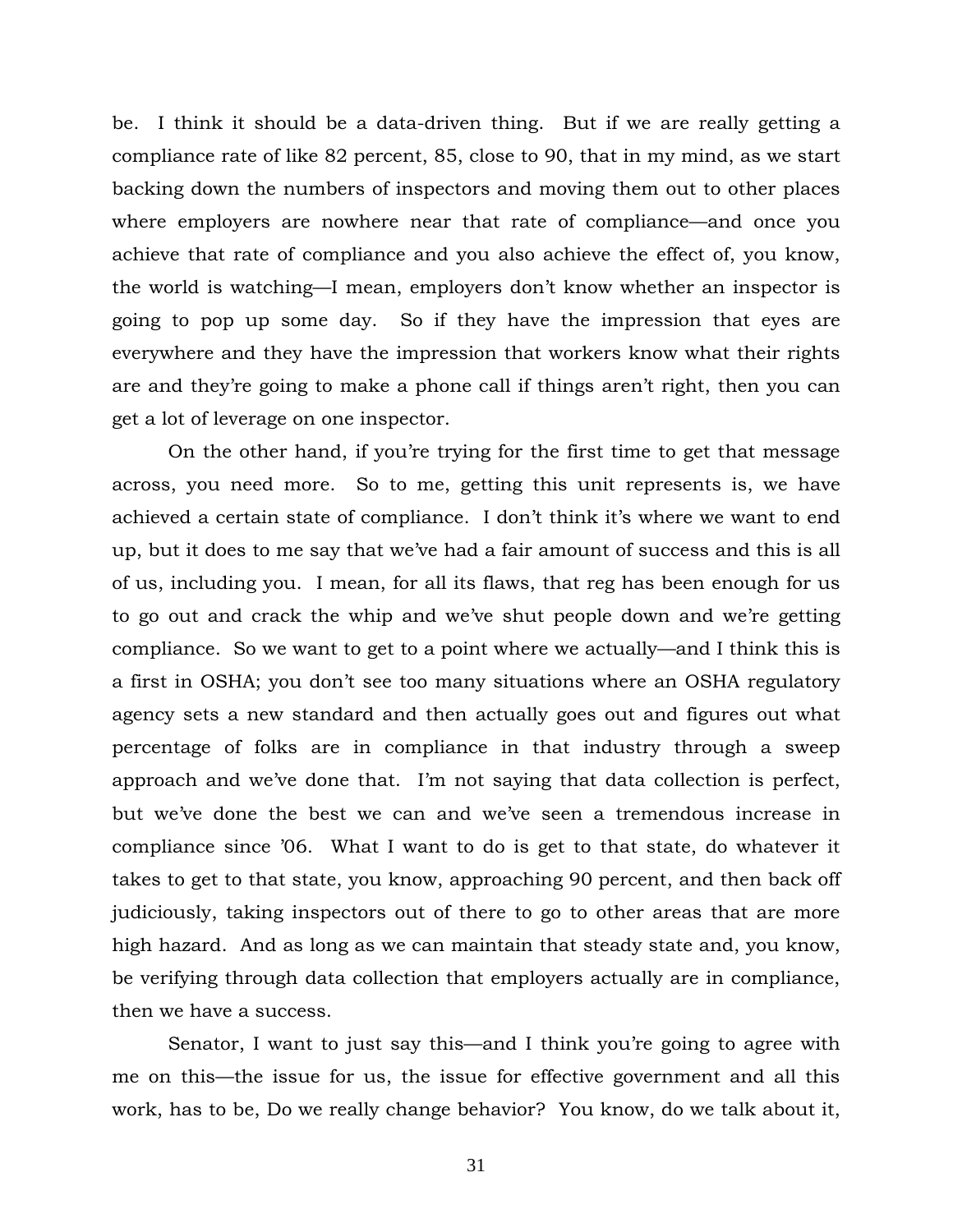do we throw the book at people who violate? That's all important, but in the end what we want to see is people not dying, people not getting sick, and behavior actually changing on the part of employers. And if we can actually say we did that, we've accomplished something.

**SENATOR FLOREZ:** And I think the question there is, How do we change behavior?

#### **MR. WELSH:** Sure.

**SENATOR FLOREZ:** And whether or not, you know—I will tell you, I think the governor shutting down some of these operations was a very good, strong signal, an appropriate signal, a very appropriate signal. Whether he did enough of them, whether it has everyone, whether or not these contractors are listening and understand it, clearly we're in a better situation with the shutting down of some of them because, to do nothing, I think, is again just a paper regulation that no one takes quite seriously. Whether you have the staffing in order to do the work necessary with 35,000 farms and 600,000 farmworkers is another matter. That is well beyond your pay grade and probably mine, as the governor and the legislature begin to negotiate, you know, what the numbers should be. But I will tell you that your receiving some additional money in the last year for the outreach, the \$135 million or something of that sort…

**MR. WELSH:** It was \$1.5 million for this.

**SENATOR FLOREZ:** One point five—and these are the kinds of things that I think take us forward, and I do think that there was one bright, very small, bright note, but we do need to give you more enforcement money, period, and there's just no doubt about if you have more people, the better the situation will look out there.

 I want to talk about the violations for a moment, beyond what the governor—when a violation is found, I mean, how are the penalty amounts ultimately determined? I mean, how do we—is there a certain weight? You don't have shade; you don't have water. What's the violation ultimately and how is that penalty actually assessed and the amount determined?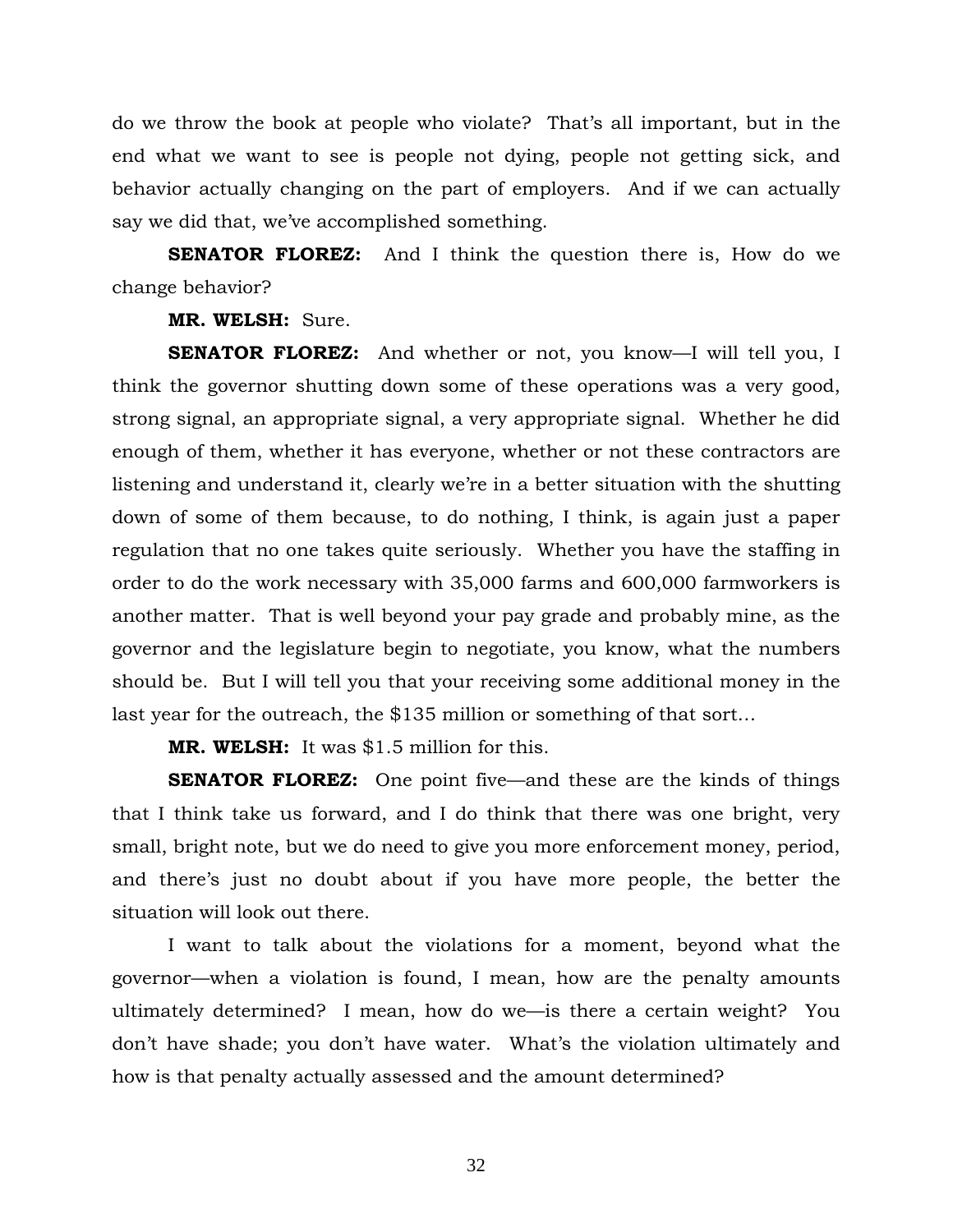**MR. WELSH:** All right. Well, the first thing we have to do when we find a violation is classify it. And if you've been reading the Cal/OSHA news lately, you know that's a big controversy here in the state.

**SENATOR FLOREZ:** Sure, right.

**MR. WELSH:** So we have to classify the violation and the big money, of course, is in violations. They classify it, get classified, as serious.

 A general violation has a maximum penalty of \$7,000, and usually an average penalty is much lower than that. The maximum for a serious is \$25,000. So the first thing we do is classify the violation and the Labor Code says, if there is a substantial probability that serious, physical harm could result from the violation, then it deserves a serious classification unless the employer can show that it could not, did not know or could not know, of the exercise of reasonable diligence of the violation. So if we determine we think we have a serious violation, we classify it as that, and then the penalty formulas then will dictate what the penalty is going to be.

**SENATOR FLOREZ:** Okay. The fines are actually then collected by the department?

**MR. WELSH:** Yes.

**SENATOR FLOREZ:** And the adjudication process is through the department?

**MR. WELSH:** The root of appeal is to the Occupational Safety and Health Appeals Board.

**SENATOR FLOREZ:** Okay.

**MR. WELSH:** A three-member board of members appointed by the governor. The first level of appeal is to an ALJ, an administrative law judge. Those decisions are not precedential, according to the board. But if an ALJ issues a decision that either party doesn't like, that can be appealed to the board sitting as a whole. And if they issue a decision that a party doesn't like, then the offended party takes a writ to the superior court and on up to the appellate courts or the Supreme Court.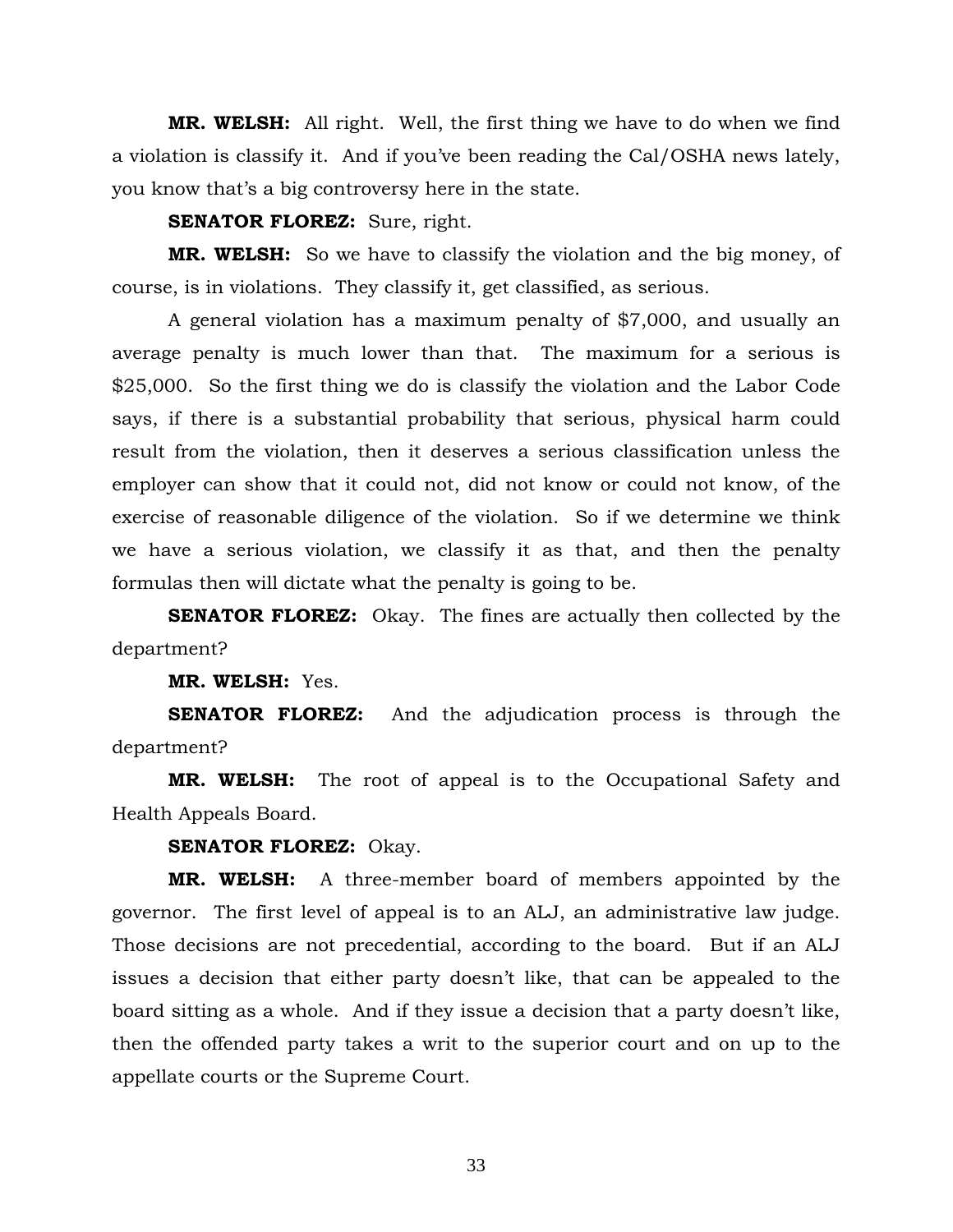**SENATOR FLOREZ:** Okay. What percentage, at least in these farm violations that we've seen, or you may have classified as serious or willful purpose?

**MR. WELSH:** Well, let me just back up for a second. Serious basically is a violation where there's some degree of what you might call fault. A willful violation in state law is either something that was done while the employer was fully aware of the violation and just didn't do it or—and here's the rub that's a little bit interesting—it's the employer appreciated the hazard but didn't take reasonable action to address the hazard. That's the other prong of willful.

 Usually we cite *serious*. *Willful* is a rare classification. We do cite them occasionally. But if we see something seriously wrong, usually that's going to be a serious violation. So if it's a shade violation, for example, a water violation, a training violation, emergency preparedness, and the temperature is hot, that's going to be serious.

**SENATOR FLOREZ:** Okay. If I'm a contractor that's actually in the category of having been shut down by you folks and the next growing season is now upon us, what am I to do as the contractor? Do I still have a business, or can I get back into the game?

**MR. WELSH:** We don't let them come back up into operation until they show us that they're in full compliance with the heat standard. They're still going to get their citations. They get, you know, the shutdown is in addition to getting a citation. Often they, usually they, appeal the citation and that can take two or three years to resolve finally. But, yes, to answer your question, yes, they can still operate.

**SENATOR FLOREZ:** Okay. Are any of the companies that have actually been shut down by the governor or your folks…

**MR. WELSH:** It's by us, actually. **SENATOR FLOREZ:** …by you… **MR. WELSH:** By Cal/OSHA. **SENATOR FLOREZ:** ...are they now—any of those operating today? **MR. WELSH:** Yes.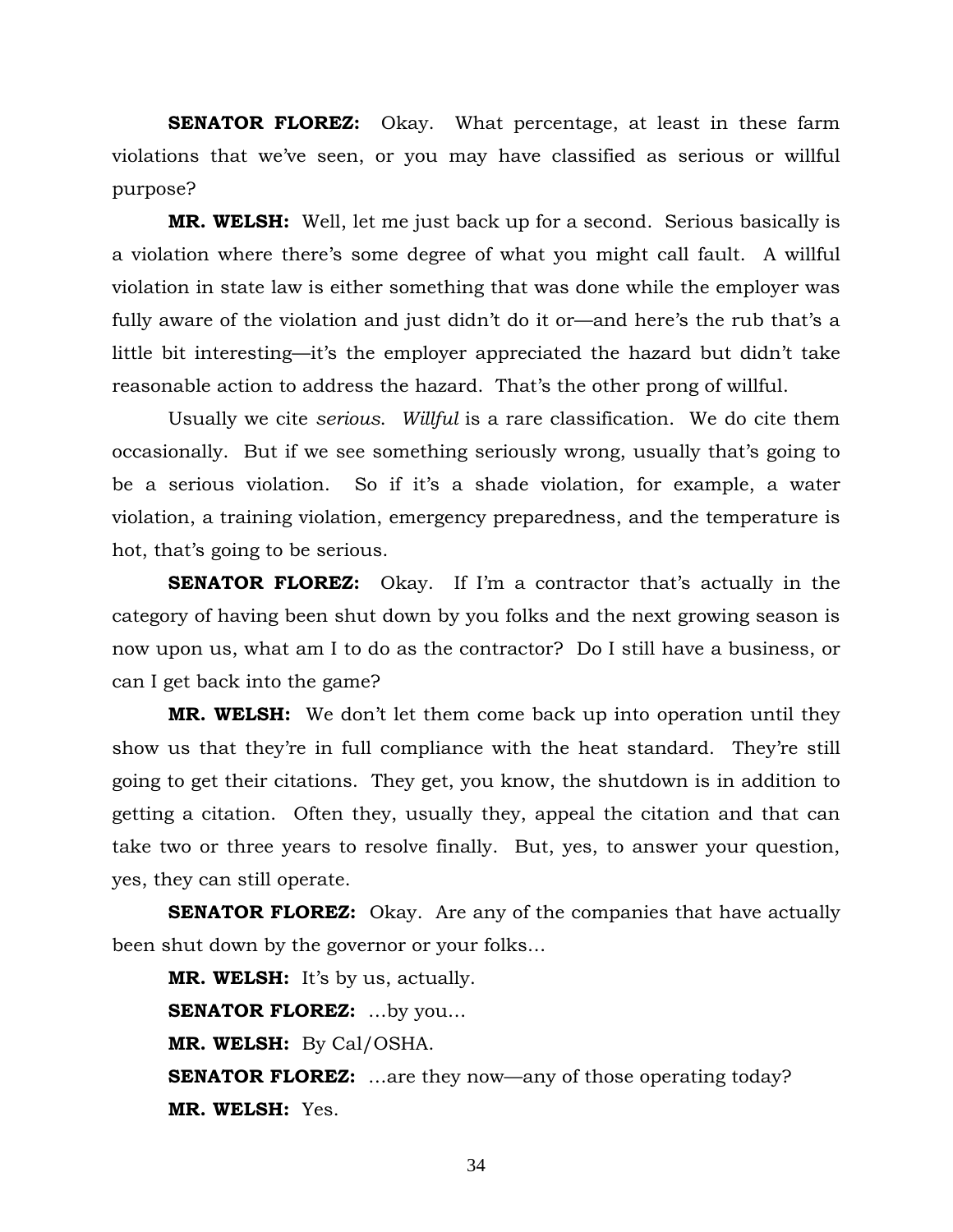**SENATOR FLOREZ:** They are? So is it a year in the penalty box then or it is it…

**MR. WELSH:** Well, they have…

**SENATOR FLOREZ:** How do they show you that we get it now and we're ready to go back out into the…

**MR. WELSH:** One of the conditions of them coming back into operation, in addition to showing to us that they've, you know, gotten their act together in terms of being able to provide the water and the shade and they've done the training, they have the emergency preparedness procedures, they have to give us a schedule of what their operations are going to be for the next several weeks, and we go back and we spot check them.

#### **SENATOR FLOREZ:** Okay.

**MR. WELSH:** But other than that, then they have the citations on their record for three years or actually for, right now, the way it works is three years until it's finally resolved. And if they get cited again within a three-year period, that can either be a repeat or it can be a willful.

**SENATOR FLOREZ:** And if they're cited again, at what point do they move into the, that you shouldn't be operating at all? Let's say it's one year the next year they do it again—then that would probably put them in *willful*?

**MR. WELSH:** Well, if they operate under a license, for example, if they're a farm labor contractor, their license can be either taken away or not renewed. If they're not licensed, there's no way to take them out of business that I know of.

**SENATOR FLOREZ:** Let me ask a few. The folks you have, are they bilingual? I mean, when you're out in the fields, and most of the contractors probably themselves are bilingual, so what's the interaction? I mean, do your inspectors interact with workers or are the interacting with the contractor? How does it work?

**MR. WELSH:** Our sweeps are done exclusively by inspectors who have the capability of speaking Spanish anyway to workers. There are plenty of other languages out there that we run into problems with, but we have Spanish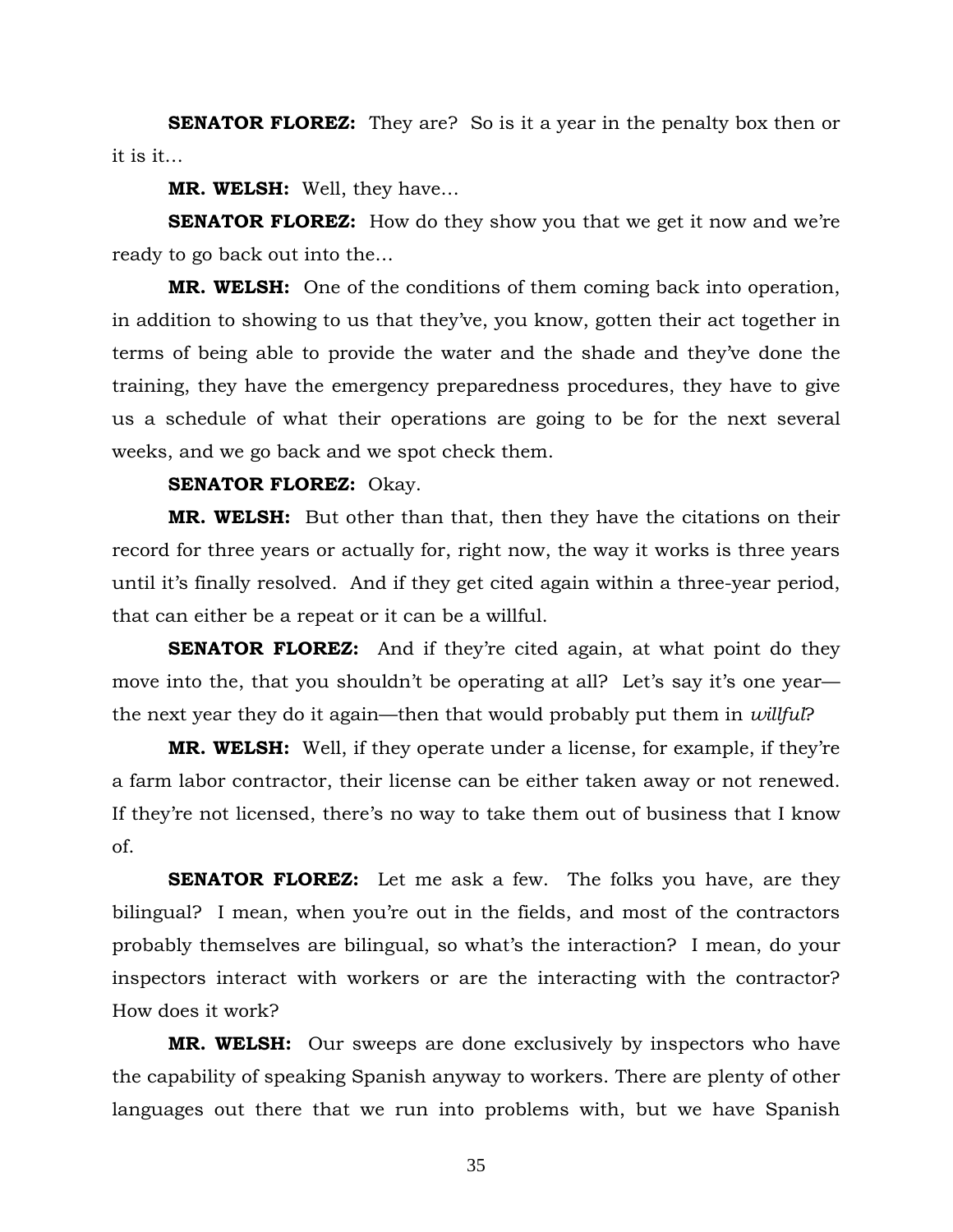speakers routinely on our staff and we do—it is part of the inspection procedure to interview the workers. Actually, to my chagrin—I mean, this has been actually an issue for us—but they often forget to get the admissions. We're trying to get the admissions from the supervisory folks, but they do make a point of interviewing the workers. If the worker convincingly says X or Y happened, then we'll basically base the citation on that. That gets us in trouble later on, on appeal, because often they disappear when it's time to prove up the citation and their hearsay statement will not support a citation by itself. But if they say it happened and they appear credible, then there's going to be a citation based on that statement.

**SENATOR FLOREZ:** Okay. And you mentioned the additional person in this new regimen moving forward in Bakersfield and OSHA doesn't have an office…

**MR. WELSH:** It's an additional unit.

**SENATOR FLOREZ:** Unit. Now it doesn't have an office in Kern, Tulare, or Kings County. So is this to make up for not having an office in that particular…

**MR. WELSH:** Yeah, we feel Bakersfield is a good location to try to get at an underserved area.

**SENATOR FLOREZ:** Right, okay. Let's go to training, heat training, if we could. Give us your—what's different from 2005, 2006, 2007, 2008, to 2010. What have we done from a training point of view in those years that one would call progress. Give me your rendition of things are better. I can see behind you they're better, just by looking at some of the advertisements and some of these things. But what's changed? I think we had a number at some point. Now we have a number. What's changed in that?

**MR. WELSH:** Well, we have done joint training with the agriculture industry for several years now, and Bryan can probably talk about that in the next panel. But we think a big part of the picture has been bringing in the farm labor—they're really the weak link in the chain. I mean, let's face it. That's where the action has to focus. So we have brought them into training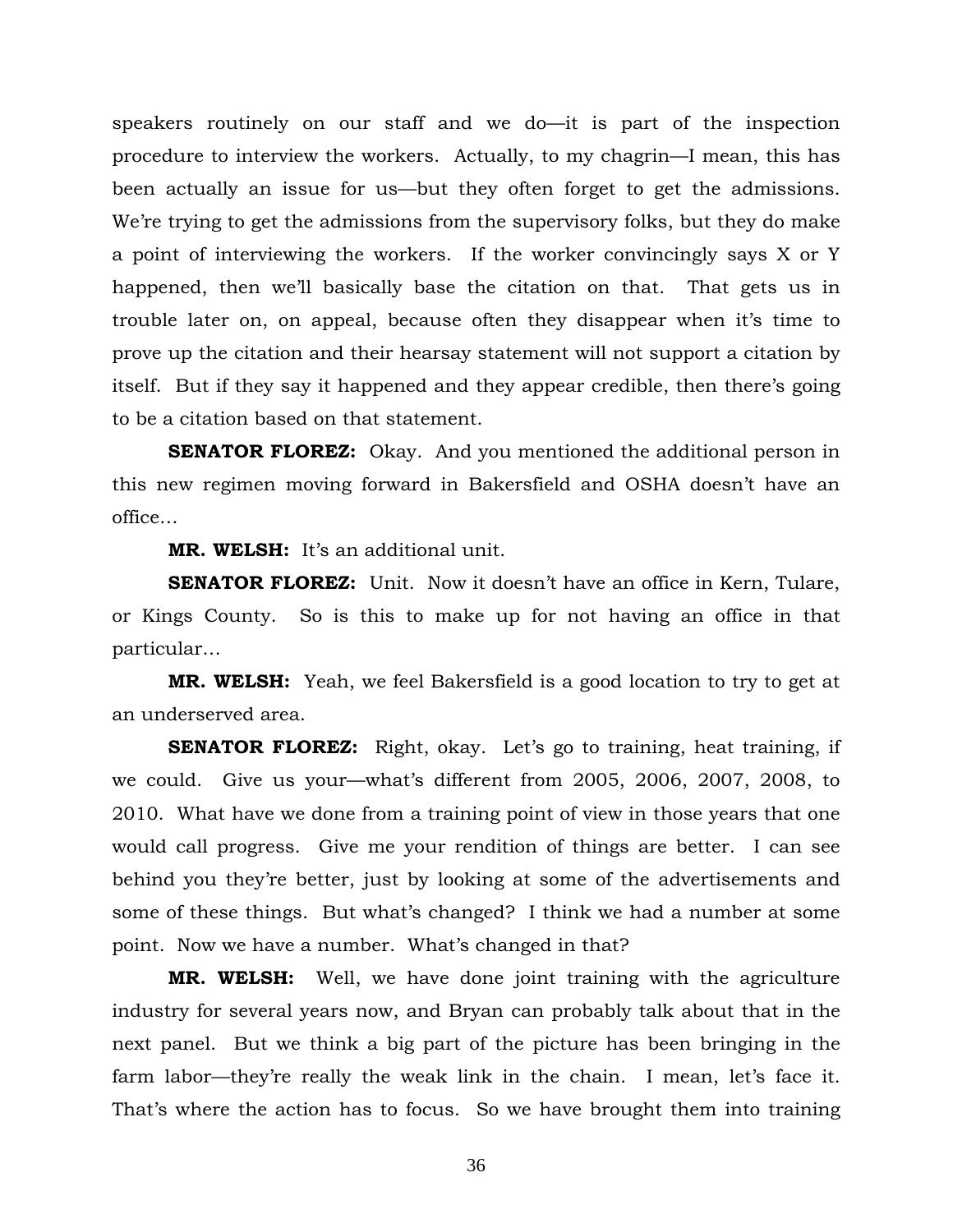sessions for three years running now where we basically—in Spanish and in English, depending on their language preference—we run through the requirements of the heat standard, and the point is to make it so that, two things, they can't say they didn't know. I mean, they not only can't say they didn't know but they can't say they didn't know how to do it because we specifically answer those questions. We have an excellent trainer who does most of that, Molly Niedhart ??. And we also—I think it helps us to sort of let them know they're being watched and to convey the strong impression, that if they don't follow the rules, they're likely to get caught. So we've trained a huge chunk of that, probably the majority. We do that training every year. We can't force them to come in, but we can certainly, strongly encourage them to.

**SENATOR FLOREZ:** Is it possibly too logistically difficult to have the training a checkmark on their actual license, to get a license, or to be relicensed or to—you know, every so often have this training as part of being mandatory?

**MR. WELSH:** Well, there actually is a training requirement for them to be issued their license. We don't issue the license, by the way. That's another agency.

**SENATOR FLOREZ:** Who issues their license?

**MR. WELSH:** Division of Labor Standards Enforcement.

**SENATOR FLOREZ:** Okay. How did they relate to you folks, if at all?

**MR. WELSH:** Well, they're part of DIR so they're a fellow division.

**SENATOR FLOREZ:** So it's just down the hall or something of that sort, correct?

**MR. WELSH:** Not exactly but, you know, figuratively speaking, yes.

**SENATOR FLOREZ:** What would you think about having the divisions work on something that is more mandatory in terms of being licensed, in terms of making sure these folks have the training?

**MR. WELSH:** Well, there is a training requirement already. The question would be, Do we beef that requirement up? But they do actually have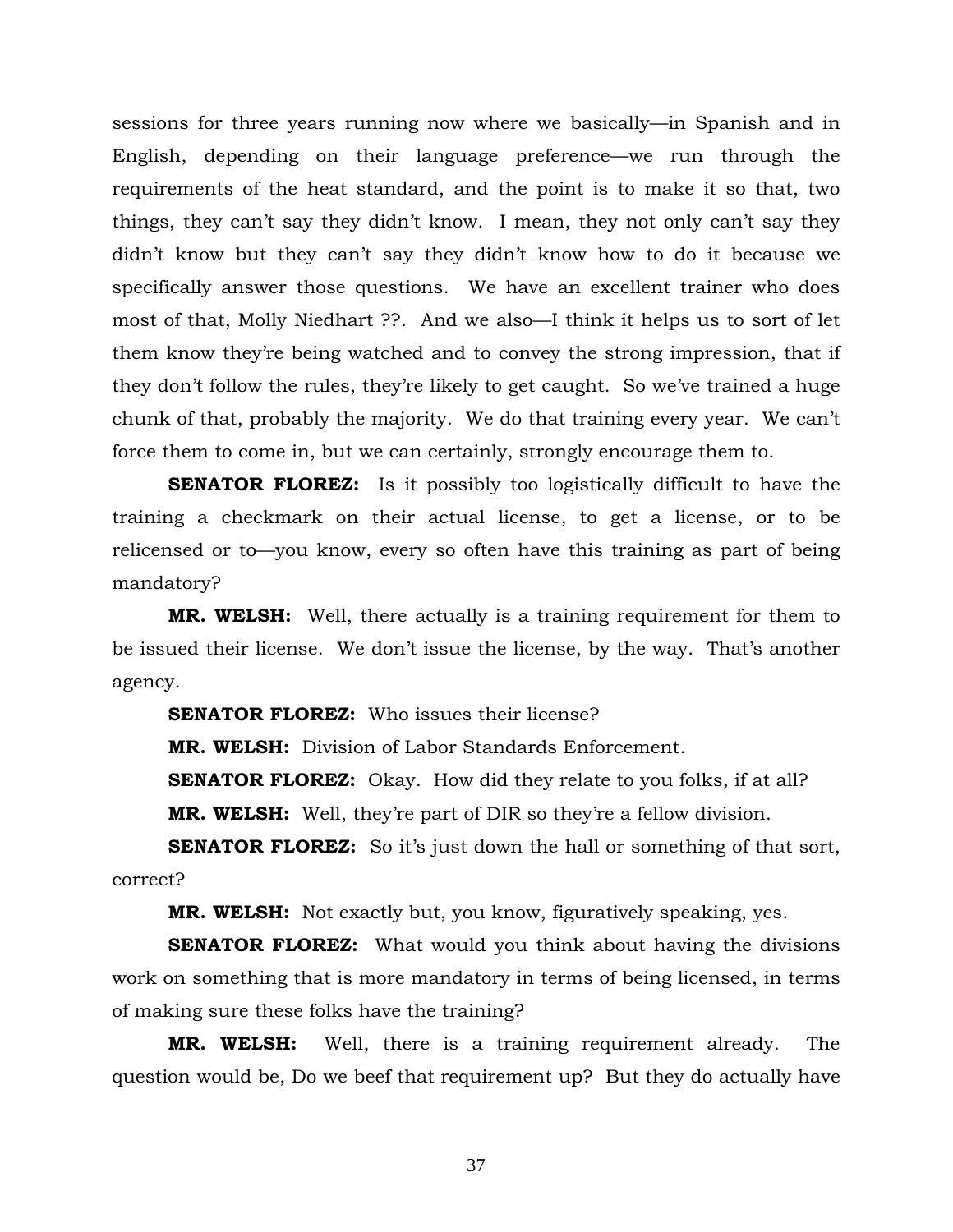to have training in order to get their license and to have it renewed. And if we find a bad actor, we make a referral over their DLSC for licensing purposes.

**SENATOR FLOREZ:** Okay. All right.

**MR. WELSH:** And I'm certainly open to any suggestions as to how we can tighten up our relationship.

**SENATOR FLOREZ:** Well, I'm just wondering. You know, it just seems—the percentage of folks that are being trained in this particular and evolving heat environment, right? So, I mean, there are different standards, right? You have an 85-degree standard. In my mind, it's 75 degrees. People are arguing which should be the proper standard. You have different regiments. The Army Corps has a certain heat procedure; BP, fixing its oil spill, has a different heat reg. You know, everybody has a different heat-reg approach, and so the question simply is, For the training side of this, ultimately what is the best of all of those programs are we actually sending folks out with? And then ultimately, what are the standards that you're putting forward? And that, I think, should be part of the licensing. It's nothing to do with you, but I think it's something that's interesting.

Let's go over—we're done with training. Let's go over some of the fatalities. You laid out the numbers, so I'm not going to ask you what the numbers are again. But I did mention that the Buttonwillow and Indio, the two deaths that have occurred thus far, and I think at the beginning you said, were still yet to be seen, what category that will fall under.

# **MR. WELSH:** Yes.

**SENATOR FLOREZ:** Do you err on the side that it's okay to put it in our categories of heat related because it may not look like progress? Or is it, if it's heat related, it's heat related? I mean, how do we make sure that—is it subjective or is it pretty clear where it should fall, I guess is my question.

**MR. WELSH:** In many cases, it's crystal clear where it should fall, once a full analysis is done, but they're going to be somewhere it's not so clear.

**SENATOR FLOREZ:** Okay.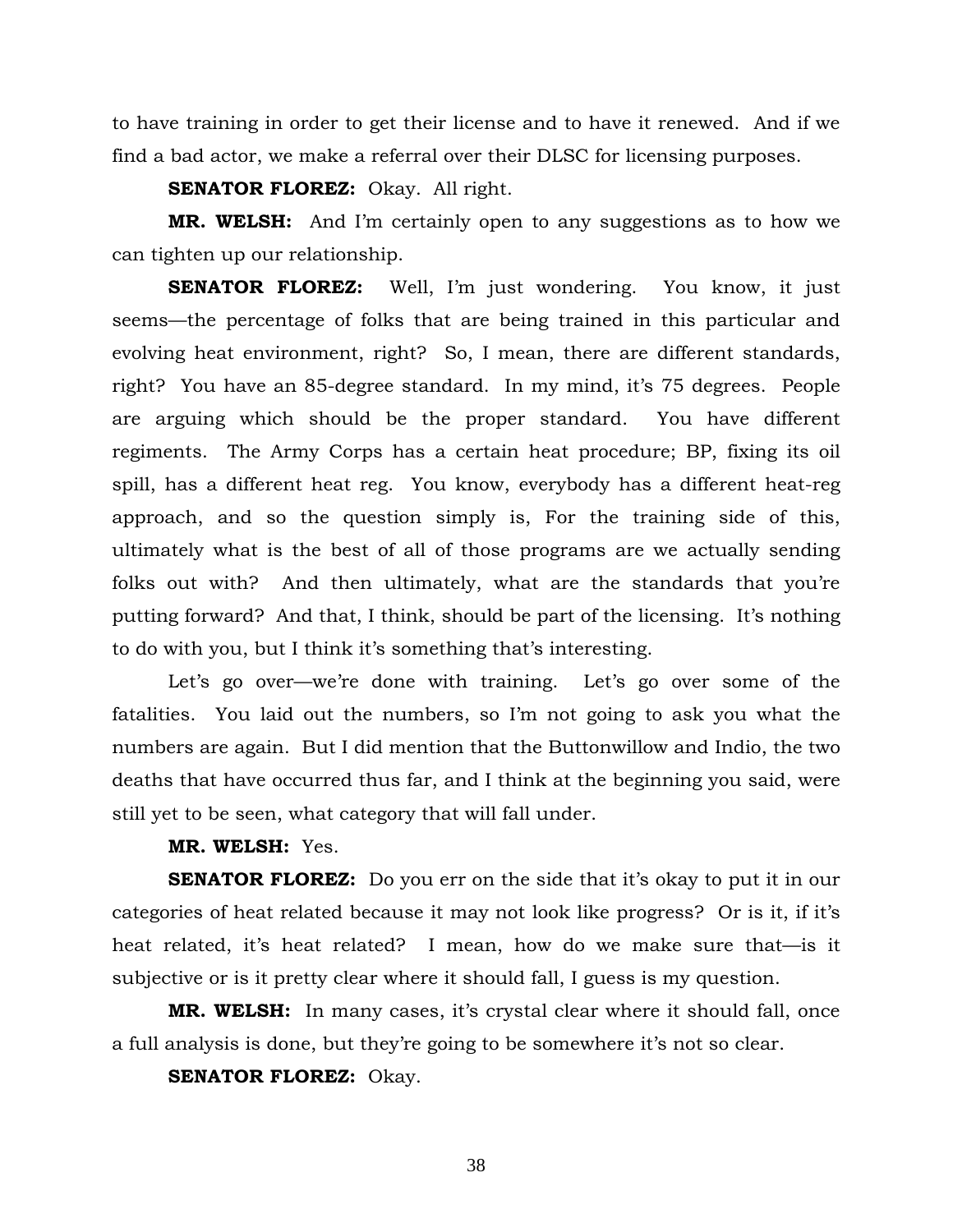**MR. WELSH:** And that's just the way it is. I mean, with heat, I mean, there are certain markers of frank heat-illness death, you know, organ damage, core temperature immediately before the person died is often—I mean, if somebody had a core temperature of 108, 109 degrees, that's usually going to be a case that turns out to be heat related. But you do see heart attacks; you do see other episodes. You know, one can always argue, well, maybe the heat sort of brought the condition out or something like that.

 But generally speaking, we look at the coroner's report. You know, they don't all go by the same standards. It's actually one thing we're looking into if we could get some sort of standardization of how the coroners go about this in the state. I think that would be helpful. But generally speaking, we wait for the coroner's report. We look at that. If it looks credible, we're going to go with that. If it doesn't look credible, then we're going to have our own medical people take a look.

### **SENATOR FLOREZ:** Okay.

**MR. WELSH:** Either way, whatever they find.

**SENATOR FLOREZ:** Whatever they find, you will categorize; and they're making that determination, not you.

**MR. WELSH:** Yes, they are. I mean, some of them do very good work and there's no reason to look over their shoulder. Others, you know, they leave questions in their report and they have to be answered.

**SENATOR FLOREZ:** Okay. Let's move onto another set of questions.

 Len, we started the hearing, the first two rounds, probably slugging each other. We had a little pause here in these rounds, resting up. So we're putting our boxing gloves on for…

**MR. WELSH:** Oh, let's not do that. We'd make much more progress…

**SENATOR FLOREZ:** No, we are. We're going to talk about the regulations, and I'd like to have a robust discussion with you again now at this point in time on what you believe, and maybe I have a differing opinion on the standard kick-in rate, if you will. So in other words, it's 85 degrees now. When we negotiated this ions ago, five years ago, we had a certain temperature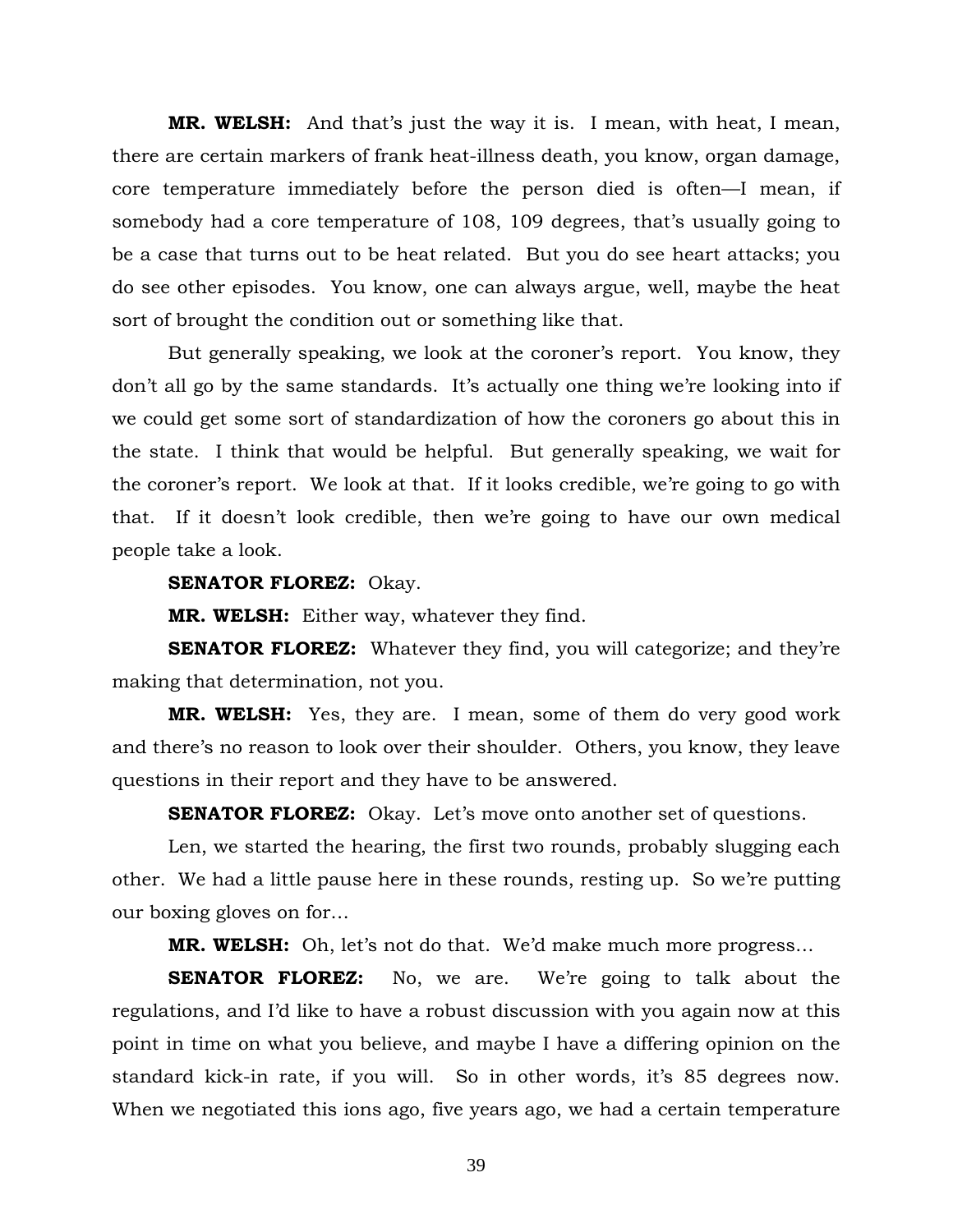in mind. And believe it or not, in all fairness, we had a much higher standard, we were negotiating, because we were in the midst of a heat wave; 12 people just died. You know, it was something much higher. I believe in our discussions, it was something like 95 degrees. So we've gone from a 95 degree—at least in discussions, down to 85 degrees. Since that time, I've been reading a lot of information that said it should be much lower. So in other words, it should kick in at something like 75 degrees. Give us your thought of how that process between those three standards is actually discussed and something agreed upon in this particular regulation.

**MR. WELSH:** Okay. Well, first of all, I just want to say, there was no agreement.

**SENATOR FLOREZ:** Okay.

**MR. WELSH:** Okay, so we took our best shot at it.

**SENATOR FLOREZ:** Okay.

**MR. WELSH:** If you look at the heat index that is published by the U.S. Weather Service, the way to go, the best way to go, about assessing a heatexposure risk, is by taking into account both temperature and humidity and that's what the heat index does. They have a nice little matrix and you can sort of look in blocks, given a certain range of humidity and a certain range of temperature, what the weather service characterizes as, you know, moderately hazardous, very hazardous, et cetera, in terms of heat exposure. And so it's always a matter of degree—what is the likelihood, what's the risk. And I think in that chart, even down at 75 degrees, and even lower in some cases, with very high humidity, there can be an appreciable risk of heat illness, and a lot of that is going to depend on the health of the person too. You know, we have to take people as we find them. Some are diabetic; some are very overweight. There are all kinds of conditions they might have we're never going to know about that can affect their resilience when it comes to heat. And remember, all it takes is, you know, of those 600,000 out there, all it takes is one and they get sick and they could die. So we arrived at 85 degrees as a matter of pragmatism, frankly.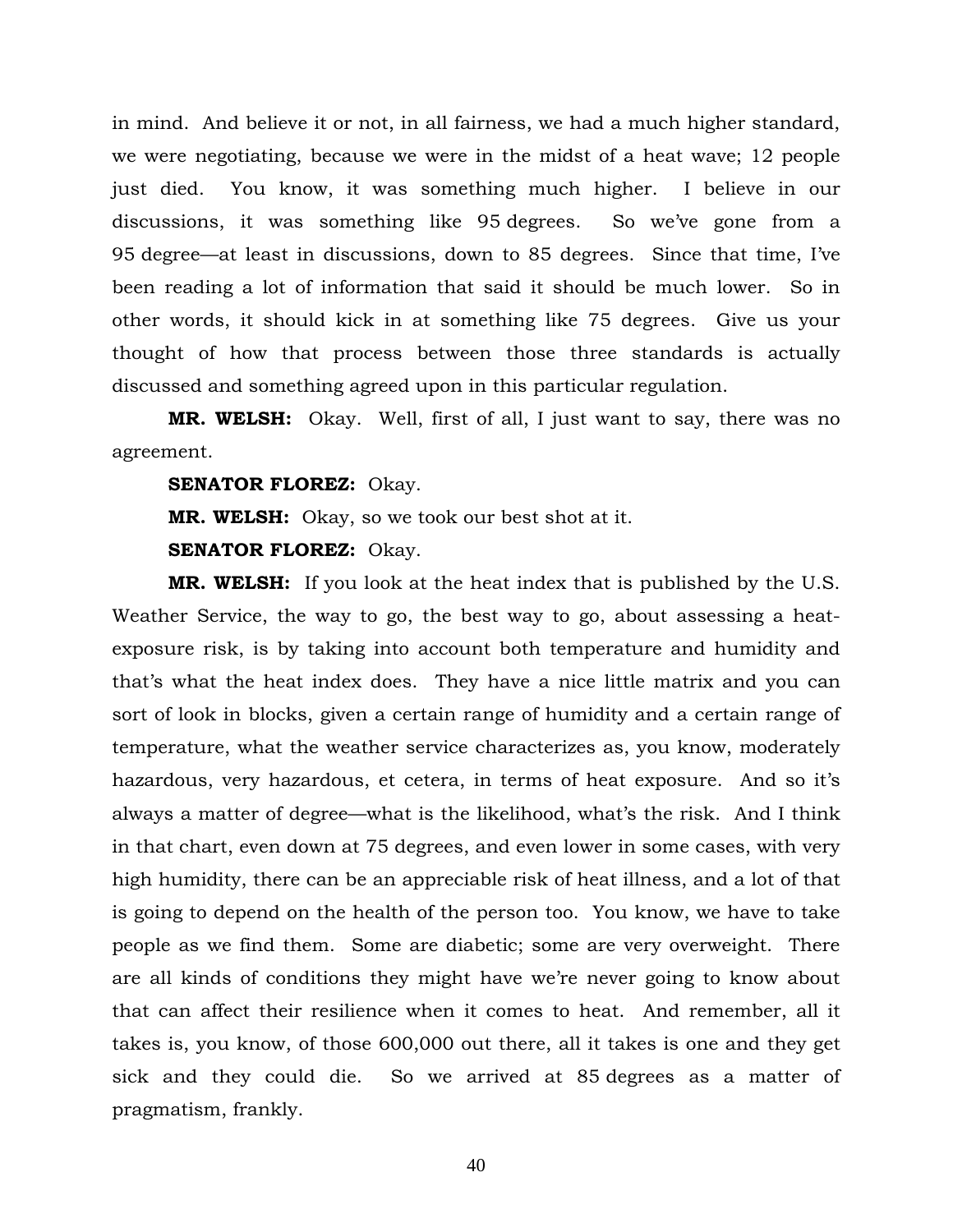In our records, almost all of the action occurs above 85 degrees. There are a couple of cases where a couple of fatalities where they appear to happen on days where the highest heat was below 80 degrees. One of them was below 80; one was below 85. There had been previous days where the temperature was much hotter and we're not entirely sure, even, I have to say, when we first started collecting these data, we weren't always getting all the information we would like to have gotten, like what was the temperature exactly that day? In some cases, we heard about a fatality a couple of days later and we don't really know what the temperature was. So the data from the earliest years are the ones that show the incidents at the lower temperatures.

 So most of the action appears to be above 85 in our records, and we're just doing 85 degrees Fahrenheit, Senator. It's not the heat-index approach. Again, we made a calculation here. We want, you know, we want this to be understandable and doable. And if you load up the boat too much, it kind of sinks so we kept it simple. We said 85 degrees. There's no excuse. Talk about Home Depot, always gets—the Home Depot popup, the Home Depot thermometer, you know, you go there; you buy the thing. You can get it, you know, for a dollar.

## **SENATOR FLOREZ:** Right.

**MR. WELSH:** So there's no excuse for not having a thermometer measuring the temperature, and so the idea was keep it simple and then demand compliance.

**SENATOR FLOREZ:** What would happen, in your mind, if we had gone or do go to a lower trigger? Does it make any difference in terms of the way the regulations are structured today? Does it mean more enforcement? Does it mean—what happens if we use 75 degrees, for example, given some studies?

**MR. WELSH:** Will you pardon a slightly indirect answer?

**SENATOR FLOREZ:** Go ahead.

**MR. WELSH:** You know, we always struggle. You know, what gets us into this area is you sort of alluded to yourself. You know, extreme weather, people drop dead, government's got to do something. Now we're in the territory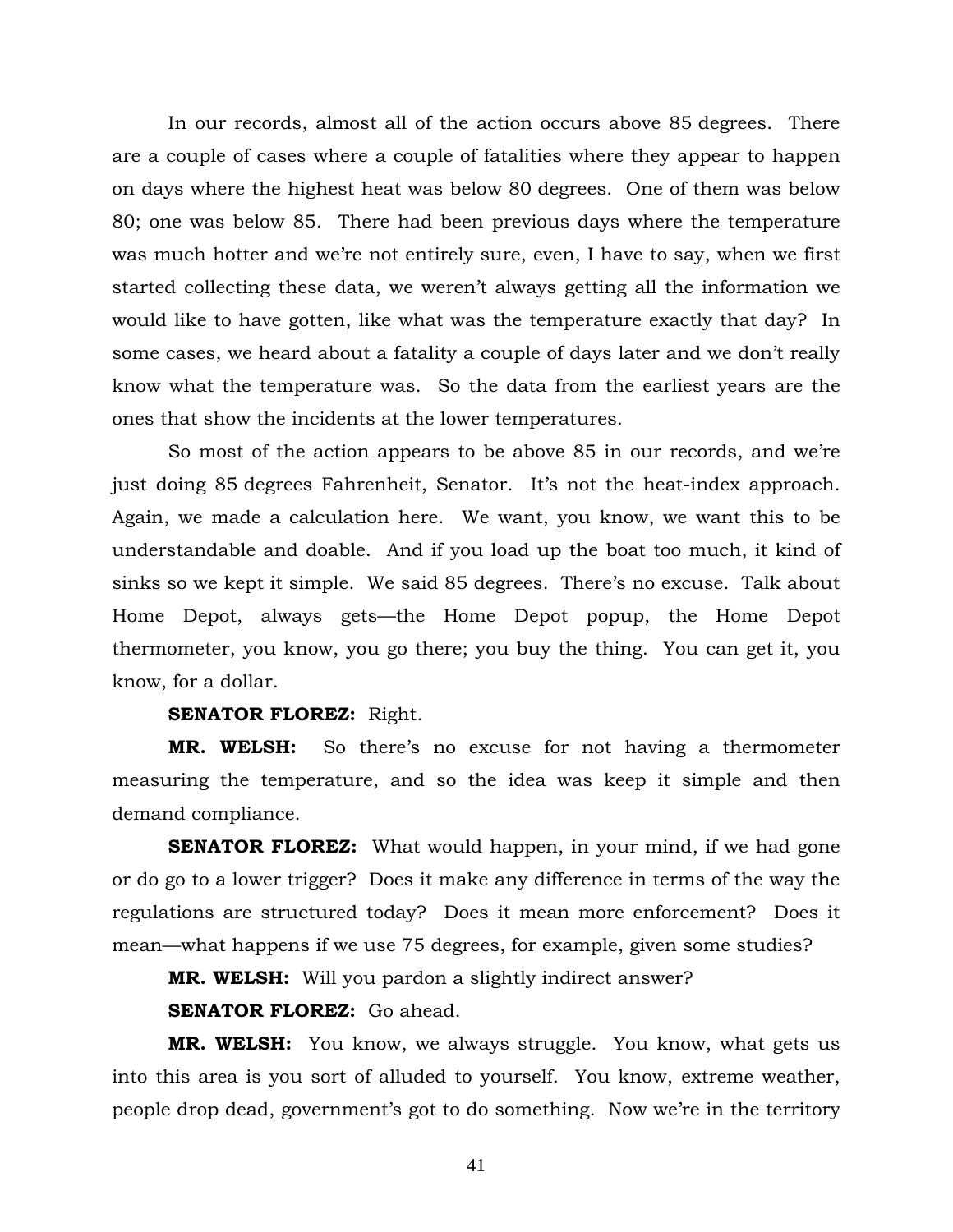of, okay, we've got a problem here; we've got to fix it. And then it becomes a boundary problem. Okay. Well, how much are we going to fix? Let's certainly take care of the situation. Clearly, nobody should ever be expected to suffer. In fact, I think, when we started out in '05, there was better protection for circus elephants than there was for people, right? So you deal with the big problem of now we're here. Well, how much around the edges do we want to go? And so that's kind of where we're at now with this temperature trigger.

**SENATOR FLOREZ:** And who's the right forum to have—from your perspective, who are the folks to set that standard? I mean, you know, we have a standard in our legislation, lower. We looked at Worksafe and some of the things that they had worked on and kind of came to a conclusion in looking at other studies that that might be. Right now in our current regiment, who makes that determination and ultimately standard when it comes to implementation?

**MR. WELSH:** You know, in some ways, no one person does. But, like I said before, I mean, we make the proposal to the boards so that the proposal originally comes from me and that proposal, usually before I even do that, I hold some stakeholder meetings and I try to get everybody to come and sort of say what they think it should be and listen to the reasoning behind it and get some sense of where people are coming from and where the support and opposition is going to come from, depending on what we propose. And I propose something to the board that I think has a reasonable chance of getting the votes and I've been wrong.

**SENATOR FLOREZ:** You're counting votes a lot so let me—who is the board? Who are the members of the board? Appointed by the governor, appointed by the legis—I mean, give me some education about the board.

**MR. WELSH:** They're all appointed by the governor.

**SENATOR FLOREZ:** And the board is called…

**MR. WELSH:** The Occupational Safety and Health Standards Board. **SENATOR FLOREZ:** And these are the three that you mentioned?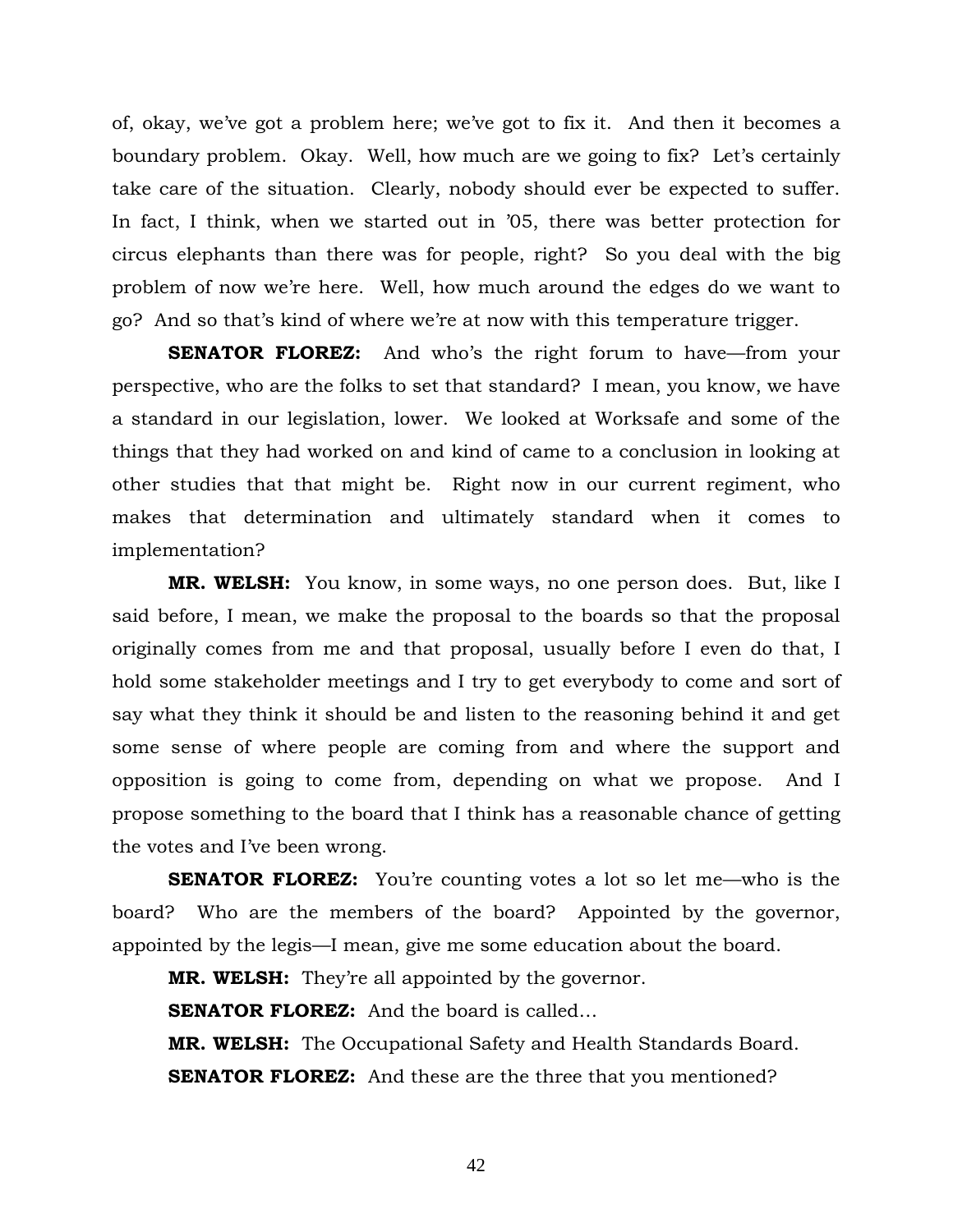**MR. WELSH:** No, no. That's the appeals board. They are seven members on this board, the Standards Board.

**SENATOR FLOREZ:** Seven members. Are those all appointed by the governor?

**MR. WELSH:** Yeah.

**SENATOR FLOREZ:** Okay. And are they staggered terms, all one term? **MR. WELSH:** Yes, they're staggered.

**SENATOR FLOREZ:** They're all staggered terms. Okay. And how often does it meet?

**MR. WELSH:** Once a month.

**SENATOR FLOREZ:** Once a month.

**MR. WELSH:** In fact, they're meeting tomorrow.

**SENATOR FLOREZ:** Yes. Okay. One of the forums could be the group or recommendation made to them somehow or something of this sort. They have a lower standard, but that would have continued discussion at some point?

**MR. WELSH:** We actually had quite a saucy debate over it last summer.

**SENATOR FLOREZ:** We did.

**MR. WELSH:** The second time around, we were a vote—it was a tie actually. It was 3 to 3. One of the board members didn't show up, which was terrible, so we didn't have the seven vote, and another member wouldn't, another member wanted stronger protection; the other members wanted weaker. And so it was one of those situations.

**SENATOR FLOREZ:** Interesting. How many—well, I'll talk to you about that off site.

 In terms of the actual votes, though, by the board, they're voting not just on this. They're voting on a whole host of OSHA…

**MR. WELSH:** No. They vote on this. Each new standard or each amendment is voted on individually. Oh, sorry.

**SENATOR FLOREZ:** Meaning, not just heat-related deaths in fields. They're looking at a whole broad category of OSHA-related issues?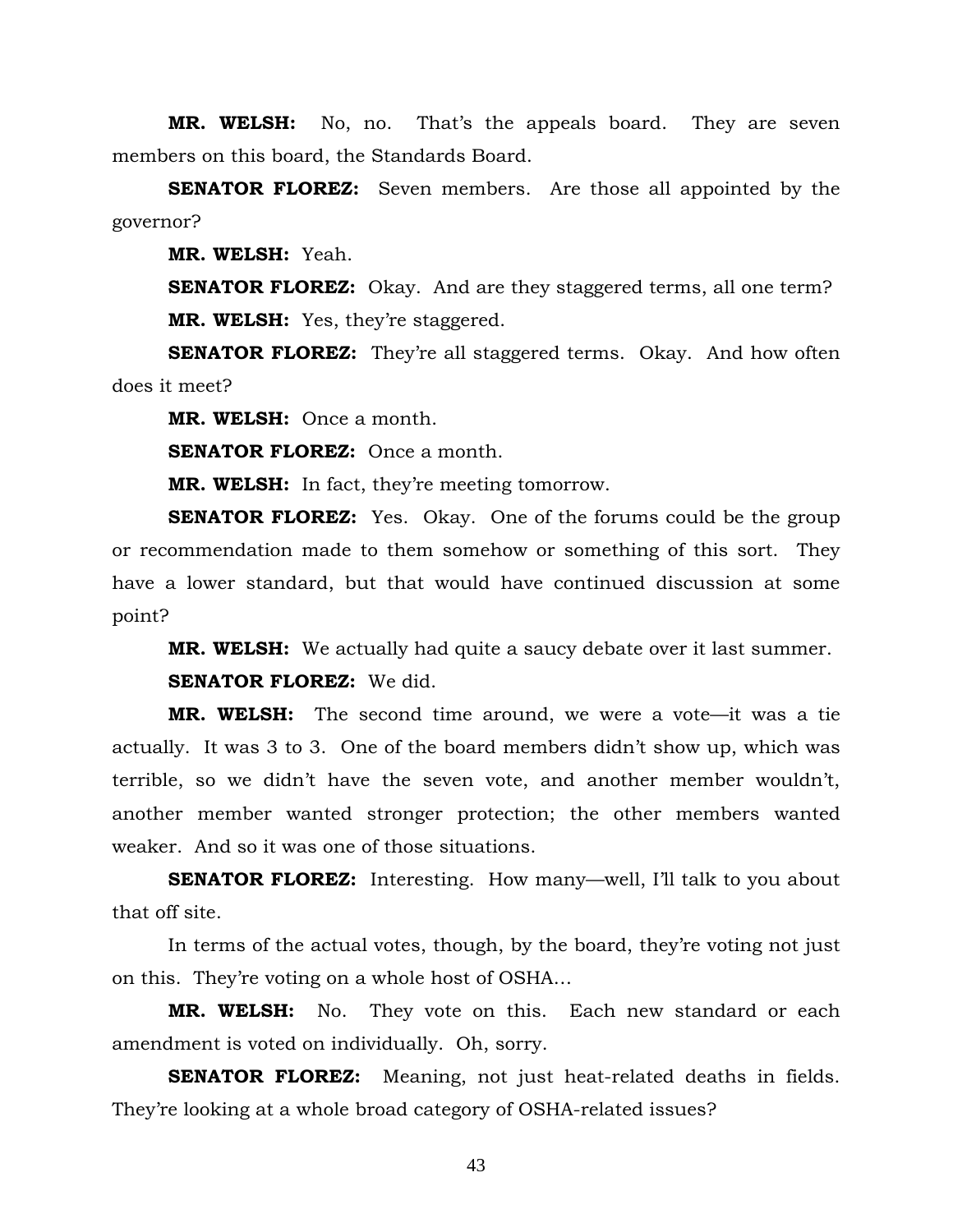**MR. WELSH:** Well, they look at the rulemaking record for the heat standard, and there has to be a rulemaking record substantiating why we're making the change, you know, the APA thing, when you have to show the necessity and all that stuff.

**SENATOR FLOREZ:** Okay. Let's go back to shade.

**MR. WELSH:** I want to do that. I really do. I think we can clear this up.

**SENATOR FLOREZ:** No, no. I think we probably have a bit of a disagreement on shade. But let me ask you about rest periods and shade, if I could.

**MR. WELSH:** Okay.

**SENATOR FLOREZ:** The rest-period aspect of this. The rest period, as I remember it—you'll have to refresh me in my memory on this—it was, as negotiated at that point in time, was an asked rest period and it was quite controversial. You know, the worker had to ask for a rest period. And the question, What was the rest period; what did the rest period mean; how long is the rest period? Who ultimately approves the rest period, and is there retaliation for the rest period for the worker who said, hey, that guy's just too slow. Tomorrow, make sure he's not out here. He keeps asking for rest periods.

 That was the debate in 2005. It was something now implemented under 2006. What did we implement in 2006 on this topic, and has anything changed since then on the rest period?

**MR. WELSH:** Well, it was a rest period of five minutes or more. I mean, actually, you kind of have to read that into ?? language. But I think the weight of legal opinion is, it's at least five minutes. That's not changed, so you can take a rest. The original language, the language that's on the books right now says employees suffering from heat illness or believing a preventative recovery period is needed, shall be provided access to an area with shade, and it's the shall-be-provided access that creates a lot. Well, it's actually, also, those two introductory things—suffering from heat illness or believing a preventative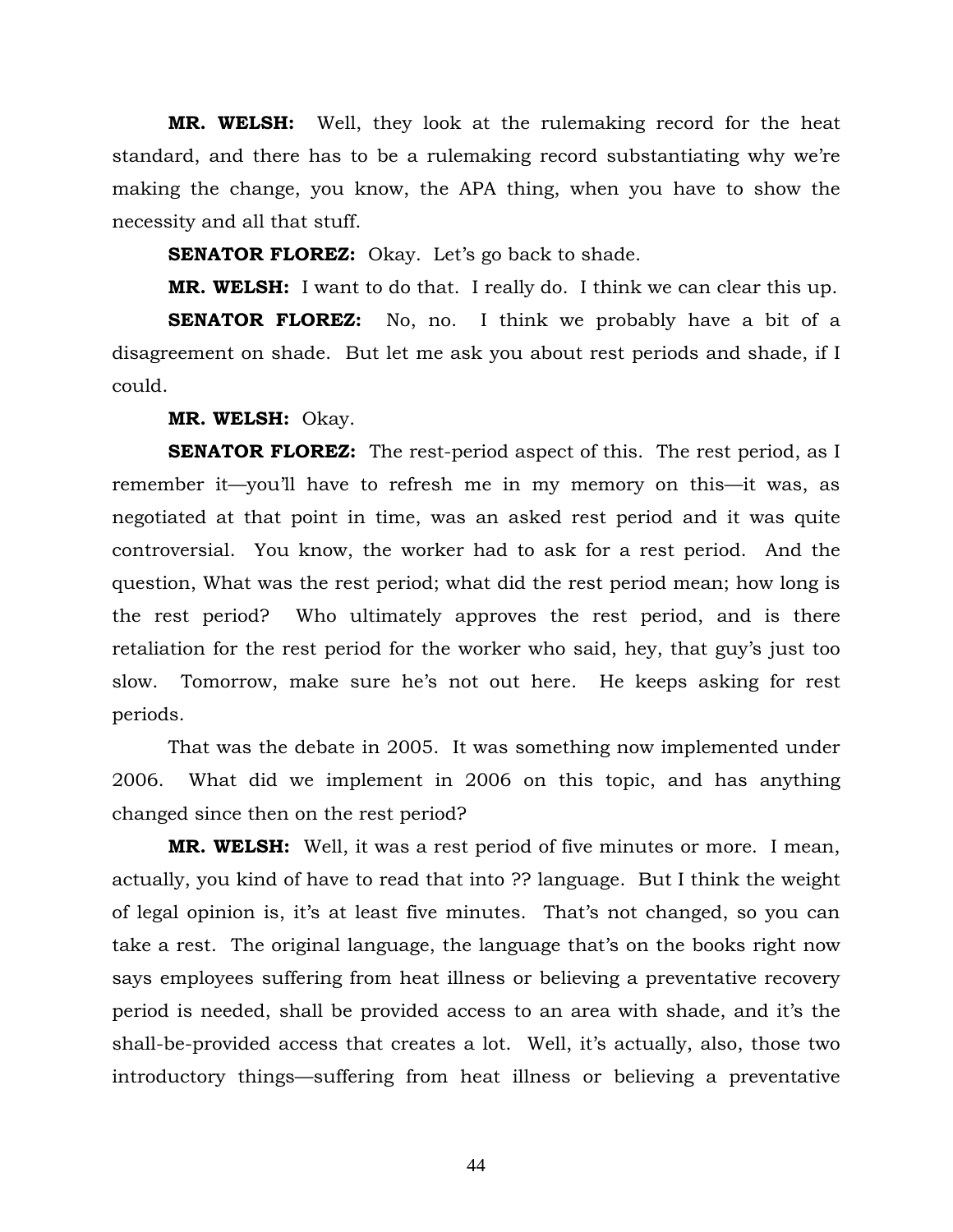recovery period is needed—the first one is just never should have been in there. It's like, you know, why did we put that in there?

**SENATOR FLOREZ:** Put them under right away. Got it.

**MR. WELSH:** Because, I mean, it's what everybody focuses on. They don't even finish reading the sentence.

**SENATOR FLOREZ:** Right. Then there's the preventive recovery period, and that's not exactly, you know, the kind of English you run into everyday. What does that mean? So that, to me, is just, in hindsight, that's a confusing phrase. So what we're saying now was, we're basically saying that employees can—let's see. What does it say here? It says employees shall be allowed and encouraged to take a cool-down rest in the shade for a period of no less than five minutes at a time—and the added time, I think, is very important; you don't just get one per day—when they feel the need to do so to protect themselves from overheating. So we try to make it as crystal clear as we can. If the employee controls that decision, they can do it whenever they want.

**SENATOR FLOREZ:** Okay. And this is what I would like to ask you in terms of that, the employee owning the decision, if you will, to say I need a rest period. Has there been any discussion at OSHA about, you know, the reality of a worker, particularly, an immigrant worker in a field, saying, you now, I'm asking for too many. I can't keep up with the work, whatever the issue is. The heat, for some folks, is different thresholds of tolerance for all of us, right?

## **MR. WELSH:** Right.

**SENATOR FLOREZ:** I just think it's—and we do have different tolerances. I mean, I'm spending a lot more time here in Sacramento on the weekends and people are saying it's really hot; it's 100 degrees, and I find it one of the cooler days. Kern County is 113 degrees with no breeze and it is very, very, very hot and dry. Between those two perspectives of different tolerances, the worker feeling retaliation as an issue, have you found that? Is it an issue that you've seen, dealt with? Your inspectors are out there asking questions. How does a worker come…

**MR. WELSH:** I think, Senator, that is always going to be a huge issue.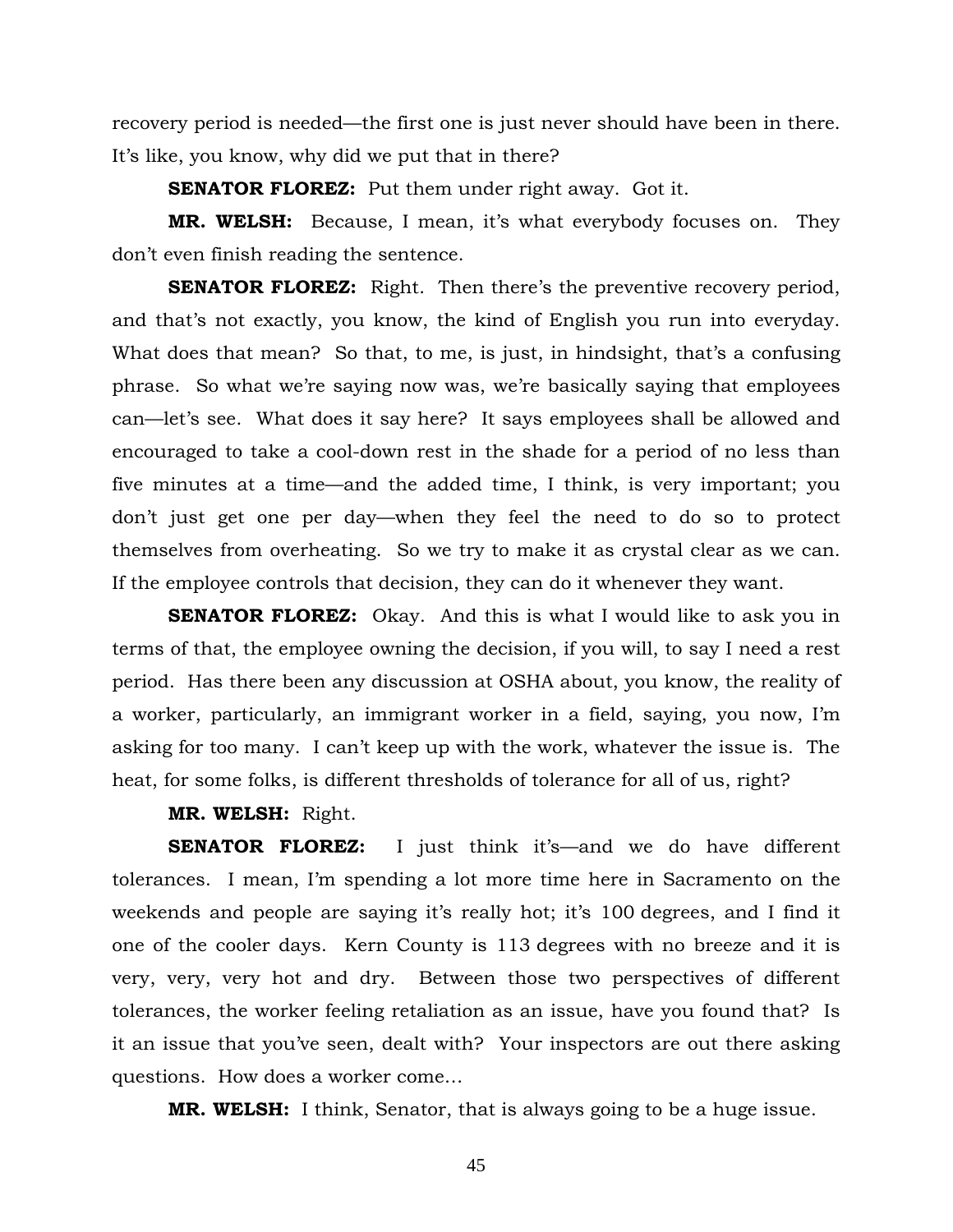### **SENATOR FLOREZ:** Yeah.

**MR. WELSH:** And I think it's not just in agriculture. We can't get employees to testify because they fear for their jobs, and in some cases that's a legitimate fear. There's no doubt about it. I don't know the answer to that, honestly.

**SENATOR FLOREZ:** Okay. And in terms of the mandatory-break aspect of this, I mean, asking for a rest period, is it seen as a mandatory break; is it seen as—how does one view this from, us, the employers, as when they come up? But I mean, ultimately, how is it viewed, a person asking for a rest period? Does it fall within a category of the mandatory break, or is it something that's outside of that particular process?

**MR. WELSH:** Well, I'm not sure I quite sure I understand the question. I mean, it's not mandatory. I mean, it's mandatory in the sense if the employee wants it, the employer has to give it. I think that's crystal clear. But for labor standards purposes, it's certainly, I think, paid, although pay is how it's paid, of course, an issue.

**SENATOR FLOREZ:** Okay. So from a retaliation point of view, the worker is always going to be worried. But yet, would it make sense—we could not mandate a—so if a worker says—tell me how you do view it. If a worker says I'm really tired, I need to sit down, I need rest, I feel overheated, what happens? What do you expect as OSHA at that point in time?

**MR. WELSH:** Well, first of all, there are legal protections, okay? But it's one thing for there to be legal protections; it's another thing for a worker to say I'm going to rely on those protections and exercise my rights. Of course, that's just life. So your question then is, How would OSHA treat it if a worker felt they were being retaliated against…

# **SENATOR FLOREZ:** Yes.

**MR. WELSH:** …for taking a break? We would work with DLSC. DLSC actually administers the, what we call, OSHA retaliation cases.

**SENATOR FLOREZ:** And in terms of that, workers—is there another standard for workers in terms of asking for a break, or is this the best standard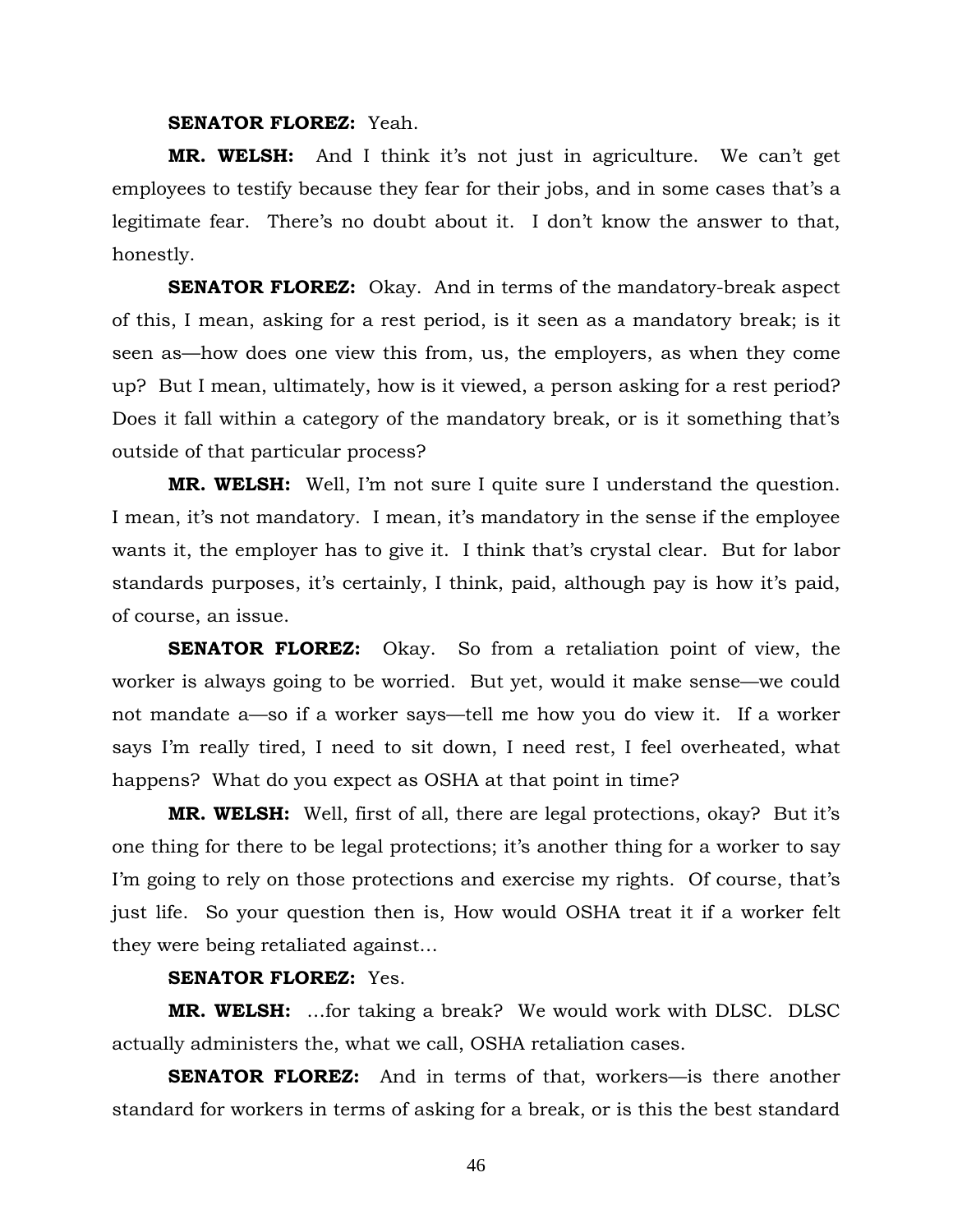that we have? You mentioned, if needed *shall be*, is the strongest possible words in that particular—so when a worker is asking for a break, in your mind, as OSHA, they get it, correct?

**MR. WELSH:** Well, actually, the language says employees shall be allowed and encouraged. You know, we're doing the best we can to convey here that the employer does have a role in this. Their training should say, you need to take a break. And the hotter it is, the more you need to think about that. You need to drink water a lot so there is—there is a message here. I mean, how do you enforce encourage—right?—but we've got that language in there. The employer is supposed to encourage this, and that's supposed to be a robust part of the training. And so, you know, if we're surveilling an operation—we do this—we sometimes sort of drive up at a distance with binoculars and look at the situation and see if it appears to be a functioning healthy operation or one where maybe there are a couple of props but it isn't really happening. And if we see that nobody's taking a break, particularly on a hot day, we're going to go inquire.

# **SENATOR FLOREZ:** Okay.

**MR. WELSH:** A lot of this depends on the skill of the inspector. Some of them are quite good at getting the information we want to get out of the workers.

**SENATOR FLOREZ:** With your inspectors out there, let's say they do exactly as you mentioned. In a lot of cases, there are, you know, water containers are, as they continue to move through the field very far away, become a lot further away than a 100 yards or something of that sort. I mean, how do you address these situations with employers? What would normally happen in that type of a situation?

**MR. WELSH:** Well, water is different from shade. People are in the habit, I think, you know—and this is kind of something that's evolved over time—but people are in the habit of thinking, well, the toilets and the shade and the water all sort of go together. You know, you all have them in the same place and so people can get quite far away from them. And the answer is, no.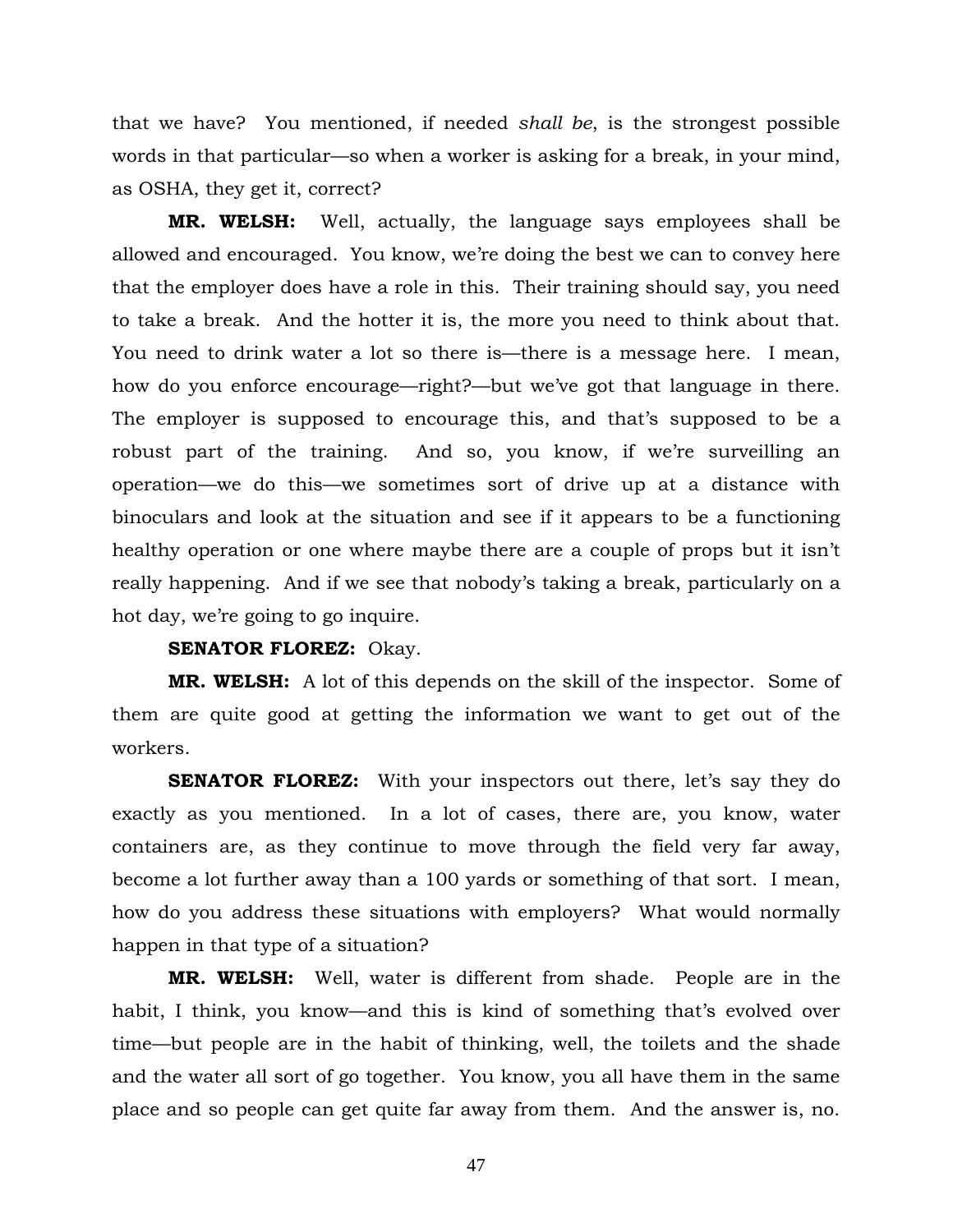The thing that we've been telling employers is, you have to evaluate with each thing.

You know, we may differ on this, Senator, but there are feasibility issues, depending on the operation, how close you can get the stuff to the workers and how close you can get shade is a different issue from how close you can get the water. Water is much easier and there's no excuse in almost all circumstances for not having water quite close so the employee doesn't really have to lose much work at all to take, you know, to get the water they need. So it's close basically as they can get it, as close as they can reasonably get it.

**SENATOR FLOREZ:** Have there been violations on this particular aspect, of the water side?

**MR. WELSH:** Sure.

**SENATOR FLOREZ:** Is that a pretty easy violation to...

**MR. WELSH:** No.

**SENATOR FLOREZ:** …spot?

**MR. WELSH:** Oh, to spot? Yes.

**SENATOR FLOREZ:** To spot.

**MR. WELSH:** To spot, yes.

**SENATOR FLOREZ:** Okay. And in terms of the you answered my question before I asked it—in terms of the violation, a pretty serious violation, I assume then, correct?

**MR. WELSH:** It would be a serious violation if they don't have water; it's too far away. It can be a tough one to win on appeal.

**SENATOR FLOREZ:** Okay. Let me ask you, if you will, about the—well, we've gone through the exemption, the shade. So we have this ongoing discussion about shade. Is this something that the board's taking up tomorrow or is this something…

**MR. WELSH:** No, next meeting, August.

**SENATOR FLOREZ:** The next meeting in August? Okay. And will you take to heart some of the discussion we've had here today?

**MR. WELSH:** Absolutely.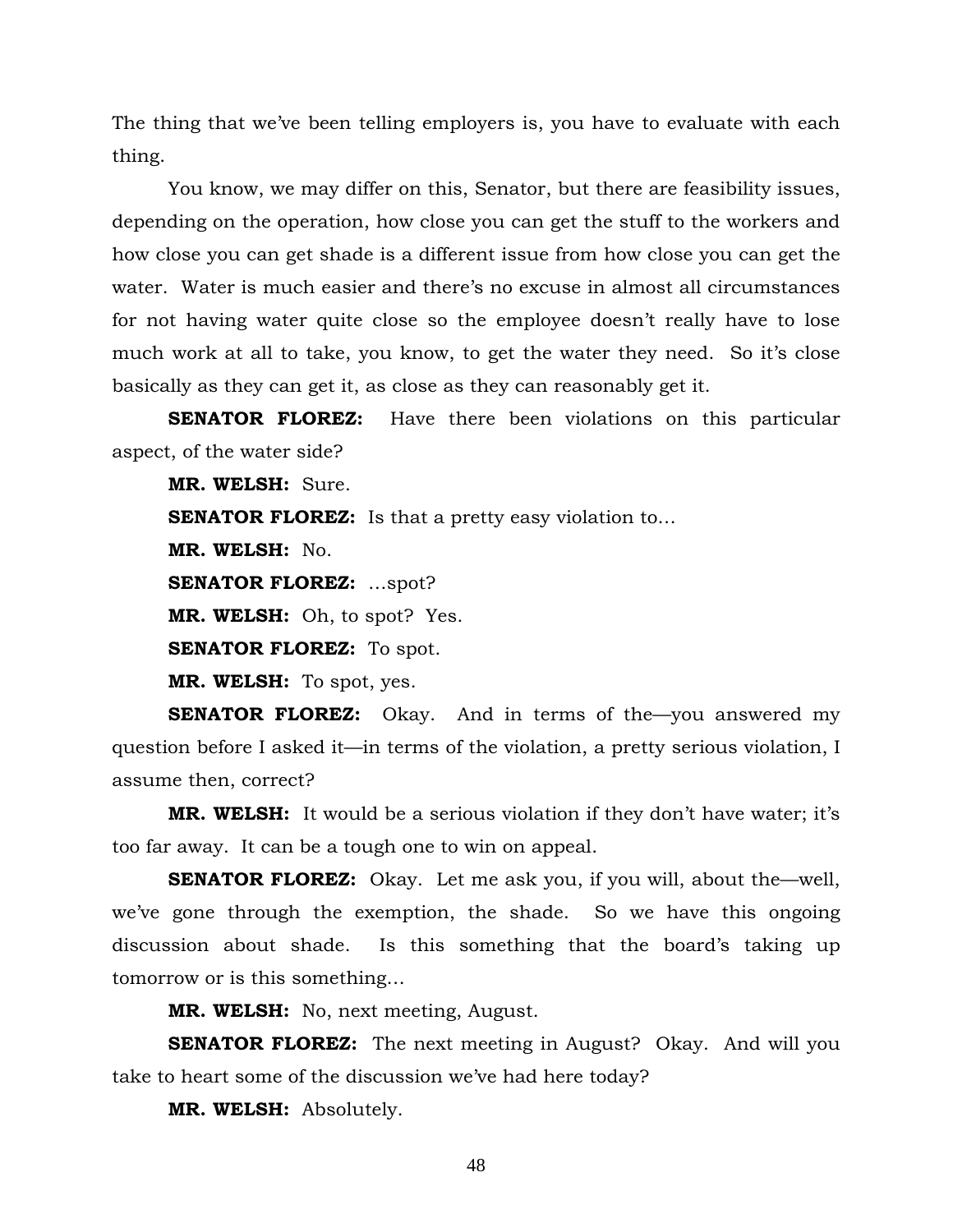**SENATOR FLOREZ:** Okay.

**MR. WELSH:** I do want to come back to the natural shade there, though.

### **SENATOR FLOREZ:** Sure.

**MR. WELSH:** We can talk about it offline, but really, seriously, honestly, if it's real shade and it's natural, it's much better than a Home Depot thing. Mean, first of all, the standard canvas that's the dark color, picks up the heat and radiates it.

## **SENATOR FLOREZ:** Okay.

**MR. WELSH:** Trees, if it's real—we had a huge discussion on this, by the way, and it actually led to amending the language that defines shade so that everybody was happy with it. There was concern, the way we had it originally, because we said vines were okay for shade and everybody was picturing, you know, vines that are three or four feet from the ground and you can't—they're not shade. But there are such a thing as canopy vines that are high and really do cool you off. So the idea was, you want to say, look, use anything that is real shade; it's got to be real shade, and we issue citations on this all the time. If people try to get by with something that is a ruse, they're not going to get away with it. But there are situations where we actually do encourage them—if there is natural shade, use it because it's cooler. It is.

# **SENATOR FLOREZ:** Okay.

**MR. WELSH:** Now you might be concerned. Maybe that's going to get abused and that is an issue. I understand that.

**SENATOR FLOREZ:** I guess, because I'm going back to our—Michael Prosio, Dean Florez battle on this.

**MR. WELSH:** I wasn't part of that…

**SENATOR FLOREZ:** I know.

**MR. WELSH:** …so I didn't know the benefit of that.

**SENATOR FLOREZ:** But it was a real issue in terms of what shade was. And if there's new information, I'd appreciate hearing it because I remember us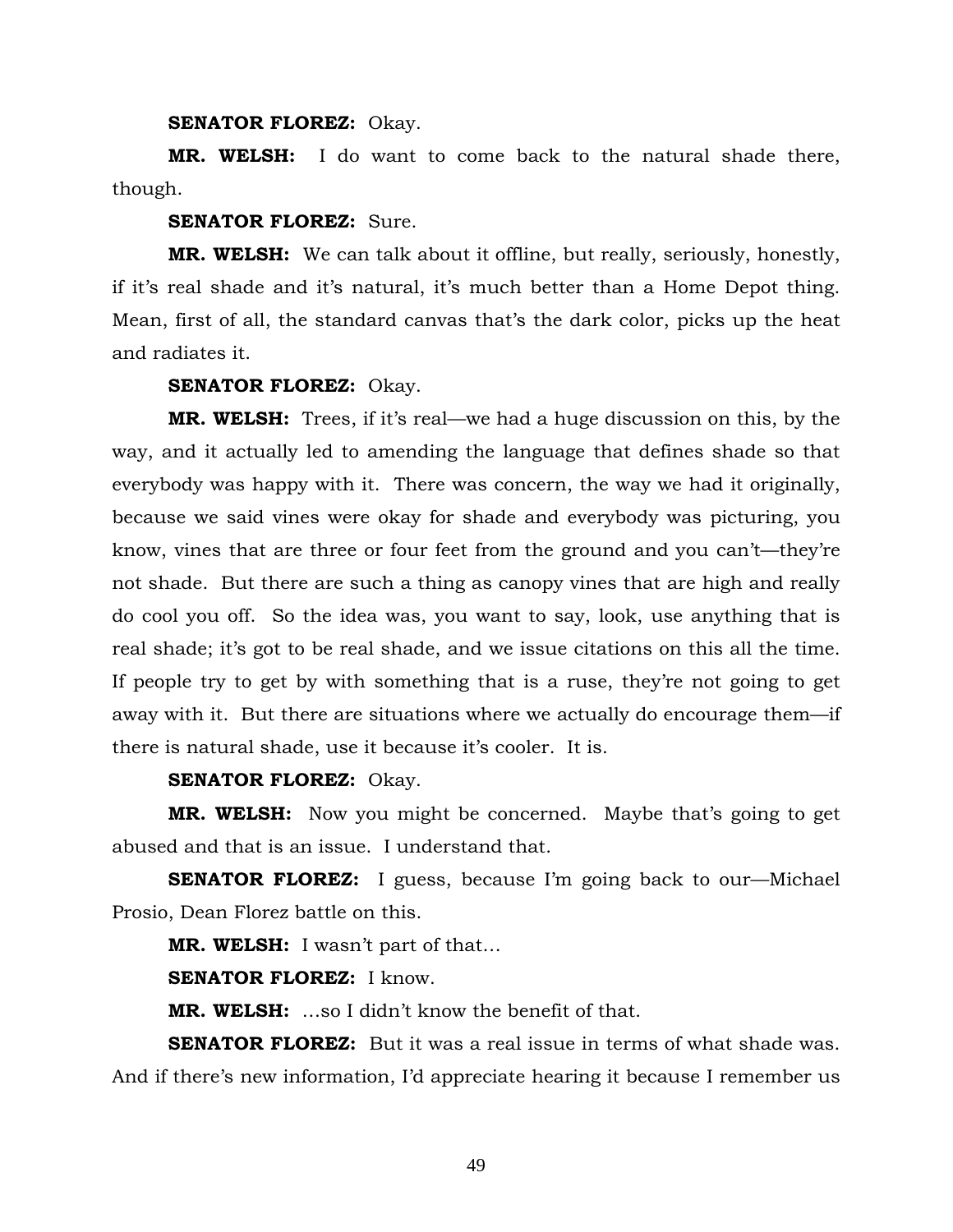being somewhat very clear that it would be blocked shade and blocked shade meant something different to me, so I think it's a continued discussion.

Let me ask you, if I could, about the actual structures you mentioned before we have some folks that tell us it could be done; it can't be done. What have you had in terms of discussion about it actually being feasible structures for fields particularly? I mean, what typically is the argument with putting up large canopies, you know, these types of things in the fields that you've heard, difficulty of? Or is the argument more of that we don't have the equipment? I mean, which argument is it?

**MR. WELSH:** You know, I think it becomes more of an issue, the larger the crew is. Sometimes it actually is a space issue. You know, you can't erect them in the crop area itself. It's got to be by the side of the road or it's got to be in some place that isn't in the way of things. It is a road so you can't be blocking traffic, that kind of thing. There's that.

When you put things up, if it's windy, the wind can blow them down, so there's a maintenance thing. The more stuff you have up, the more you have to make sure it stays up. So maybe Bryan can go into that in better detail, but I do think, that depending on the situation—actually, by the way, one thing that is in the reg that I don't think you picked up in your bill or in the proposed amendment is a provision for not having shade actually upwards is not feasible to have it up, and that's been somewhat controversial. But the reason it's there, in case you're wondering, is that there are operations. For example, people who cover a lot of ground—they're doing rigging work or irrigation work, they basically rove for large periods of time and there's no way to have shade follow them. But they can bring it with them. They can bring an umbrella. They can bring something they can put up any time they want, and they don't even have to ask for it. They just do it themselves. So there are situations where it is not feasible to have the shade up, and I think we don't help ourselves if we don't recognize that reality and try to, you know, construct a requirement around that.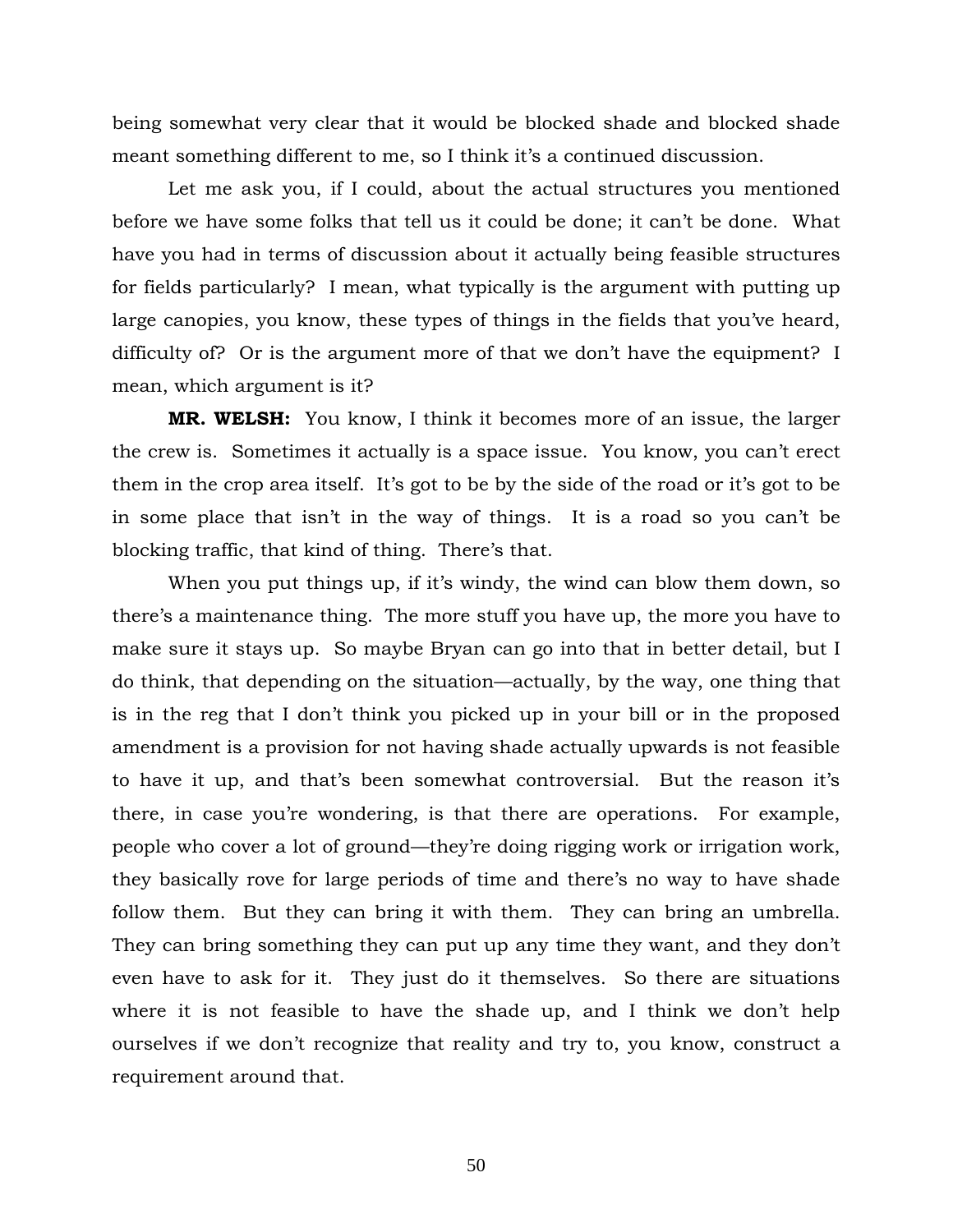**SENATOR FLOREZ:** I remember that discussion. So workers can—I'll ask the Farm Bureau this—but the workers can bring their own—if they're roving through, let's say a grape field, they can actually bring their own.

**MR. WELSH:** Well, we'd say the employer has to provide it. We'd say the employer has to bring them something they can carry with them so they can put it up when they need it.

**SENATOR FLOREZ:** Okay, okay. We'll go through just a few more questions, and then I'd like to have the other folks come up.

**MR. WELSH:** Did you want to hear at all about our public information campaign? It's worth five minutes.

#### **SENATOR FLOREZ:** Sure.

**MS. ERICA MONTERROZA:** Well, the public awareness campaign is one that was designed to be part of a multi-faceted approach to really complement—thank you—to complement the ongoing education, outreach, and enforcement efforts that Cal/OSHA has, had an effect since 2005 and definitely since 2006. It's one that incorporates billboards as well as other outdoor advertising, such as wall graphics. And you see here and along the wall some of the examples of that. They're in multiple languages. In fact, we've got 69 billboards across the state, and wall graphics, which are large ads installed in stores at check cashing locations, et cetera, where places frequented by our target groups, and these ads were created in Spanish, as well as Hmong and Punjabi—Hmong in Fresno, Punjabi in the Yuba City area. We also have ads on commuter vans for those that are going to their worksite, precisely in agricultural and as well as lunch trucks. Lunch trucks include construction sites as well as agricultural sites.

Another component of the campaign is radio, and we've got a radio campaign in Spanish, Hmong, as well as Mixteco, via Radio Bilingue. And the campaign itself was designed to complement the messages that you see here. And in fact, the other thing that we have ongoing with the—as a portion of the radio campaign, is something called our heat-alert network which we actually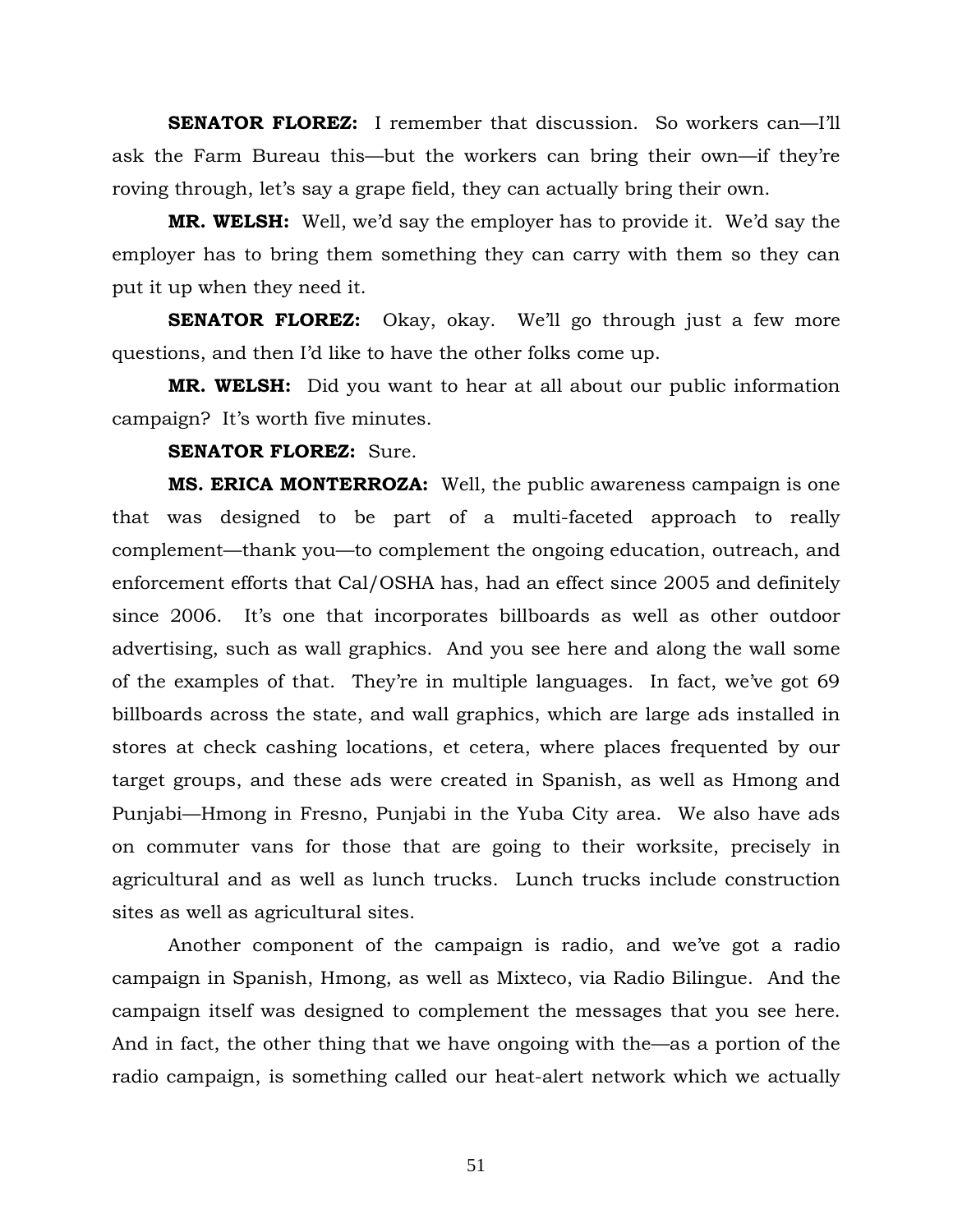initiated this week because of the high heat in the Bakersfield, Fresno, Sacramento regions.

**SENATOR FLOREZ:** Can you explain how that program works?

**MS. MONTERROZA:** Sure. We let those—we work with our partner. In fact, our partner is LOHP, UC Berkeley as well as…

**MR. WELSH:** Labor Occupational Health Program.

**SENATOR FLOREZ:** Okay.

**MS. MONTERROZA:** Thank you, as well as UCLA's LOSH and UC Davis Ag Center, and they are the groups that we viewed as experts in order to make this campaign happen. And so we notify the different radio groups in those counties, and we already have written text that they're able to let people know when there is a heat wave and to prepare for the heat wave and what to do. So, you know, make sure you have enough water, make sure you're looking for shade, and, again, just emphasizing the same messages and so those are actually ongoing.

The radio campaign itself, with the commercials that are airing, we've got six commercials that are airing with two voices so that it's very recognizable. It has at the end of each one specifically in Spanish. It has the Agua, Sombra, Descansos, so that the water, shade, rest, so that people are able to recognize that and relate it to the billboards that they see as well, and that's ongoing through September. So what we did was, you know, we had this campaign. We wanted to make that it was out there in the time that it would have the most exposure.

As I said, this is a multifaceted campaign, so another portion of that or some of the promotional materials that you see here and others—and we've got full information in these packets that we've provided for you so that you can see what those promotional materials are. These are being distributed at outreach events, at trainings, so this is one of them. And in fact, at the commuter vans that have the advertisement as well, we're distributing 2,000 of these, just on the onset, and the campaign itself, it's been designed so that it springboards. It carries through what we're doing, and then we don't want it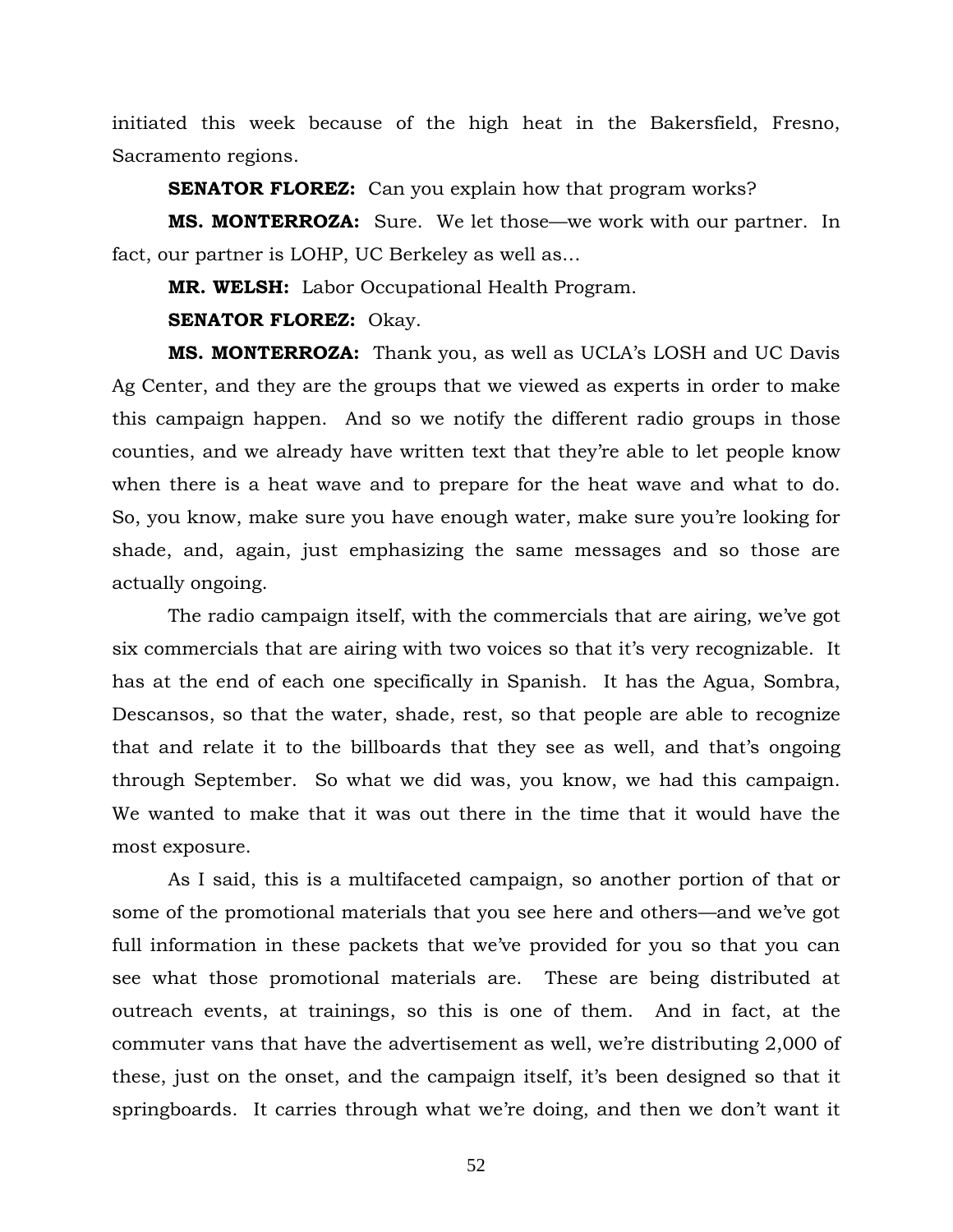just to stop here so we're moving forward as well. And, of course, we're working with the groups that we just mentioned, UC Berkeley's LOHP, LOSH, and UC Davis Ag Center, to get that information out to different community advocates as well so that we can continue to move that forward.

Some of the other things that we have, we've designed a website that you see mentioned here—well, you don't see it mentioned here but you see perhaps mentioned here—which is www.99calor.org. Calor is, of course, heat in Spanish. And we also have a hotline so that, it's what we call our heat help line, and we've put that together in order to provide additional resources for the community and for community advocates, for employees to be able to call the helpline, get information on heat illness prevention and, in fact, we've worked a pilot program out with the Imperial ?? Call Center. It's staffed by volunteers with the San Bernardino Catholic Dioceses as well as counselor staff at the Los Angeles Mexican Consulate in order to provide information and also in order to contact our Cal/OSHA liaison when there are complaints. We have a protocol set up, so that when there is something that needs immediate response, it's able to get through, and we have actually received complaints that we're moving forward on as a result of that and that's from May forward.

The website also is a venue for our DVDs. People can actually log on and view the DVD via YouTube in the different languages that I mentioned, as well as Mixteco. There is a sampling of the different publications that are available for employees as well as community advocate groups and for employers as well. And so some of the publications that have been designed are depicted on that website and then we also have an email, heat  $\partial$ dir.ca.gov, so that anyone that needs additional materials can let us know. And we're working with different groups, including, of course, the groups that I just mentioned, Catholic Dioceses, the Mexican Consulate. We've worked with the Department of Education, Migrant Ed Program, as well as some of the other outreach groups. We have, as a portion of this packet that we provided for you, 144 different groups, including the UFW, CRLA, different dioceses across the state, because the idea is that we can't do this alone. We want to make sure that we get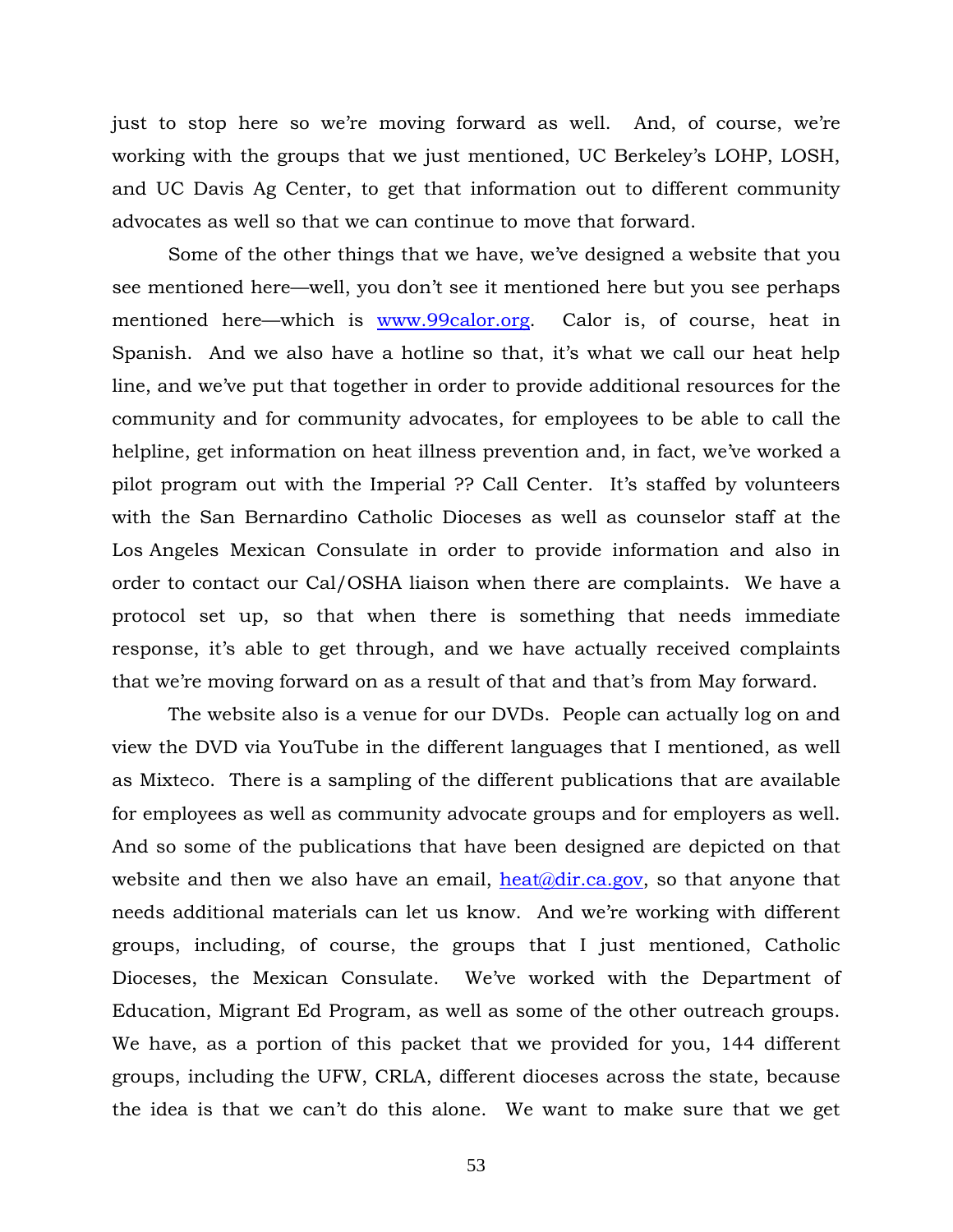information out to as many people as possible and especially to those that are trusted by workers that frankly don't always have the level of confidence in speaking to a state agency.

**MR. WELSH:** Yeah, I just wanted to say that last point, you know, the other angle I focused on sweeps in this discussion with you, Senator, but, you know, the other issue is, Do we have an effective way to get complaints? And that's something we're continuing to work on, and we're quite open to working with groups like CRLA, as we have for several years. If they want to serve as an intermediary to get us complaints, we are quite happy to work with them.

**MS. MONTERROZA:** And that's actually a key part of the campaign because we're realizing, you know, alone, we can't do it. But with the help of different groups that do reach out and work with workers and with their communities, that we're able to get a lot more done and that's something that we've done since 2005/2006 and we're confident with this campaign, we'll just continue to build on that. In fact, we've had a series of webinars, training webinars. And we've got *Train the Trainer* sessions set up specifically during July, six different ones in different parts across the state—Riverside, San Diego, LA, Davis, I believe Fresno, Bakersfield, in English as well as in Spanish, in order to reach out to those groups, including community health centers as well, so that they're able to know, you know, what kind of information is available, what the heat-illness prevention campaign is, what is the employee's right in terms of preventing and in terms of how to get information to us in the event that there are complaints or there's a lack of whatever it might be—water, shade, training—and getting information to us as quickly as possible in a way that we can respond.

So this was designed and actually we quite a bit of research. There were 24 informational interviews with some of those community advocates and employees in the different industries that have been identified, including, of course, agriculture, construction, landscaping, car wash, and then the different languages—Hmong, as well as Mixteco, and Spanish. There were focus groups that were put together. And the thing that really resonated amongst all the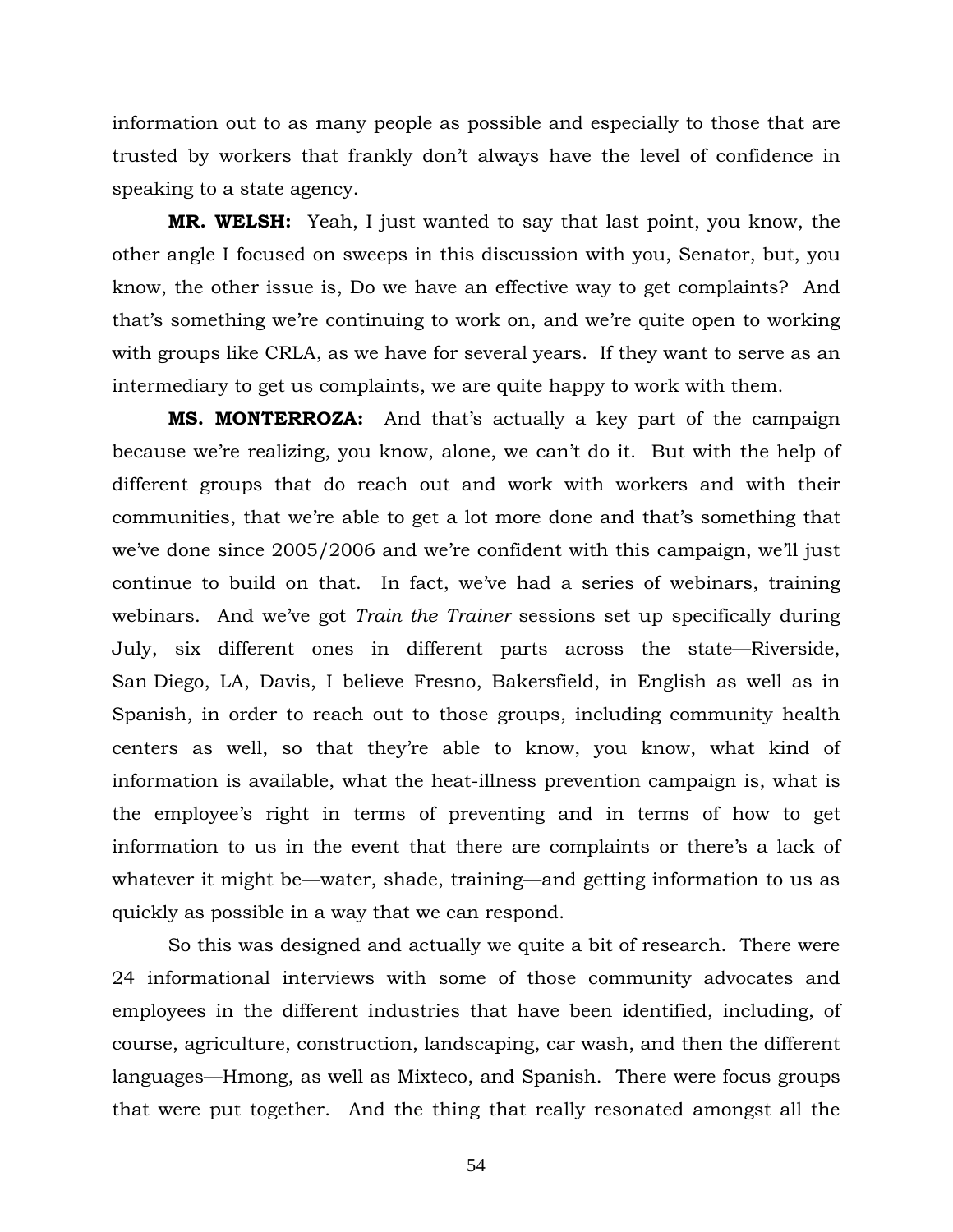groups was the fact that they wanted to see depictions of themselves, that they are confident in what they need to do, that heat-illness prevention is part of the job, and they can be more productive by really preventing heat illness.

**SENATOR FLOREZ:** Thanks. Very impressive and very much needed, so thank you for doing it. How was this paid for?

**MR. WELSH:** We actually got a BCP approved to do this last year.

**SENATOR FLOREZ:** Great. Okay. Thank you.

Then let's just go over a couple more things…

**MR. WELSH:** Sure.

**SENATOR FLOREZ:** ..and then we'll have the advocates come up. I just want to get your perspective about—I think I mentioned the U.S. Army regulations. Specifically, they have this monitoring heat-index levels and employing a flag system which kind of regulates work and rest periods. Of course, they push for water being consumed continuously throughout the day, and I guess the question I have is, at least with the U.S. Army, they have recommended work/rest cycles to prevent heat stress and I'm just wondering, How is this different than what we're doing, or should we implement a very similar program or do you see us moving in this direction at all?

**MR. WELSH:** You know, I think actually—excuse me—work that was done with the military was what started these discussions, like 25 years ago at Cal/OSHA about us trying to regulate heat illness as a risk. Clearly, you know, they have gone the furthest with this because they push people to their biological limits and they need to conserve their soldier workforce, you know, as a resource. I mean, if you lose your soldiers to combat, you're not going to do too well and they have total control over their soldiers. I mean, they basically, they house them, they feed them, they tell them where they're going to be at every single moment of the day pretty much, so they have a degree of control that employers don't. So I think you're going to, what you see the military coming up with is going to be the absolute gold standard in what we know about any heat illness and what things can be done to minimize their risk of it. How that translates into the real world of folks who, you know, come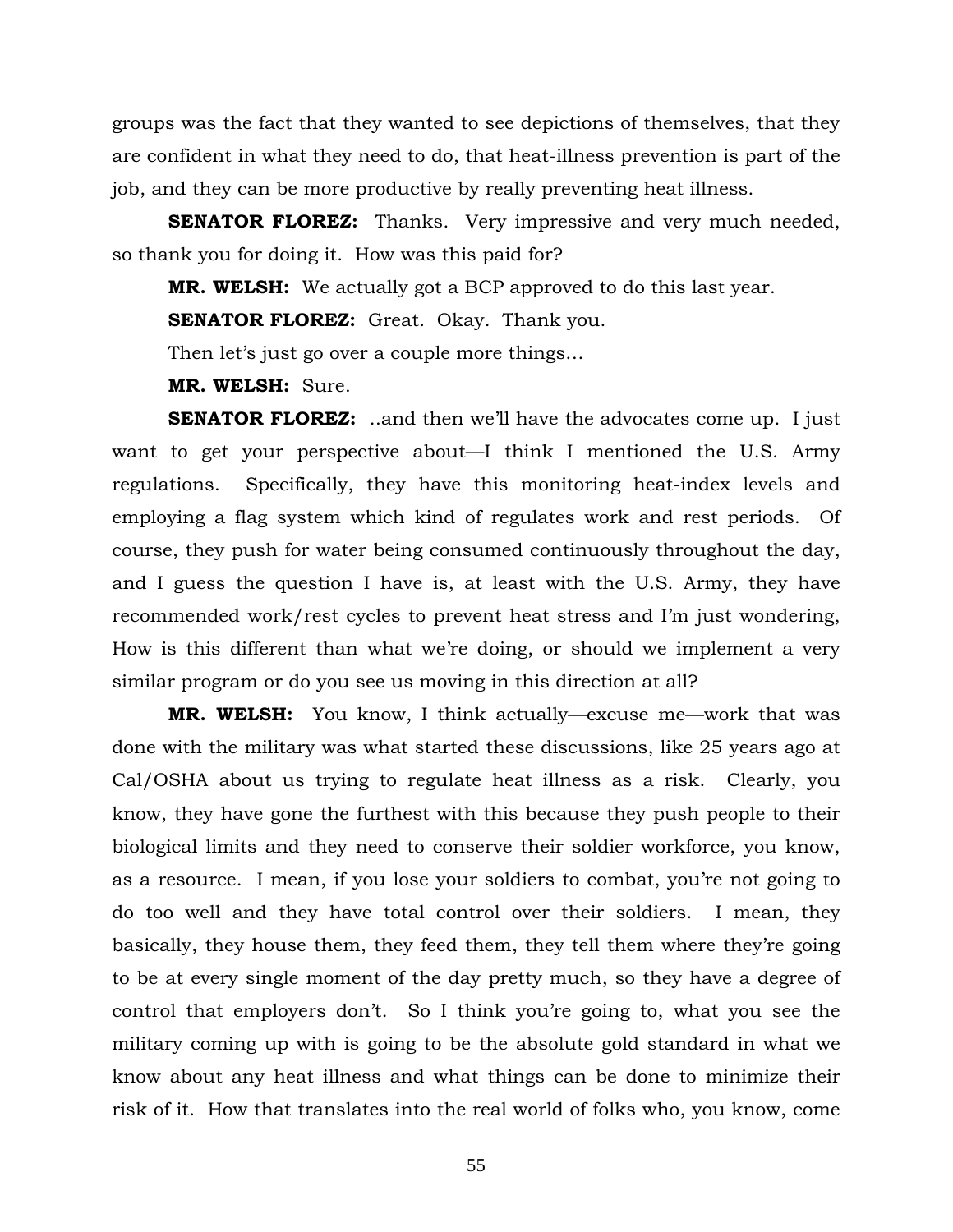to work voluntarily every day and work for employers who have a certain amount of control over them. But, you know, the main situation is they're coming to, in Ag, for example, they're coming to a place where they're way out in the boonies. And, you know, if things aren't taken care, they're there and they're isolated and they can't get out of there. So it's a different situation in a lot of ways. So to answer your question, I don't really know how you get from what the military has to something that is doable and enforceable in agriculture and other industries, but I think all of the things that they talk about are certainly fair game for discussion.

**SENATOR FLOREZ:** I also mentioned the BP stress management plan they have involved in the Gulf cleanup at this point in time. At least their action plan, which caught my interest, was developed by a board-certified doctor of occupational medicine. Have we, in our regs, do we consult with those folks? Are they part and parcel of what our particular program is?

**MR. WELSH:** Well, I mean, there's no requirement in the reg for them to have involvement. I mean, we do have occupational safety and health regs which provide for what you might call medical management. We have that for lead, for example, lead standards. But for this, no. This is really just about trying to get employers to take basic steps to protect workers that, you know, almost seem like common sense, in fact, pretty much do seem like common sense.

**SENATOR FLOREZ:** Okay. Is there anything else you'd like to add before we go onto the next panels?

**MR. WELSH:** I appreciate the invite to come here, even if we did lock horns a little bit. I think the discussion is all fair game.

**SENATOR FLOREZ:** Sure, absolutely.

**MR. WELSH:** And I appreciate your doing this. When is the next version going to be published? I didn't see that on the website.

**SENATOR FLOREZ:** Of our bill?

**MR. WELSH:** Of the bill.

**SENATOR FLOREZ:** My guess is probably in Appropriations.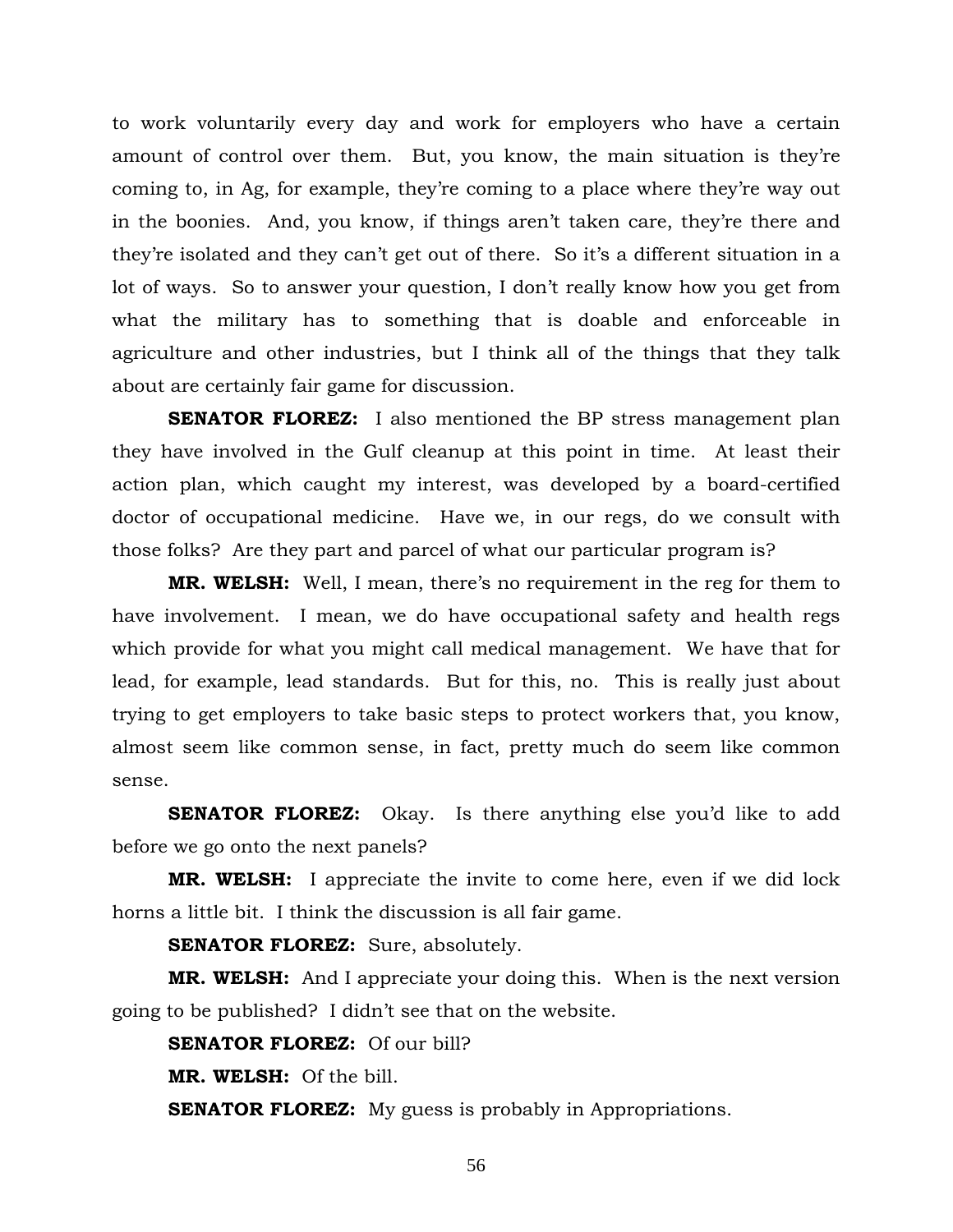### **UNIDENTIFIED SPEAKER:** Yeah.

**SENATOR FLOREZ:** In Appropriations, and you've given us some things to fix, so thanks for the heads up on some of that. You may not like it but I think in terms of giving us some things that we thought, we finally found some holes and we'd like to have continued discussions on it as well. Thank you very much, appreciate it, and a great program.

Okay. Let's move onto, if we could, Panel 2. We have Michael Smith, attorney at Worksafe; Anne Katten—is it Annie?

**UNIDENTIFIED SPEAKER:** Anne Katten.

**SENATOR FLOREZ:** Anne Katten from Rural Legal Assistance; Alma Alvarez from the Rural Legal Assistance, Migrant Unit; and Esperanza Ross from the United Farm Workers.

Why don't we start with Michael, if we could?

**MR. MICHAEL SMITH:** Good afternoon, Senator. Thank you. I'm Michael Smith. I'm an attorney with Worksafe, and we are a nonprofit organization that advocates for better safety and health in California, for California workers, and I followed the heat-illness rulemaking for the past two years and I'm here to testify a little bit about what Worksafe believes is necessary to include in a workplace heat-illness regulation.

 First of all, I do want to thank the senator for sponsoring SB 477 and for holding this hearing to bring attention to issues that we think are very important for California workers. I've got four points that I would like to discuss today, and I also want to mention off the bat that you and Mr. Welsh have already covered a lot of these points so I will summarize them fairly quickly, but they are important points that need to be made and that for a regulation to be protective of workers and to accomplish its goal, these are things that really need to be included.

 The first one is that the bill or the regulation needs to protect all workers. The current proposal with the 25 percent shade requirement at 85 degrees doesn't do that. You talked about, if there were—or Mr. Welsh talked about—if they're rotating breaks so that all employees could in the shade during their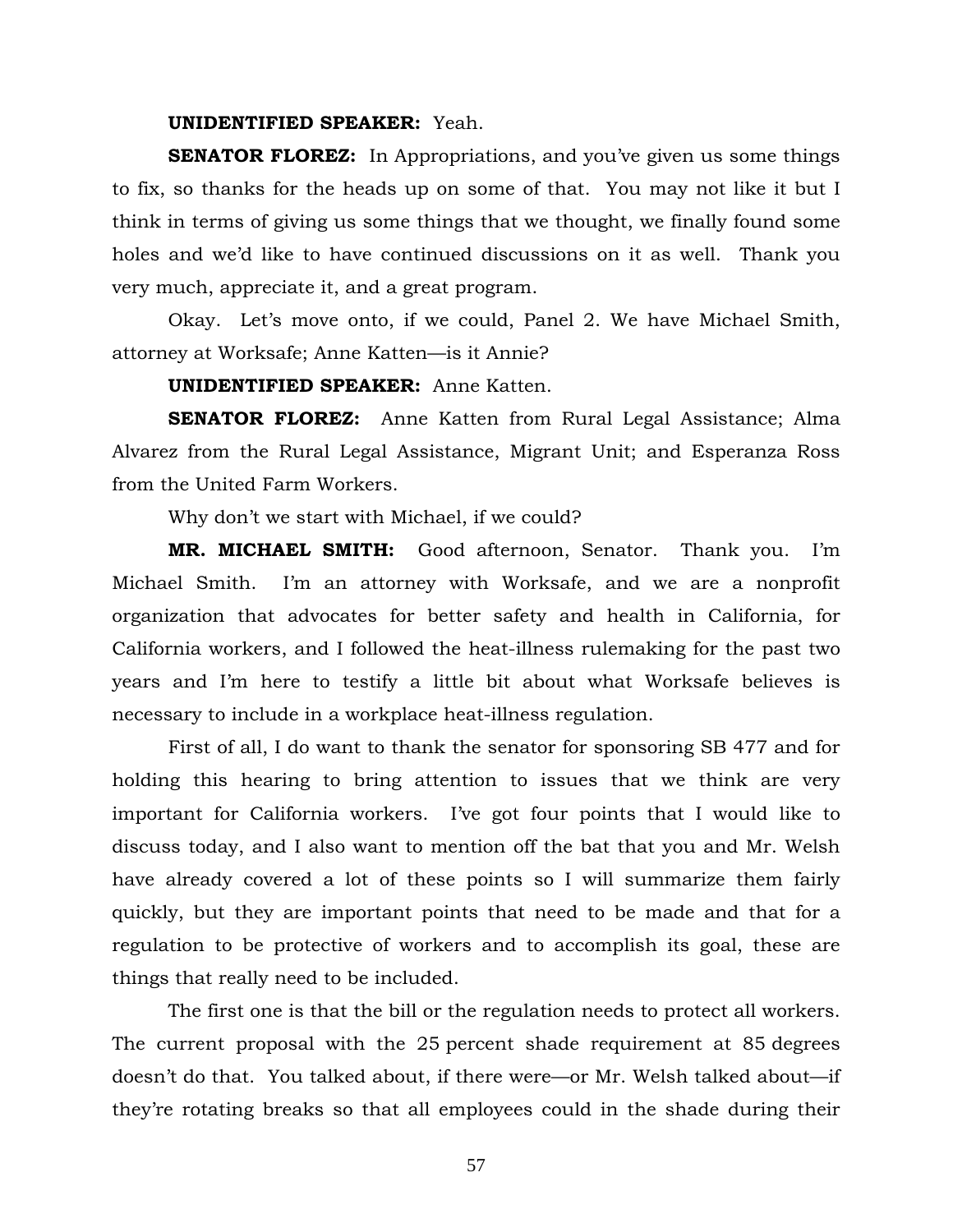given entire break, then accommodating just 25 percent of workers would make sense. But under the current requirement, it just simply doesn't. Many employers already do provide shade for all employees, but we must remember that these regulations are written for those who don't and who wouldn't do so without a requirement.

 The next issue or requirement that should be in a regulation is mandatory breaks. Below 85 degrees, the current proposal puts the onus on workers to request their breaks. Many agricultural workers work for piece rate or for other production incentive or quota systems, and they simply can't afford to take a break. Unless the employer requires the break, they won't be taken. In addition, low wage, vulnerable workers, such as almost all agricultural workers in California are with or without a union to represent them, risk their jobs if they speak up.

 Last week, I gave a workers' rights presentation to a group of laborers. One of them interrupted me when I was talking about the rights that they had with regard to raise a complaint and said it was great that they had these rights. But if they speak up to demand them, they'll be immediately fired or never hired back, and that's the reality that most agricultural workers face in California today. We're fortunate enough to have Mr. Hernandez, as well as Sierra League Community worker, Alma Alvarez, here today who can speak more to that issue.

 The next issue, which was also touched on in your discussion with Mr. Welsh, is the issue of infeasibility or the issue of lack of safety of meeting the shade requirement. The latest change or the change to create this requirement in the latest heat illness, proposed regulation, is simply to give back to employers. The previous regulation allowed cooling measures other than shade, except for employers in the agricultural industry. This new proposal allows exceptions to the shade requirement for all employers, including agricultural employers. We think, that unless and until employers are required to notify Cal/OSHA in advance of when shade is unsafe or infeasible and what their alternative plan is, the proposal invites all sorts of abuse by employers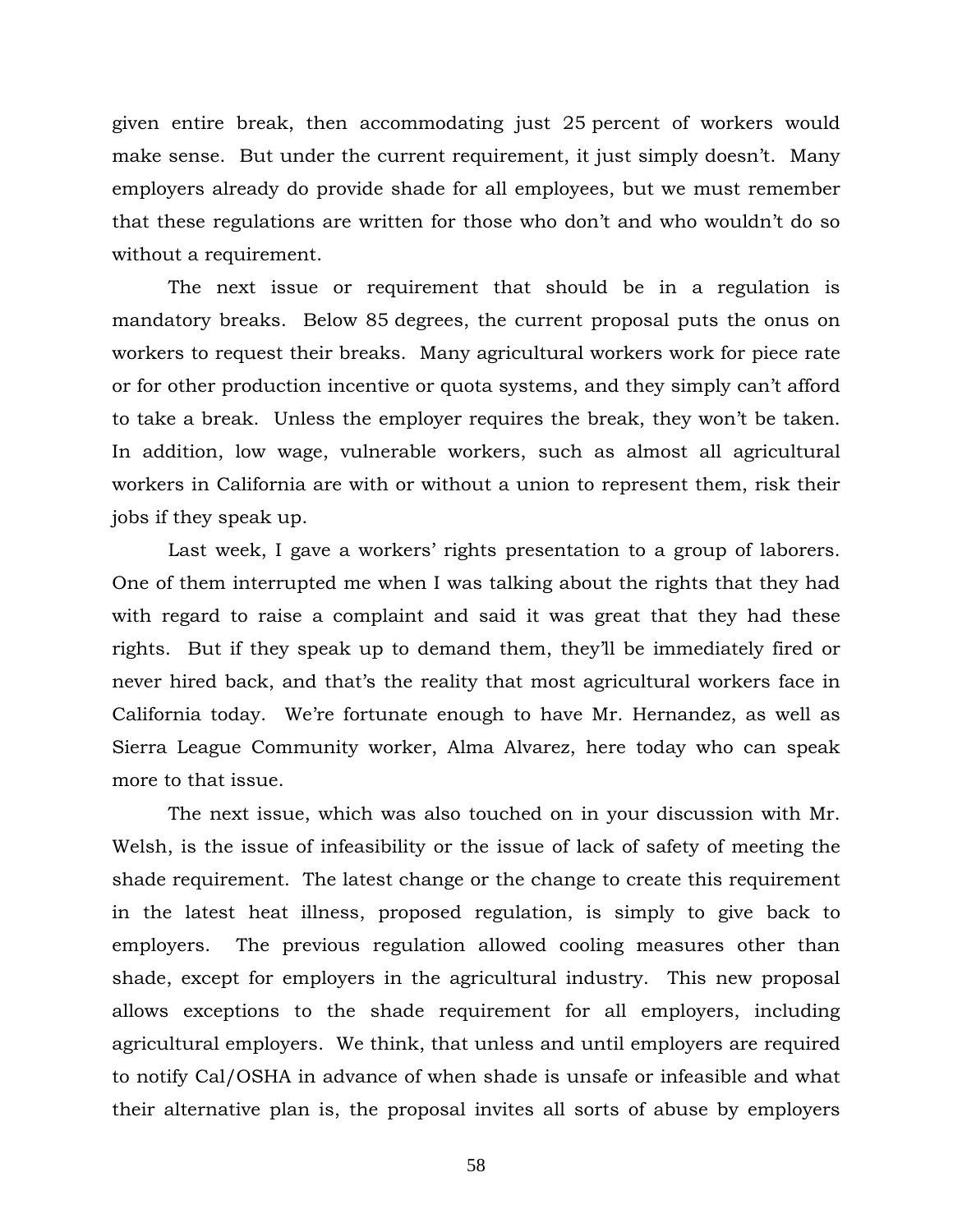who will attempt to create after-the-fact claims or rationalizations or backdated documents after they're actually cited. We think that it's going to encourage many more appeals, create more inefficiency in the system, and constitute an enforcement nightmare.

 There's one actual employer advocate in the room here today, Mr. Sandoval from the Farm Labor Contractor Association, who advocated for putting the employer's plan for dealing with the exception to the shade requirement in writing. That was in his letter with regard to the proposed regulation last October. He suggested that it be in the employer's Injury and Illness Prevention Program. We think that that's a step in the right direction, but even that invites abuse because employers could create documents after the fact and present them at their appeals board hearing before an ALJ. We think that the proposal or that the employer's plan needs to be in the hands of Cal/OSHA at the time that it's created.

 We've heard employers at hearings last year and earlier this year talk about the difficulties that they might have with the shade-up requirements. They know exactly what kind of problems they're going to have, and they know how they can deal with them and that's something that they can put in writing ahead of time, and that will avoid extra litigation as well as make sure that there's less potential fraud.

**SENATOR FLOREZ:** Explain that, how that would work, so I can get clear on it.

**MR. SMITH:** Cal/OSHA probably has a better idea of how they would keep track of all the records. But if it was something that was simply mailed to a central location in Cal/OSHA ahead of time, Cal/OSHA might not even—I'm just speaking off the top of my head here—they might not even have to review them all at that time, but they would be in hand so that if an employer was later inspected and found wanting with regard to meeting the shade requirement as written, there would be something on file with Cal/OSHA that showed how they were going to deal with that.

**SENATOR FLOREZ:** And what is the employer sending in again?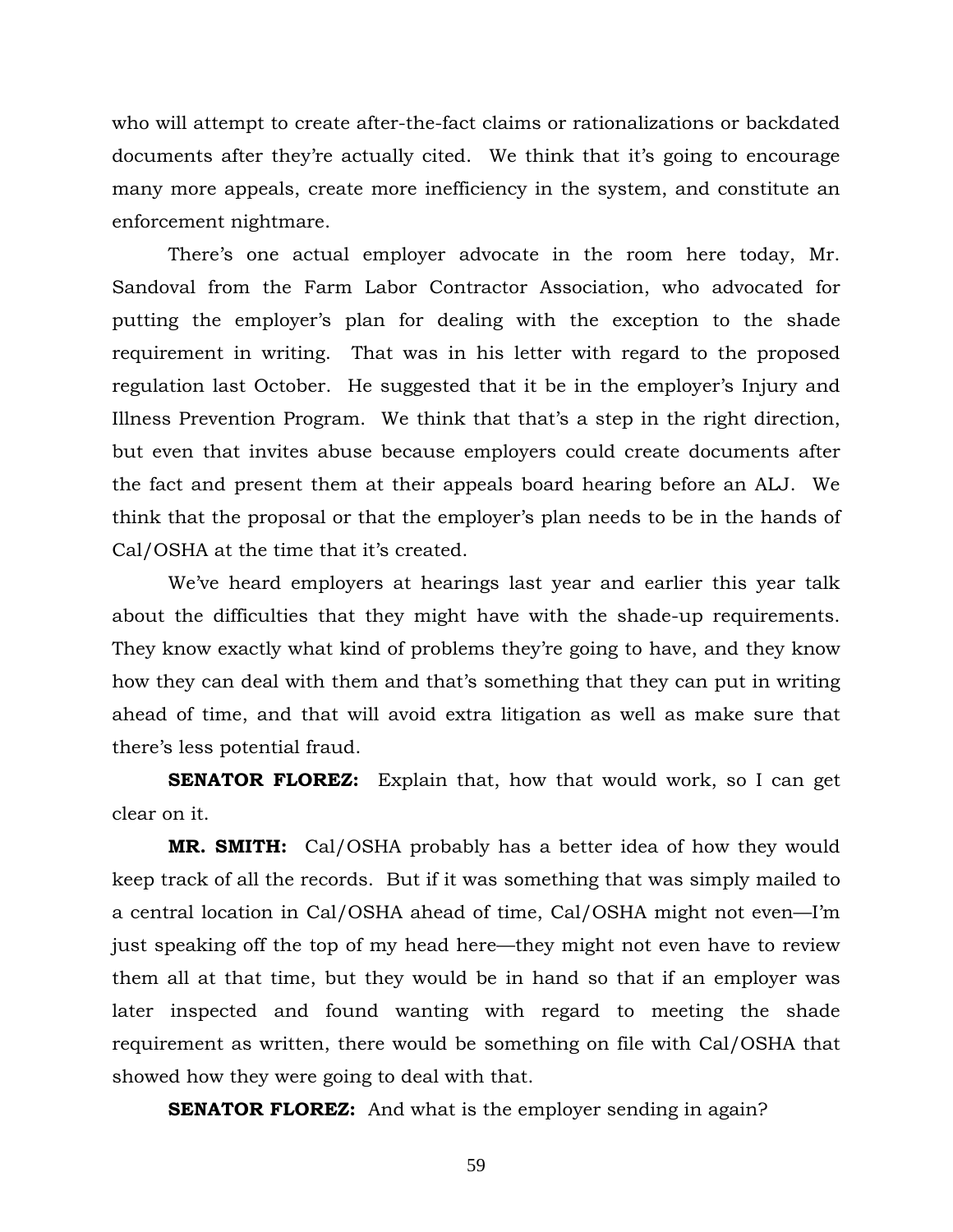**MR. SMITH:** Their written plan for complying with the shade-up requirements.

## **SENATOR FLOREZ:** Okay.

**MR. SMITH:** And if it's—and specifically, if they claim that it's unsafe or infeasible, their plan for providing alternate, equivalent measures for shade.

**SENATOR FLOREZ:** Okay. Then that gives Cal/OSHA at least an opportunity. When you say a *written plan*, are you allowing the employers to in essence write in paragraph form what their plan is? Or would a checked list of things you think need to be required be a better thing so we can compare operations to operations? I mean, what do you think would be a better way to get to this? And could we come up with an extensive list of items that an employer could check off?

**MR. SMITH:** You know, I hadn't conceived of it as a checklist. Certainly that would be one way. I mean, something that shows forethought, that they had put some thought into this, actually how they would comply with something that would provide equivalent protection for workers which is the way that the current proposal, the proposed regulation, is written.

**SENATOR FLOREZ:** Sure. I'd like to ask you, if you could, to make an attempt at what you think a checklist might look like, if you could.

**MR. SMITH:** Right now?

**SENATOR FLOREZ:** No, not now. (Laughter)

**MR. SMITH:** Okay.

**SENATOR FLOREZ:** No, when you go back and your group gets together and all of you. I mean, I think it would give—at least it would give Cal/OSHA an opportunity to, in many cases, evaluate where holes are. In other words, if someone is immediately checking the box or if they have some idea of what their workforce might look like, or it might vary—and by *vary*, I'm meaning very large blocs of workers, not, you know, ten to 12. It's like one to 50, 50 to 100, 100 to 200, 300 to 400. For a particular heat season, I think it would at least—and if we would, you know, ask that that be submitted electronically, that might at least allow instant statistics on areas to look for, somebody's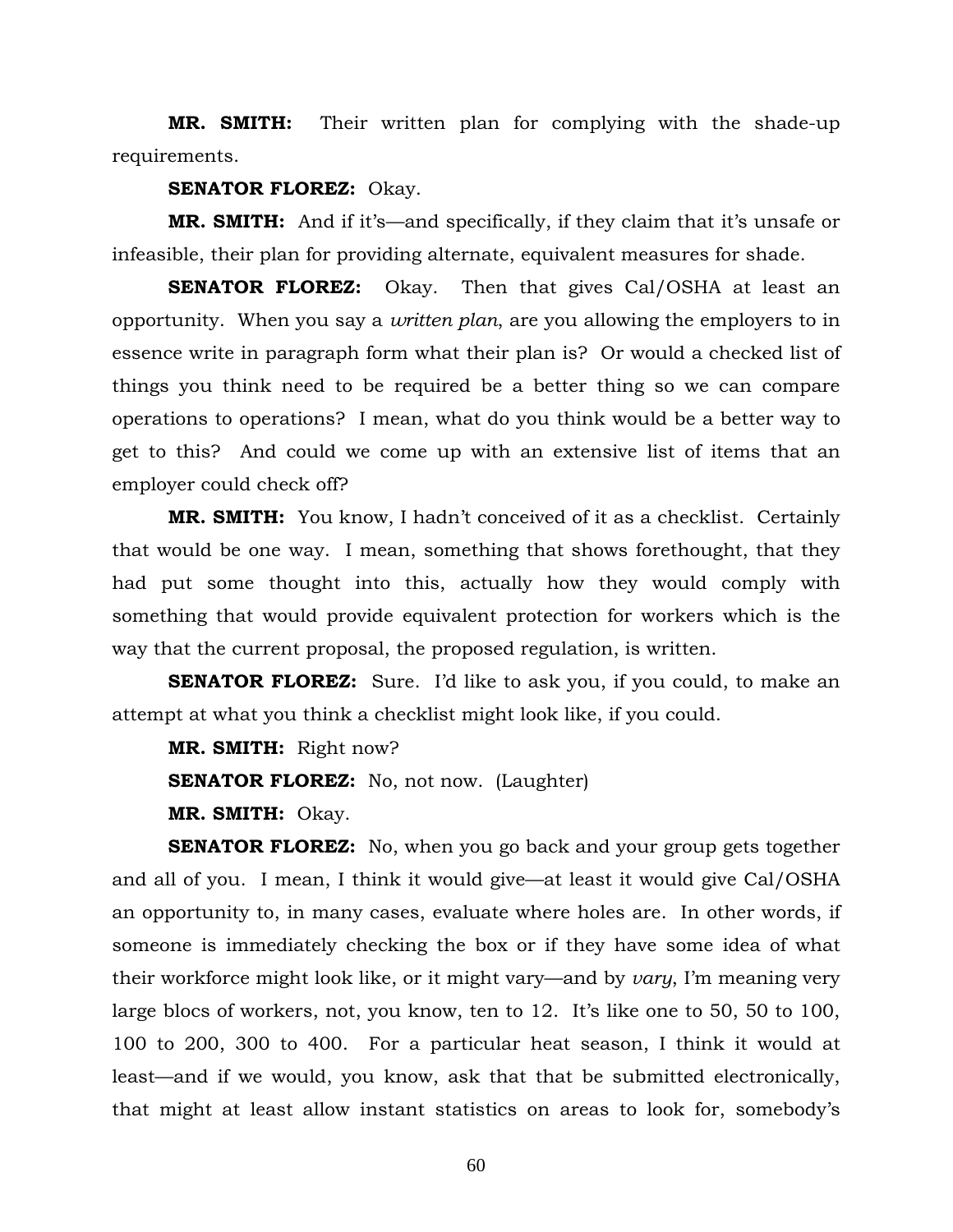checking the box. Was that what you're thinking of, or are you actually allowing an employer to write a paragraph to you saying, I promise I have everything? I mean, what are you seeking?

**MR. SMITH:** Certainly we—you know, this is—I certainly talked about this with other advocates but we haven't talked about the specifics of it, and I think we'd like to get together to figure out what would be the best way to do that. But the issue that I had in mind by requiring advanced notice to Cal/OSHA would be prevention of fraud and after-the-fact creation of document that didn't exist at the time of the inspection and the violation.

**SENATOR FLOREZ:** Before we move onto the next witness, what was your viewpoint of the discussion about shade that you heard earlier at the beginning of the hearing?

**MR. SMITH:** With respect to the 25 percent requirement or…

**SENATOR FLOREZ:** Yeah, 25, 100. I mean, you mentioned that in your report, in fact, right?

**MR. SMITH:** Yeah. Well, I think I have a unique perspective because earlier this year Worksafe also reviewed every OSHA appeals board decision for the last five years, and we saw what I would consider examples of twisting the law and the regulations as written and often against Cal/OSHA or making it more difficult to prove cases. I think if there's a 25 percent requirement in the law, and despite what Mr. Welsh says about their, that shade would be required for all employees who request it, I think that the appeals board would revert to that 25 percent and I think that they would never find a violation if, you know, even if every employee requested shade. If there is only 25 percent, I think that would probably be sufficient for the appeals board.

**SENATOR FLOREZ:** Okay. I want to thank Senator DeSaulnier for allowing us to have the hearing. It's his committee that has the jurisdiction directly over Cal/OSHA but he has been very—whether it's been EDD or this particular farm-related issue of heat regulation—I just want to thank him for allowing us to do this.

Senator, I don't know if you have anything you want to say.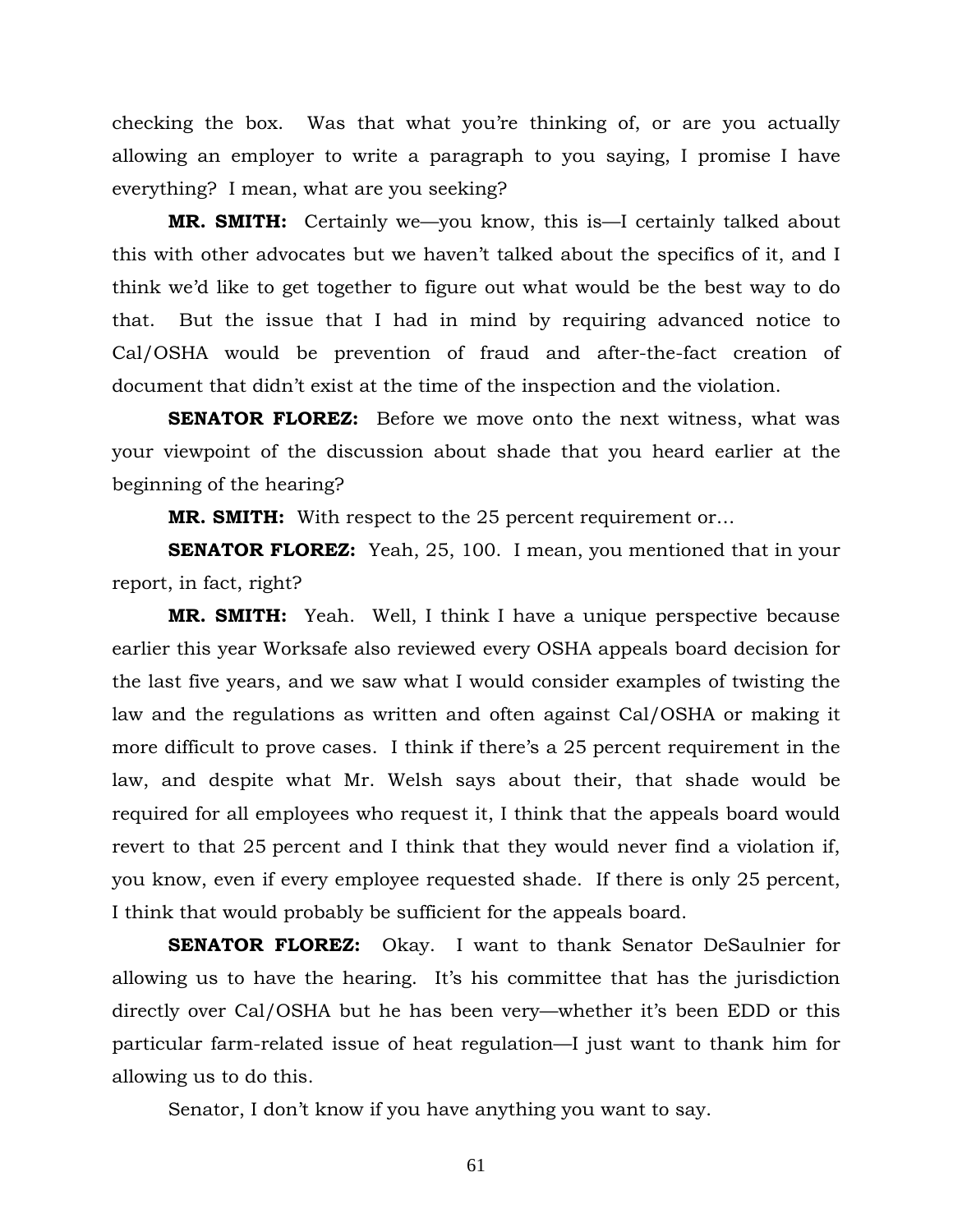**SENATOR MARK DeSAULNIER:** I just want to apologize. What I thought was going to be, on my calendar, a half-hour meeting, turned out to be a three-and-a-half hour meeting. But it was a good meeting in relating to getting jobs in our refinery in my district, so I apologize for being late.

**SENATOR FLOREZ:** Thank you, Senator.

 Okay. Anne, let's go ahead and get your perspective on this. Oh, I'm sorry.

**MR. SMITH:** I just wanted to sum up really quickly. We've submitted a couple of different sets of comments that also talk about the trigger temperature at which the shade requirements would go into effect. My colleague, Anne Katten, here is an industrial hygienist and she can speak more specifically to the technical issues involved there, but we certainly endorse CRLA's position statements on those issues.

**SENATOR FLOREZ:** Okay. Thank you.

**MS. ANNE KATTEN:** Thank you. Good afternoon, Chairman, and thank you very much for holding this hearing, and I am Anne Katten from California Rural Legal Assistance Foundation and I am not a lawyer and I'm an industrial hygienist.

 Anyway, I just wanted to emphasize that between 2006 when the reg became permanent and last year Cal/OSHA confirmed 16 work-heat fatalities and 139 work illnesses in all industries—and we do feel that there is an undercount problem there because of the problem of some coroners being less trained than others than some emergency room doctors and then the issue of how cases are tracked when there could be an underlying condition, and heat exacerbates it so we're glad to hear that Mr. Welsh is addressing, is working on that.

 I also wanted to point out that last year, in your packet you have a summary of last year's reported heat illnesses and fatalities. And in 60 percent of those, the situation was, they were found to be in compliance with the regulation which is a very strong indication that the regulation is not strong enough. I am, you know, very glad to see Cal/OSHA's current education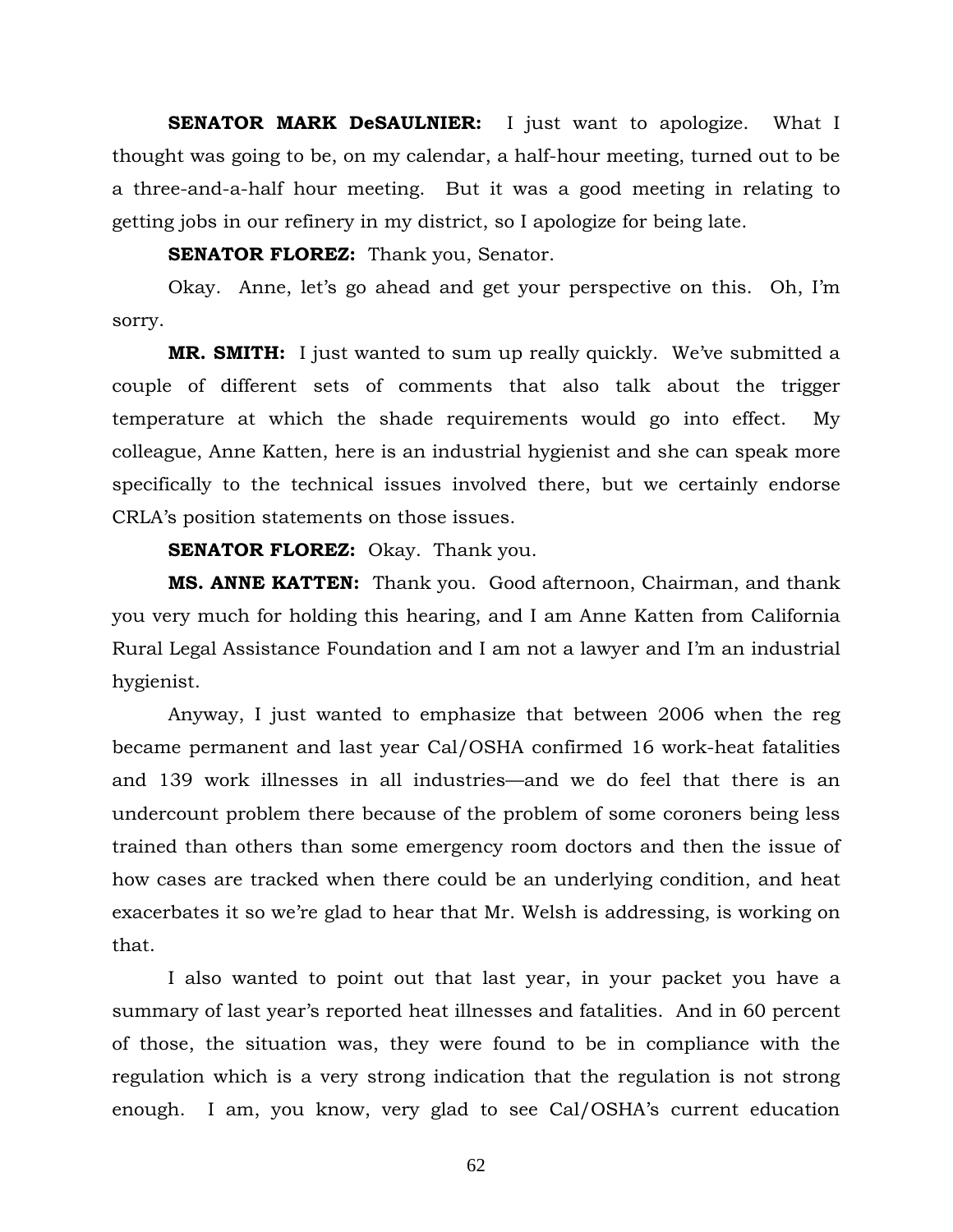campaign and the message that water and rest in the shade are cornerstones of heat illness prevention. It's right on target, but the regulation leaves the workers out in the heat. As has been already been very well stated, the voluntary shade-period provision, it just will not be utilized by farmworkers, especially when they're working piece rate or machine-paced work or if they're under production quotas because they're afraid of being fired or otherwise disciplined.

 There is a recent fed OSHA study, which I apologize—I haven't supplied yet—which found, that with DLSC claims for work-safety retaliation, they take an average of 484 days to resolve, and only about 20 percent of them are resolved in favor of the worker, so it's a very sobering statistic.

 We also think the problem with voluntary heat—there's a health and safety problem with having voluntary rest periods because, when you have high heat conditions, there's a need for hourly rest periods, like there's a need for coolant in a car's radiator, that hourly period allows your body to cool down so you don't overheat, and that's why the military uses them. That's why they're now being used in the Gulf Oil spill, and they were developed by the American Council of Government Industrial Hygienists so they are science based. Excuse me.

 Okay. Also, it's a matter of safety and also a matter of just basic decency to have enough shade for all the workers on a crew. It's like having enough life jackets for all the people in a boat. And it's very important; it will enable people to take their meal breaks and their already scheduled rest breaks in the shade to prevent overheating, and I'm sorry—I kind of skipped around here. We think we have advocated for having scheduled extra hourly breaks during high heat, high humidity, heavy work conditions, you know, to supplement those breaks. But at least, if we have trouble politically getting there, at least we would have the shade during the already scheduled rest breaks.

 We think the shade should be up at 75 degrees rather than 85, particularly to protect workers who aren't acclimatized. If they're working in areas that are generally cooler areas of the state, if they've been wearing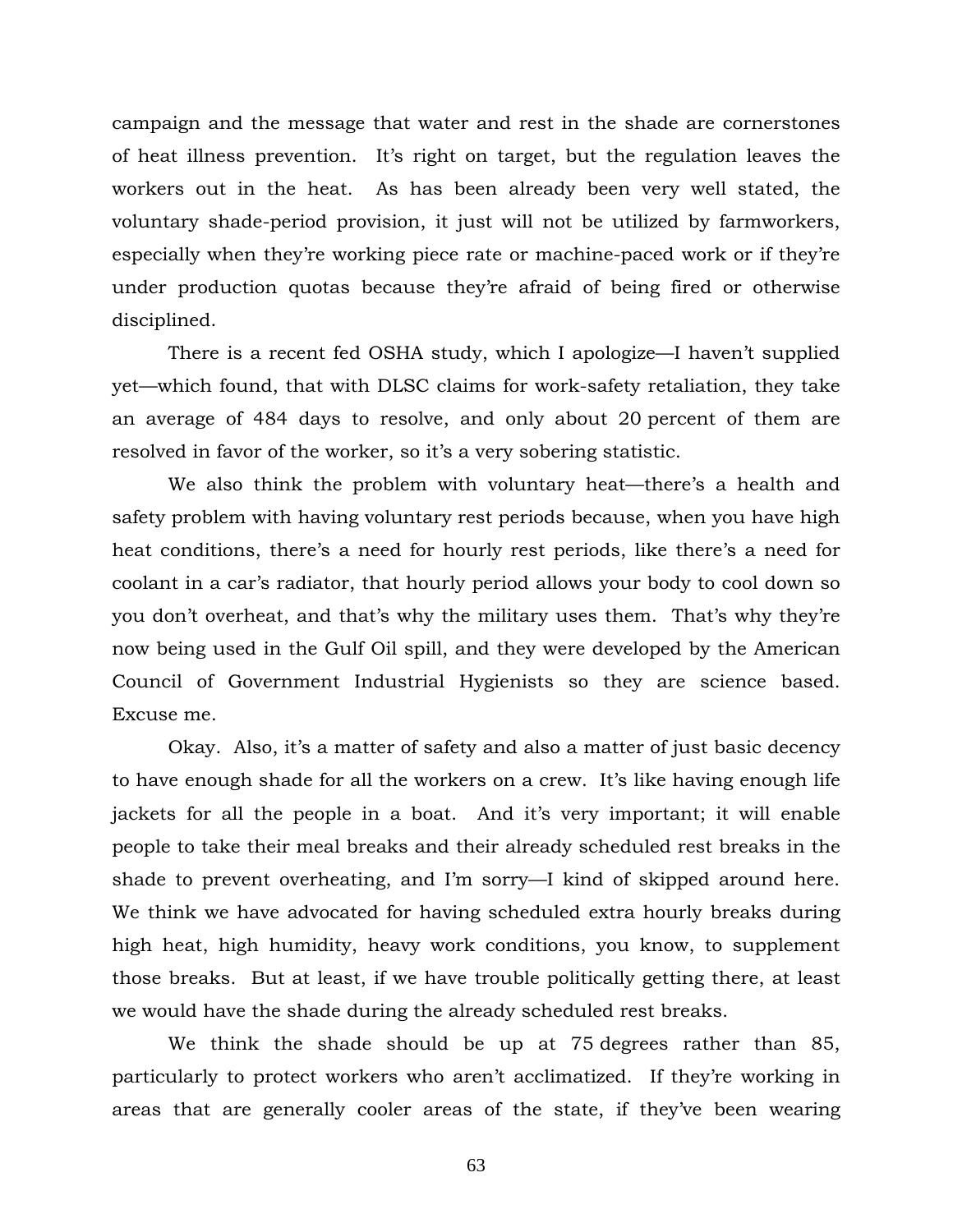protective gear, and also the National Weather Service, they do an adjustment for the radiant energy of the sun. And basically the equivalency there is that, if you're working at 75 degrees in the sun, in full sun, it's equivalent to being in the shade at 90 degrees, which is the weather service threshold for extreme caution in outdoor work activities.

 We also think that, in Cal/OSHA's Q&A or advisory and sample, suggested measures, they recommend having a covering on the soil or having chairs so the workers will be protected from the heat radiating out of the soil, and that's an important thing to also require.

 The additional high-heat provisions that are proposed to add to the standard are a really good idea of having an effective communication system and acclimatization procedures, but you really need that way before the trigger of 85 and—of 95, and 85 would be better and also for the proposed requirement for having close supervision for heat-illness symptoms. And arguably, you need the effective communication system really at any temperature.

 I think Worksafe has already adequately addressed, very adequately addressed, the feasibility issue. We don't want to create a broad loophole for a very narrow need, and I think that it would also, by requiring the proposal to be submitted to Cal/OSHA ahead of time, it would also create an opportunity to evaluate whether they were truly effective alternative measures.

 The one—it's not a safety—but I would call it not even a feasibility—the practicality issue in Ag that's been described of it being difficult to put up shade when an irrigation work crew is going field to field—I think there, there needs to be some sort of a line because, if the irrigation crew is going field to field, checking on irrigation equipment, yes, it doesn't make sense if you're going to be in the field, maybe less than an hour that you have to keep putting up your structure. But if you're going to be at a field for several hours setting up a complicated system, then you should have to have your shade up.

 We continue to find work crews sometimes weeding and harvesting in the late afternoon, and this calls for the need to have a real entire program to make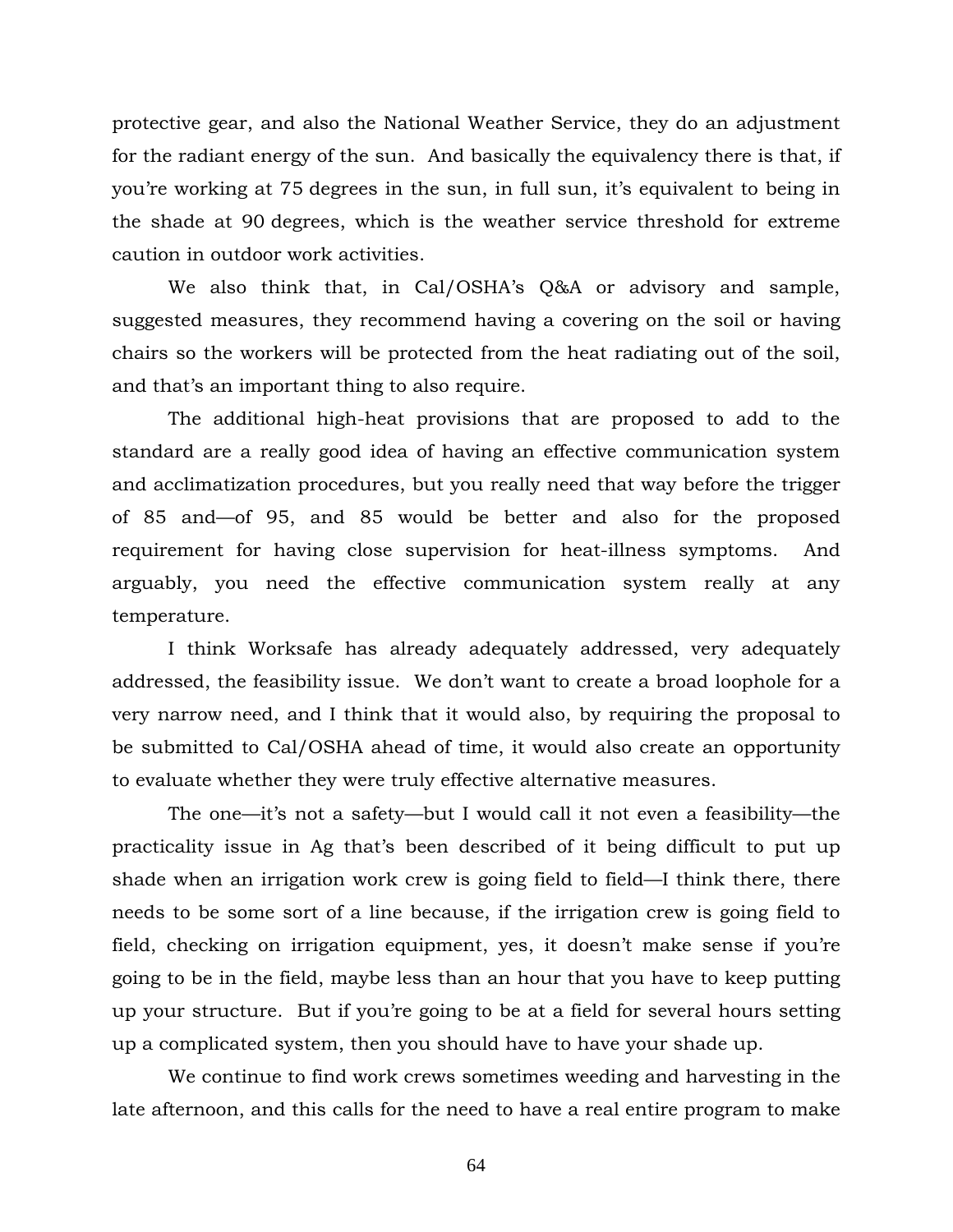sure you're scheduling, you know, the cooler part of the days. Again, we commend—we think the proposed amendments to AB 477 will address many of these flaws, but we also hope the Standards Board will correct them so workers can be protected as soon as possible. Thank you.

**SENATOR FLOREZ:** Maybe the both of you, before we move onto the other witnesses, what was your viewpoint on the tree shape? You agree with it, not agree with it?

**MS. KATTEN:** Well, it depends on the situation.

**SENATOR FLOREZ:** So you're okay with it then?

**MS. KATTEN:** I'm okay with it as long as it meets the conditions that you have adequate air circulation and it provides, you know, casts enough of a shadow but that sometimes it depends on the tree in this situation.

**SENATOR FLOREZ:** Okay. And I think Len mentioned earlier, the issue there is, if you're okay with it, how do you enforce what adequate tree shade is ultimately? I mean, in other words, is it—almond trees are looking pretty good for shade right now, after they shake them? It may not look as good for shade. I mean, what ultimately…

**MS. KATTEN:** I think you'd need to look at the air circulation and the amount of shade that it casts and also whether it's safe. If it's just been sprayed with pesticides, that's not a good source of shade and also whether the worker can be in a comfortable posture under the trees. That was one of our main objections with the grapevines. You can't be in a comfortable posture and you're right there next to the black widow spiders and who knows what else.

**SENATOR FLOREZ:** Gotcha, gotcha. Let me just ask a question about, from your viewpoint of the discussion of a mandatory rest period. You mentioned that, both of you mentioned—well, you mentioned it specifically but does that work in this particular—do you see that working with agriculture at this point in time?

**MS. KATTEN:** I don't see why not. I actually think that you could get, in some cases, you could get higher, maybe not higher production, but you're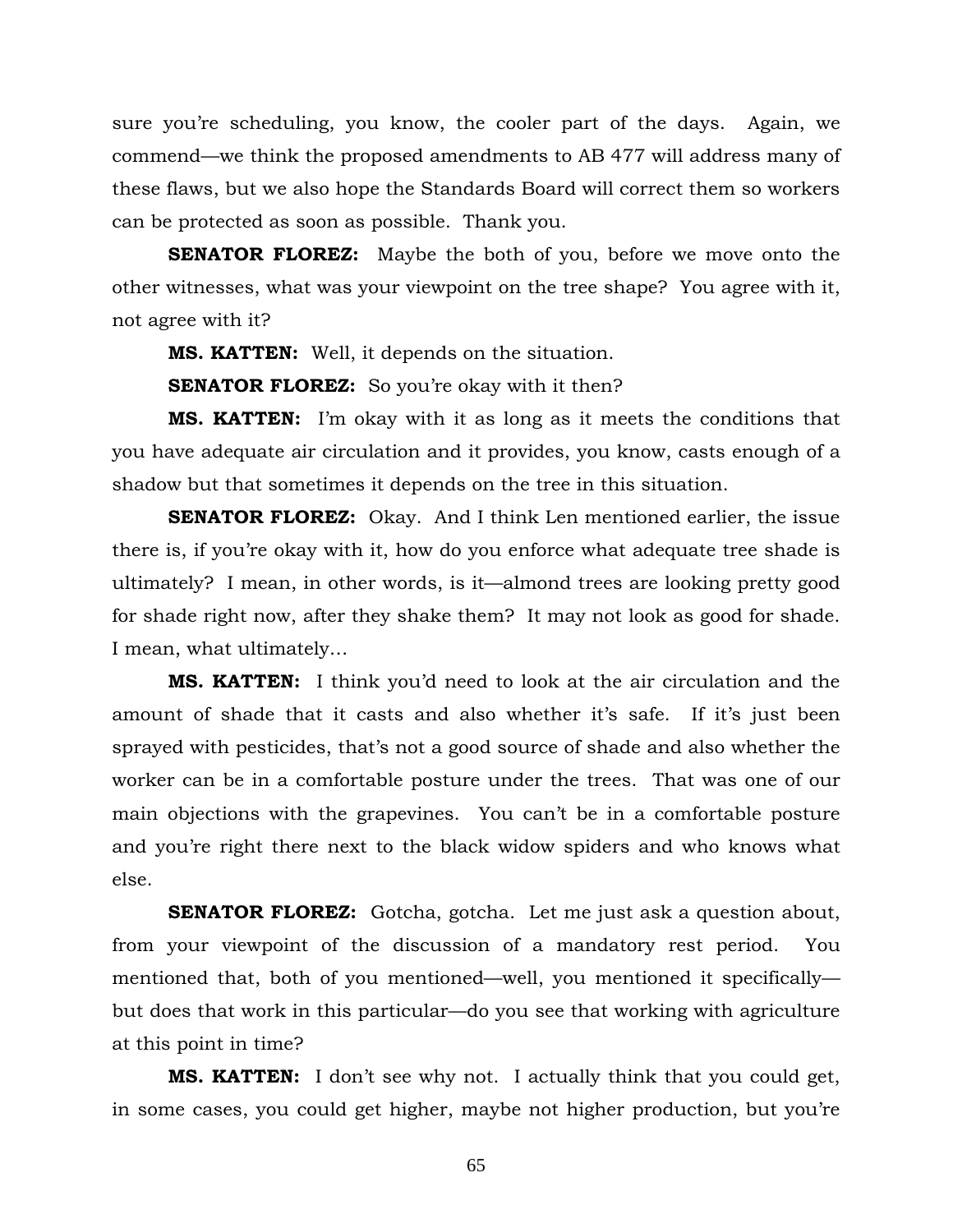not going to have the fall off in production people predict because people will be more refreshed as they go. But the change you would need for it to work would be some sort of a compensation system for piece-rate workers. So when they take their breaks, they aren't losing pay. So that's the main obstacle I see. In ergonomics, mini-breaks have been used that actually they found haven't reduced production as well as have better preventative \_\_\_.

**SENATOR FLOREZ:** Thank you.

Okay. Alma.

**MS. ALMA ALVAREZ:** Yes. Thank you. As you mentioned, my name is Alma Alvarez. I'm a community worker at California Rural Legal Assistance, Inc. As long as I've been a Sierra League, my work has largely focused on health and safety in migrant and seasonal farmworkers. And as part of my work, I've conducted numerous field sanitation inspections, similar to the ones that Cal/OSHA conducts.

 For the 2010 season, our field inspections in the Coachella Valley began as early as March, due to the temperatures in that area. In the Central Valley, they began in May. Only in those few months, our staff has already found several violations or worksites where workers did not have access to water, adequate shade. Some workers had not received any type of training in regards to heat stress, heat illnesses, and in some cases, there wasn't even a supervisor on site.

 This is a huge problem because workers that are suffering from heat illness, not only do they, may not have anybody to call—a supervisor who they can say, hey, I'm feeling ill—but they may also not be trained to be able to identify what the symptoms are of heat stress, what to do if somebody is feeling ill, and what is the emergency plan. And in all of these situations, not only could heat illnesses have occurred, but they could have potentially led to death in some of these situations. In other cases, we've seen workers that are taking breaks, sitting next to large tractors, next to water pumps, and next to vehicles, next to other large machinery, and all because they didn't have access to enough shade or any shade at all. Again, all of these situations are extremely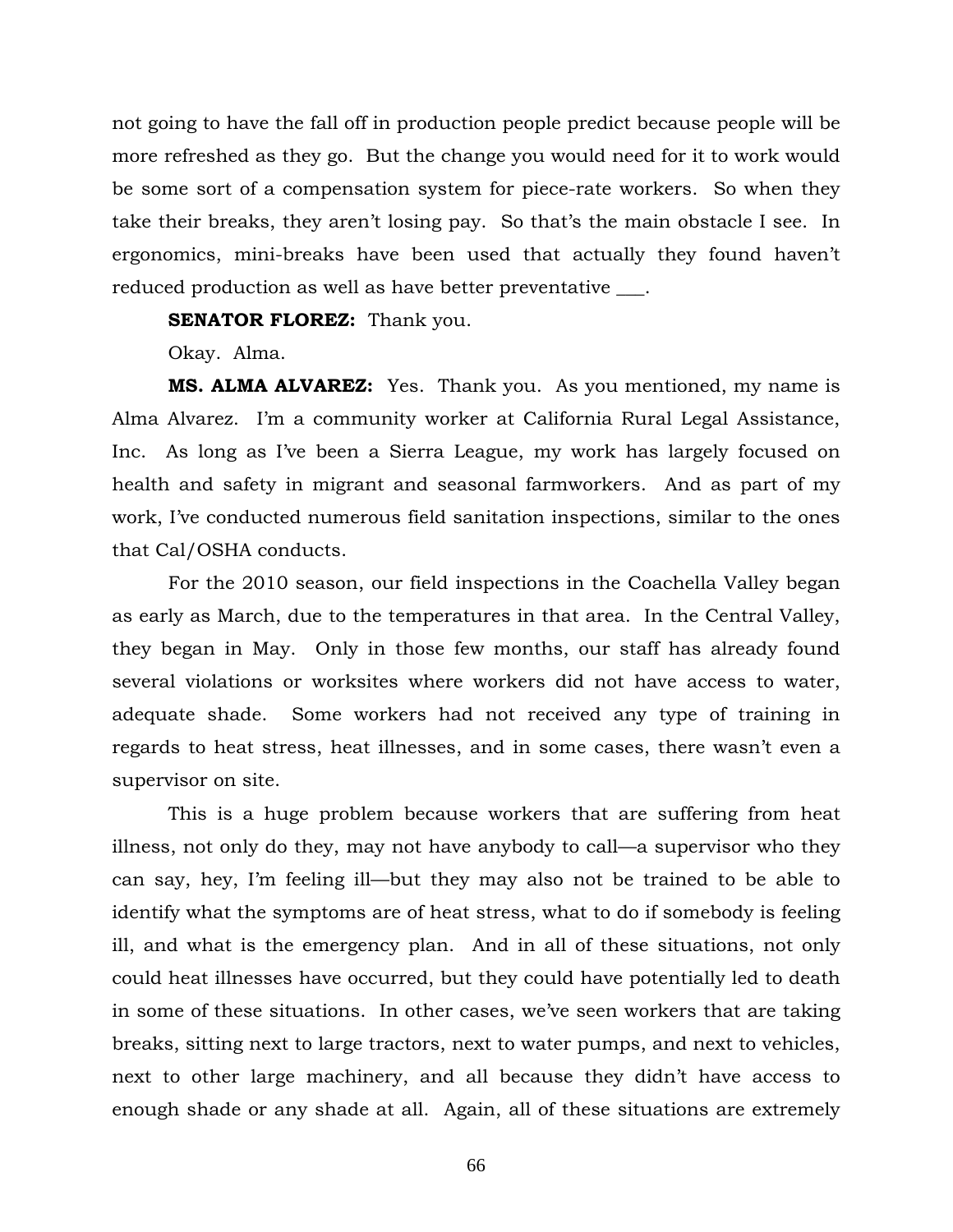dangerous. In some cases, we found that although water was available, there were no disposable cups. So technically, the water wasn't available.

 We have two different situations that I'd like to mention to you. In a field in Mendota where workers were harvesting melons, they didn't have access to cups so the workers cut melons in half and they used the halves of the melons to drink the water out of. And in another situation in Coachella, we found workers that didn't have disposable cups, and they pretty much just cut the tops off of the bell peppers and were using the empty bell peppers to drink water. This is serious. Not only is it wrong, they should be able to have access to disposable cups. But these crops have pesticides and potentially other contaminants in them that are dangerous to the workers as well. All of these situations just pose a great danger to the workers in general, and these examples are from 2009 and 2010, after the regulation has already been in place, after 2005, so it clearly shows that, although the regulations are in place and some employers may be complying, a lot of employers are still not complying with the regulations We've also been told by some packing-house workers, that although they do have access to water, at times, the water is dirty or it's kept in the same container and therefore sometimes it can mold; sometimes it tastes bad; and they don't have access to areas where fans are available or they're not air conditioned.

 I think I'd like to clarify the type of packing houses that I'm talking about because I think some of the idea might be that the packing houses are insulated; they have air conditioning. But some of the packing houses in the Central Valley, the Coachella Valley, Salinas Valley are in structures that are made out of aluminum tin foils, and either a whole wall is missing or part of the wall is missing. It's large enough for equipment, forklifts, and tractors to be going through. They're not insulated. Therefore, the heat that's radiating down on them actually makes it hotter inside, so these are the type of packing houses that we're discussing here.

In some of these packing houses where they do have fans, the fans are used as a type of a reward system. There tends to be some kind of production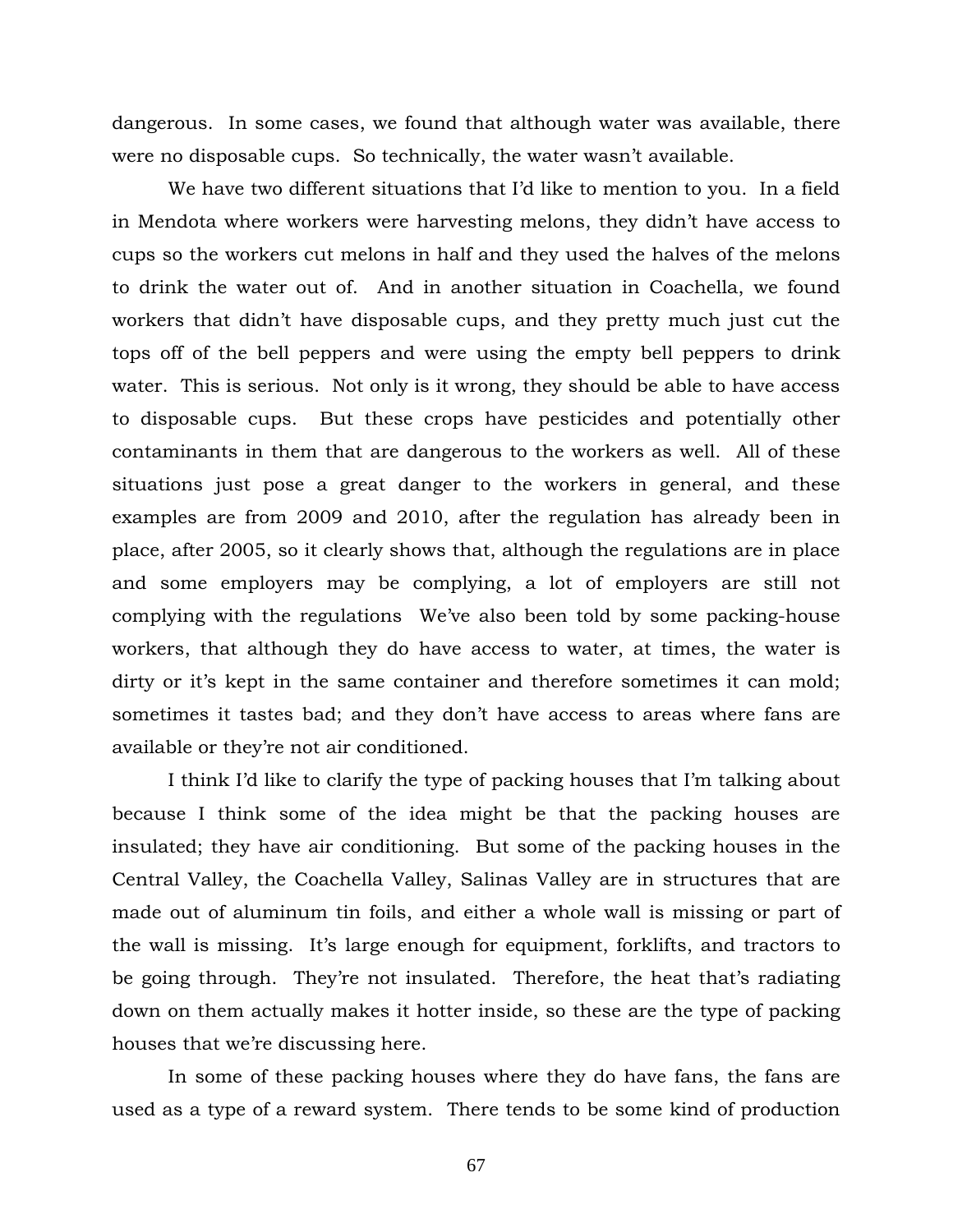quota that is available or not available, a production quota that the employer sets. And therefore, if an employer or a worker asks to take a break to go get some water and they leave their post, the employer is jotting down how many times an employee is leaving their post to take a water break and then using it against them. If they're not meeting the production quota, then they say, well, you're taking too many water breaks or you're requesting shade breaks and it's used against them. At times, they can be fired.

In the Coachella Valley, we have heard that at least five women that were suffering from heat stress at a packing house were told to use the restroom facilities as a relief area from the shade. These restroom facilities did not have fans, were not air conditioned. So on top of it being a very unpleasant place to take a break, these areas were actually just as hot or hotter than the worksites that they were asking relief from.

These production quotas that I have mentioned exist both in outdoor field work and in packing houses, and they require workers to meet a certain, often very high levels of production or face termination or other discipline. These systems prevent workers from taking needed water breaks, shade breaks, and even restroom breaks for fear of losing their jobs. They also cause workers to work extra hard to meet quotas in extreme heat which can lead to heat illnesses, including death.

Under the current regulation, the burden is placed on the worker to request a minimum five-minute rest break, and we know that's really not going to happen. If an employer is risking their job to take a water break, to take a restroom break, to ask for shade, even though they're feeling heat illnesses, the reality is, they're not going to ask for the breaks. Farmworkers are some of the lowest-paid people in our country and they're not going to risk putting their family's well-being at risk to take a water break.

We have also had some reports in the Coachella Valley of a worker that suffered from some heat-related illnesses, possibly resulting in death, while he was working in a quota system in a bell pepper field. The quota was relatively high and the worker literally had to run with buckets of bell peppers from one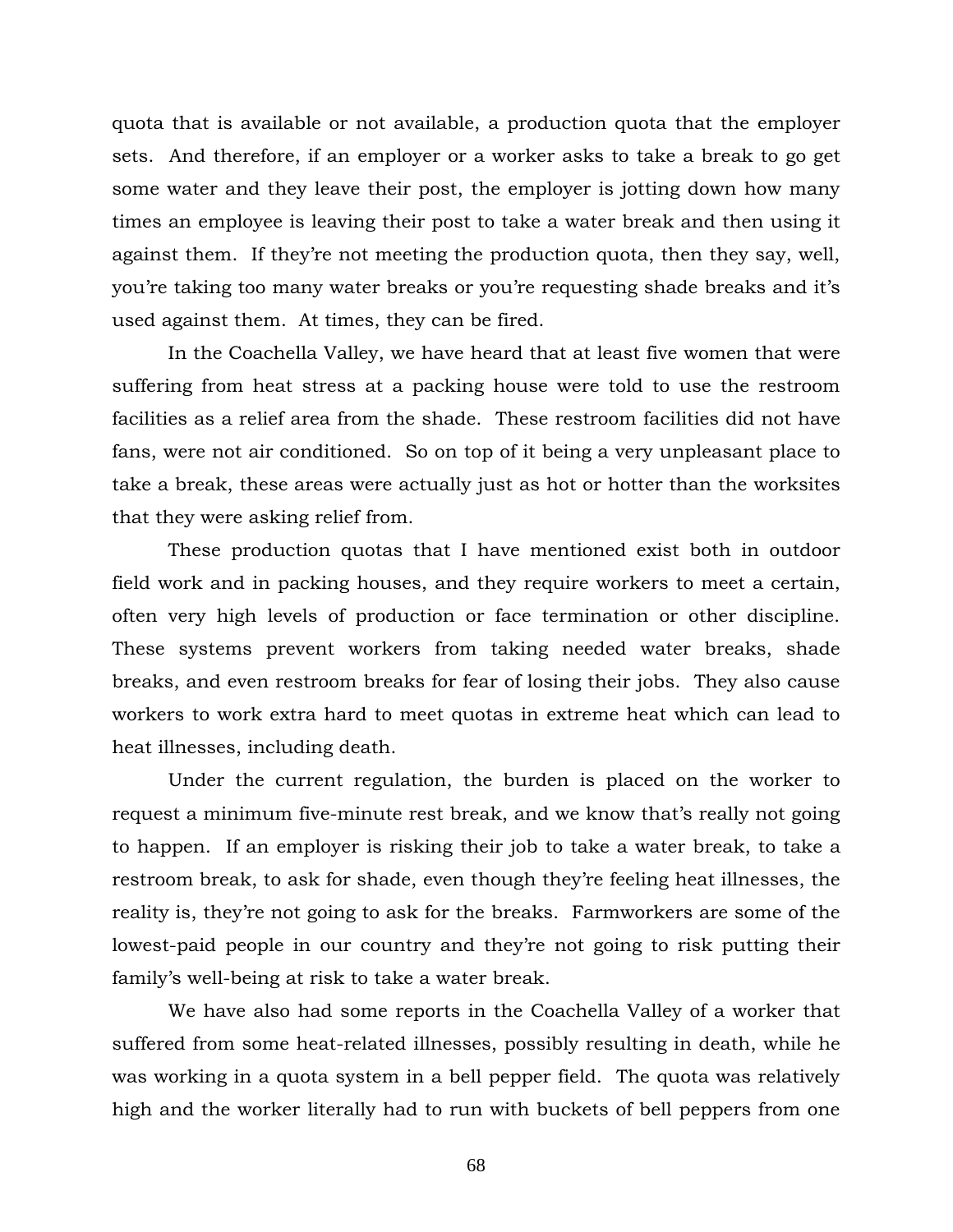end of the field to the other end of the field, not giving him any time to take a water break or to request a relief period under the shade.

We have also had instances where workers have been brave enough to call Cal/OSHA and report violations. But because they don't want to identify themselves by giving their name, they make these calls anonymously, and both workers in Sierra League in some instances have been told by some Cal/OSHA offices that, unless the violation is life threatening, then Cal/OSHA may not be able to investigate. We take this to mean, that if workers call Cal/OSHA to report an employer who has not trained his workers on heat illnesses and symptoms and doesn't want to give their name, then those reports may not be investigated further.

Again, if a worker does not want to give his name to Cal/OSHA, these calls will not take priority. Sierra League has taken calls from workers who have been turned away from Cal/OSHA because they did not want to give their name, and some of these phone calls have had very precise details—locations, exact locations of the work—it's behind this canal; it's next to this tree; this is what we're doing; precise details with names of employers—the information that can be found on a paycheck stub, information on the violations, and yet we're able to find these fields and, you know, it's common that we have from Cal/OSHA that they either can't find the field or that it was an anonymous call and therefore they're not going to place a priority on it, some of the issues that we've been dealing with at Sierra League, what we've seen from workers, what we've seen first hand, when we did these field inspections, and the type of calls that we've been getting.

**SENATOR FLOREZ:** Thank you. That was very thorough. What would you take of the discussion on the enforcement numbers at Cal/OSHA that we mentioned? It was the ratio, in the small amount of enforcement officers compared to the 600,000 farmworkers, 35,000 farms?

**MS. ALVAREZ:** Yeah, I think, that according to the workers and what they've told us, there's definitely not as much enforcement—I'm not exactly sure where exactly the sweeps have been happening, but this season, from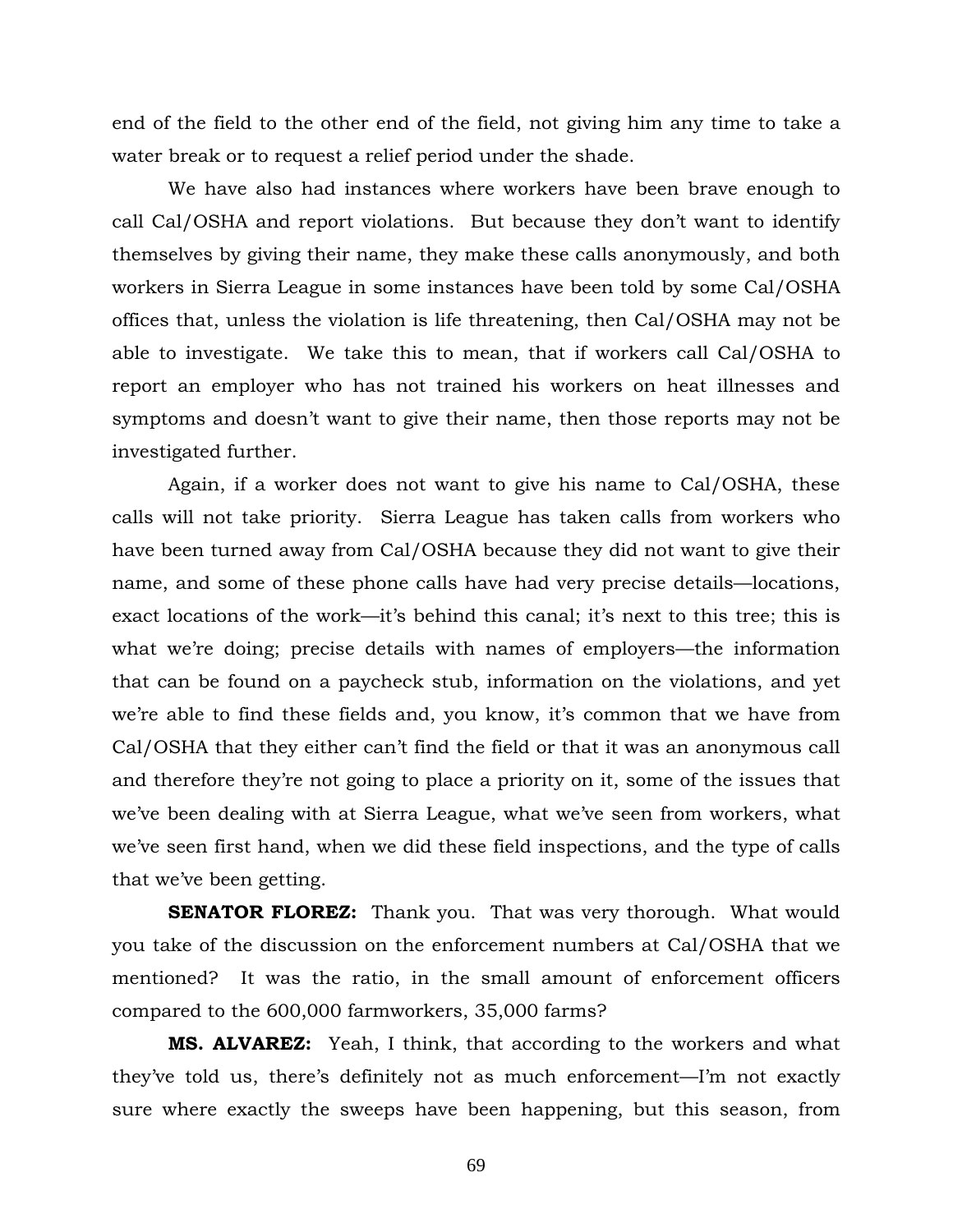what workers have told us, a few of them have seen any Cal/OSHA inspectors out in the fields, if at all.

**SENATOR FLOREZ:** Okay. Thank you.

**MS. ALVAREZ:** One more thing…

**SENATOR FLOREZ:** Yes, of course.

**MS. ALVAREZ:** …I wanted to add, I heard earlier about the shade placement about maybe not being enough room—and especially I think I heard in the large crews. What I've seen in areas where we have crews of about 100, 200 workers, there tends to be a lot more acreage because you only need that many workers if it's a large area of land. And in these areas, there definitely seems to be enough room to have these shade structures. If there's enough room to have a trailer where they're loading pallets of boxes or, you know, whatever it is that they have, there's enough room for a semi-truck to be there and, on top of that, additional tractors. There's definitely enough room to have additional shade structures around.

**SENATOR FLOREZ:** Okay. Thank you.

**MS. ALVAREZ:** You're welcome.

**MS. ESPERANZA ROSS:** Good afternoon. First, I want to thank Senator Florez for his leadership in the past five years on this issue so thank you very much.

As you know, Senator, UFW—oh, sorry—Esperanza Ross on behalf of the United Farm Workers, and here I have Julio Hernandez who will speak in a minute. As you know, Senator, you UFW fought to negotiate heat regulation in 2005. You took a lead in those negotiations with the governor. UFW continues to work on this issue. Unfortunately, since the regulation was adopted in 2005, 11 farmworkers have died. And despite promises from the governor and his administration, of the men and women who work under the sun can rest assured that they are doing everything they can to hold those responsible for violating the heat regulation. The governor and his administration have failed. We are deeply concerned to provide an example of this failure. Giumarra Vineyards is where two farmworkers have died of heat illness in the past five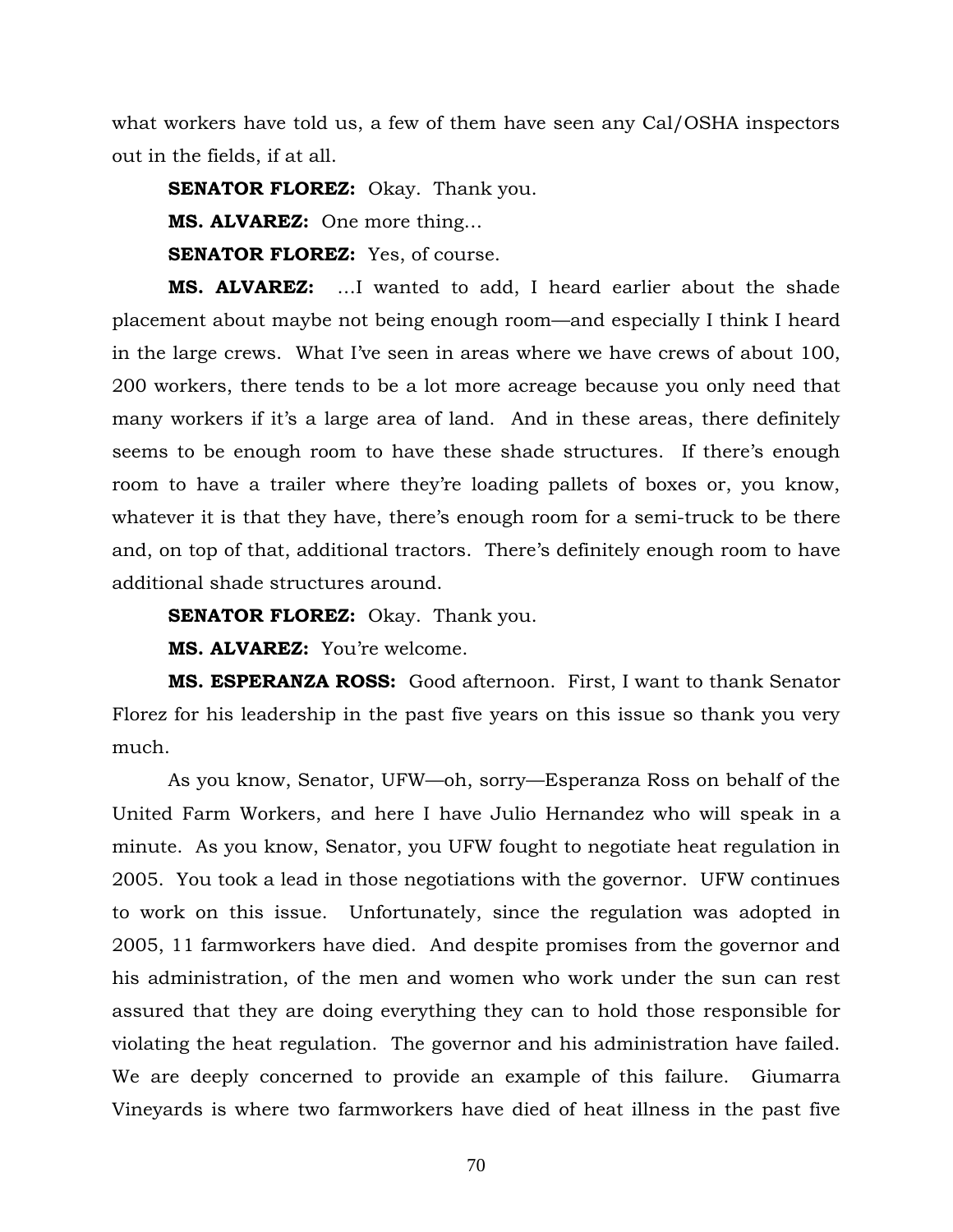years, and more violations of heat illnesses have occurred every year since the heat regulation went into effect.

Julio Hernandez, who works for Giumarra as a grape worker, will share that he filed a complaint with Cal/OSHA last year because farmworkers and his crew were being discouraged from drinking water on a day when the temperature soared. The regulation requires that workers shall be encouraged to drink adequate water, not discouraged or pressured not to drink the water. Cal/OSHA came; they interviewed Julio's crew. His crew shared with Cal/OSHA the pressure from the employer to not drink the water, and yet Cal/OSHA did nothing about it. They did not file any charges.

So with that, I'd like to introduce Julio Hernandez.

**MS. ALVAREZ:** And I'll be doing the translation.

**SENATOR FLOREZ:** Okay.

**MS. ROSS:** We have a translator.

**MS. ALVAREZ:** Okay. Perfect.

**MS. ESMERALDA SERENO:** Good afternoon. My name is Esmeralda Sereno. I'll be translating.

**MR. JULIO HERNANADEZ:** (Through translator) Good afternoon. My name is Julio Hernandez and I work with the company as a farmworker, with the company Giumarra. So I work with Crew No. 59; and for the last five years, we've experienced a lot of pressure from our foreman and a while ago a couple of my workers and myself, we decided to call Cal/OSHA to explain to them what type of injustices the foreman and the contractors were doing to us.

So he said, that after he called Cal/OSHA, five days after they showed up to do an investigation, the worker explained to them thoroughly all the injustices that they were experiencing. Cal/OSHA then made note of all the injustices that the farmworkers told them, and they said they would investigate. They did. They showed up a few days later. One of his colleagues received a letter from them saying that they did not find any violations. And he just expressed, that as a farmworker, they don't know, you know—although laws and the rights that they have—but they feel that, you know, they want to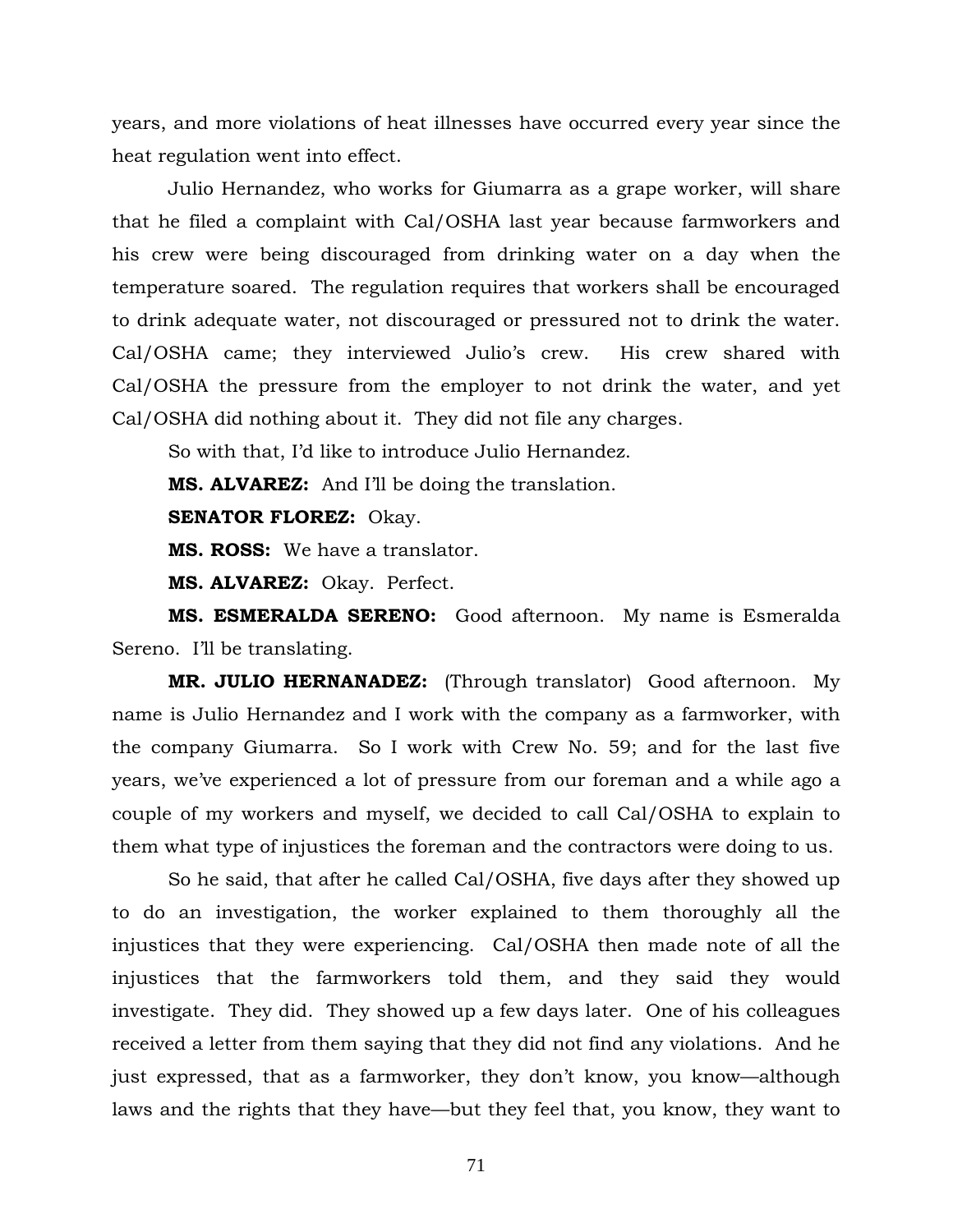go somewhere to explain to them what is happening to them and to get some type of response to help them resolve these injustices.

So he says that a few years back, they started receiving training on how to do the work; and then half hour into the training, they were told by their supervisor and explained the type of, the amount of work that they were expected to do throughout the day and I'm assuming the quantity—so they give him a quota as to how much work they have to, they demand them to do. And he just wants to know where he should be going to, ensure that he has a representation to be able to figure out, you know, what are his rights and how to resolve the issue. So he's had conversations with his other colleagues on the job, and they talk about how they're being treated worse than slaves and working in the shadows where people don't know what type of experiences they're going through. He wants to know where he can go or who he can call to ensure that they are treated the way that they're supposed to. So initially they ask us for a quota; but half hour into our work, they increase the quota and they expect us to be like magicians, to really try to meet these quotas that are unrealistic.

**MR. HERNANDEZ:** (No translator) Thank you, gracias.

**SENATOR FLOREZ:** We have no questions after that. Thank you for coming in and we'll have the other panel come in. Thank you. Gracias.

 Okay. We have the last panel. Bryan Little, the director of Labor Affairs, California Farm Bureau, and Guadalupe Sandoval, Managing Director, the California Farm Labor Contractor Association. Good afternoon.

**MR. BRYAN LITTLE:** Thank you, Mr. Chairman.

**SENATOR FLOREZ:** Thank you.

**MR. LITTLE:** Chairman Florez and Chairman DeSaulnier, thank you for the opportunity to appear today. The safety of our agricultural workforce is a high priority for the California Farm Bureau Federation and our membership, which includes more than 31,000 farm families.

 California Agriculture and the Department of Industrial Relations have worked together to achieve two goals. First, to educate and train agricultural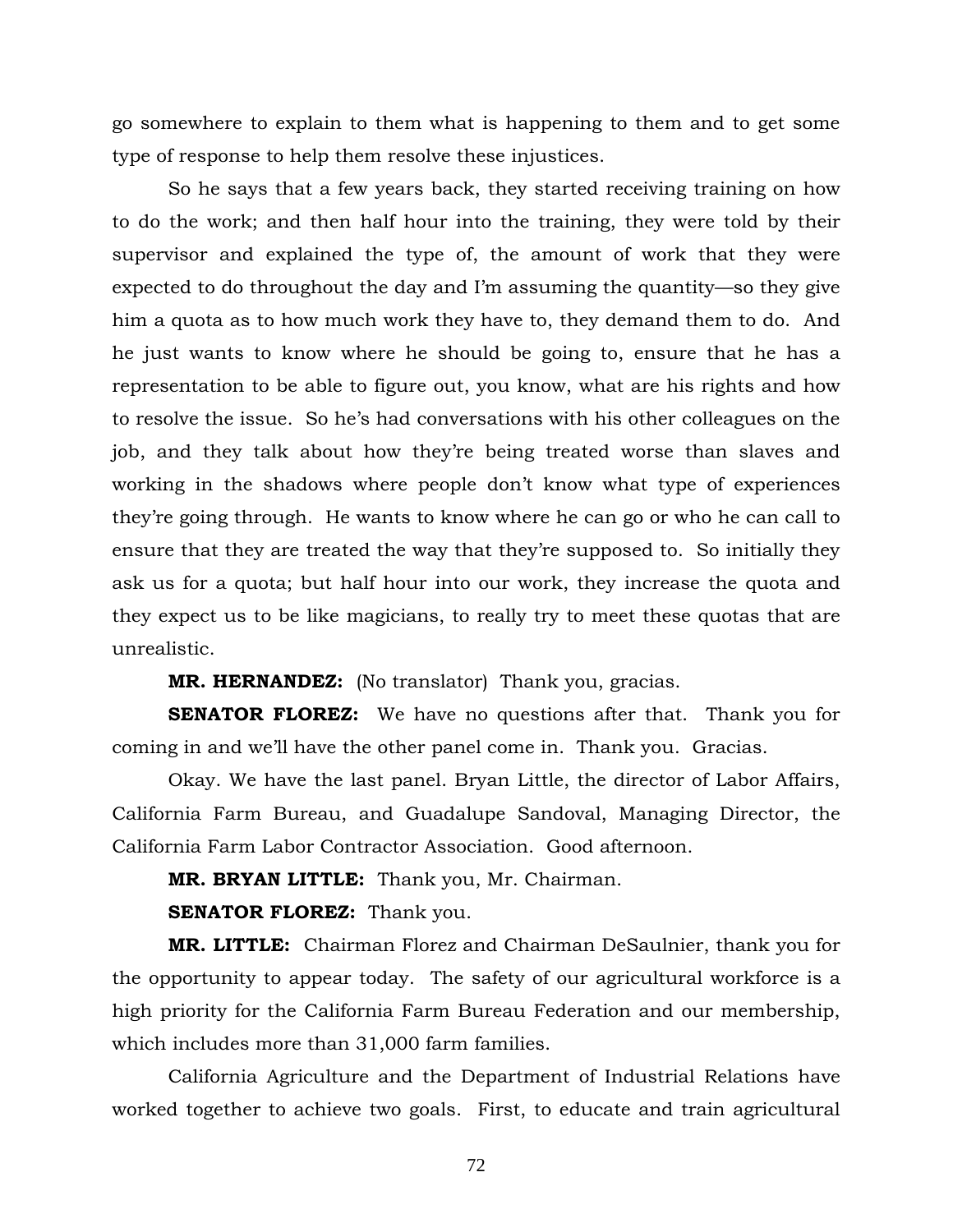employers, supervisors, farm labor contractors, and agricultural employees about heat illness and about compliance with the 2005 heat illness protection standard; our second goal has been to work with OSHA, to clarify the standards requirements, and to provide specific guidance to our members on how to comply with heat-illness rules. In 2008, we and other ag organizations train nearly 900 farm employers, including more than 350 farm labor contractors, who in turn employed more than 200,000 farmworkers. By 2009, by focusing on larger venues and fewer sites, we were able to train nearly 2,000 people who in turn employed 400,000 farmworkers. Thus far in 2010, we've organized training for more than 1,200 growers, supervisors, and farm labor contractors. And this, of course, does not include training offered by workers' compensation insurers or the Division of Occupational Safety and Health. Our goal for 2010 is to exceed the number of people we trained in 2009.

 Farm labor contractors completing this training received personalized certificates with the contractor's name and state license number. The Farm Bureau and our partners encouraged farm employers to contract for workers exclusively with contractors who could produce the certificate. The Farm Bureau also has individually worked to educate people working in agriculture. During the heat seasons in 2008 and 2009, the Farm Bureau's Rural Health and Safety Committee produced and paid for educational radio ads on Spanish-language radio stations throughout the state, and we've printed and distributed nearly a quarter of a million bilingual heat-illness prevention brochures in the last few years.

 In 2008, California agriculture approached the Igloo Corporation of Houston, Texas, and suggested they produce water coolers with heat-illness information printed directly on them. The front of the cooler features an embossed bilingual warning for workers about how to protect themselves from heat illness. These heat-illness education coolers can now be found on farms throughout the state. Demand for ways to convey this message is still strong, and we've recently offered the same message on decals to retrofit existing coolers. In addition, we offer a number of other training and education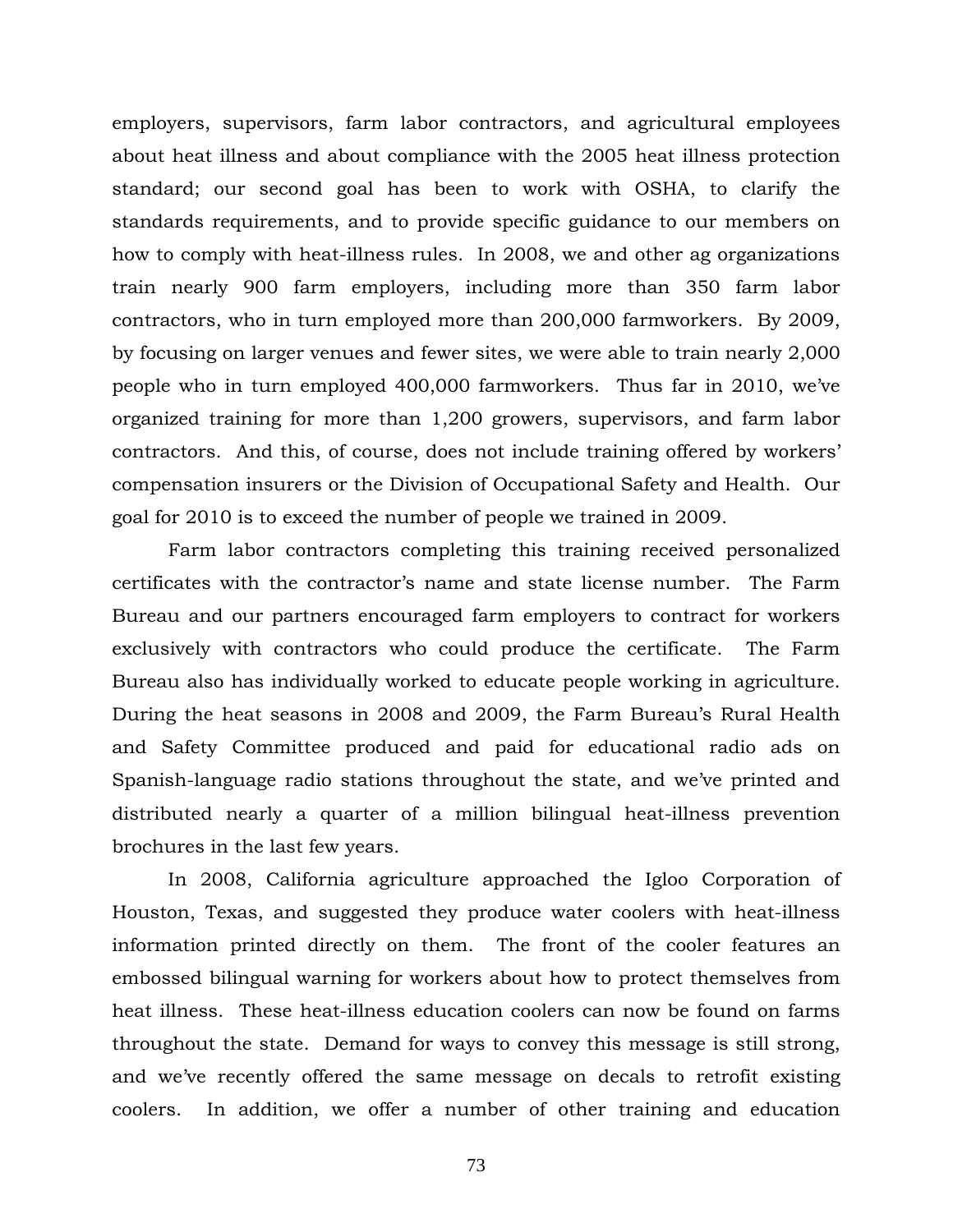resources to help agricultural employers and our members to comply with the heat-illness prevention standard.

 The Farm Bureau has also worked closely with the agency to answer questions from agricultural employers. In response in 2008, the division produced question-and-answer guidance to allow the agency to better educate and train its own staff and to allow us to better advise agricultural employers. As a result, the division staff have told us they've seen widespread compliance with the water-and-shade requirements of the heat-illness prevention standard. In late spring 2009, the division sought to have the Standards Board adopt a regulation generally reflecting that question-and-answer guidance. California agriculture was the only industry to offer support for that revision. Unfortunately, the Standards Board did not see fit to act on the division's proposal at that time, but we're hopeful the agency at its August meeting will approve a similar division proposal which we unequivocally support.

 In summary, California agriculture as a whole has been active in educating and training California farm employers about heat-illness prevention and compliance with the standard, providing resources to support farm employers in those regards and working with the division to approve the standard. As a result, we were fortunate that we had no heat-illness fatalities in 2009, and we will continue to work to educate farm employers, workers, supervisors, and to work with our industry partners in the division to prevent heat illness in the future.

Thank you for your time and your attention.

**SENATOR FLOREZ:** Thank you. Okay.

**MR. GUADALUPE SANDOVAL:** Chairman Florez, Chairman DeSaulnier, thank you for this opportunity to comment on this issue of great importance to the agricultural industry, as it should be for all industries. Although I have knowledge of occupational health and safety and heat-illness prevention efforts in a wide range of industries, I'll limit my commentary to the industry that I'm most familiar with and which appears to be the focus of today's hearing agriculture.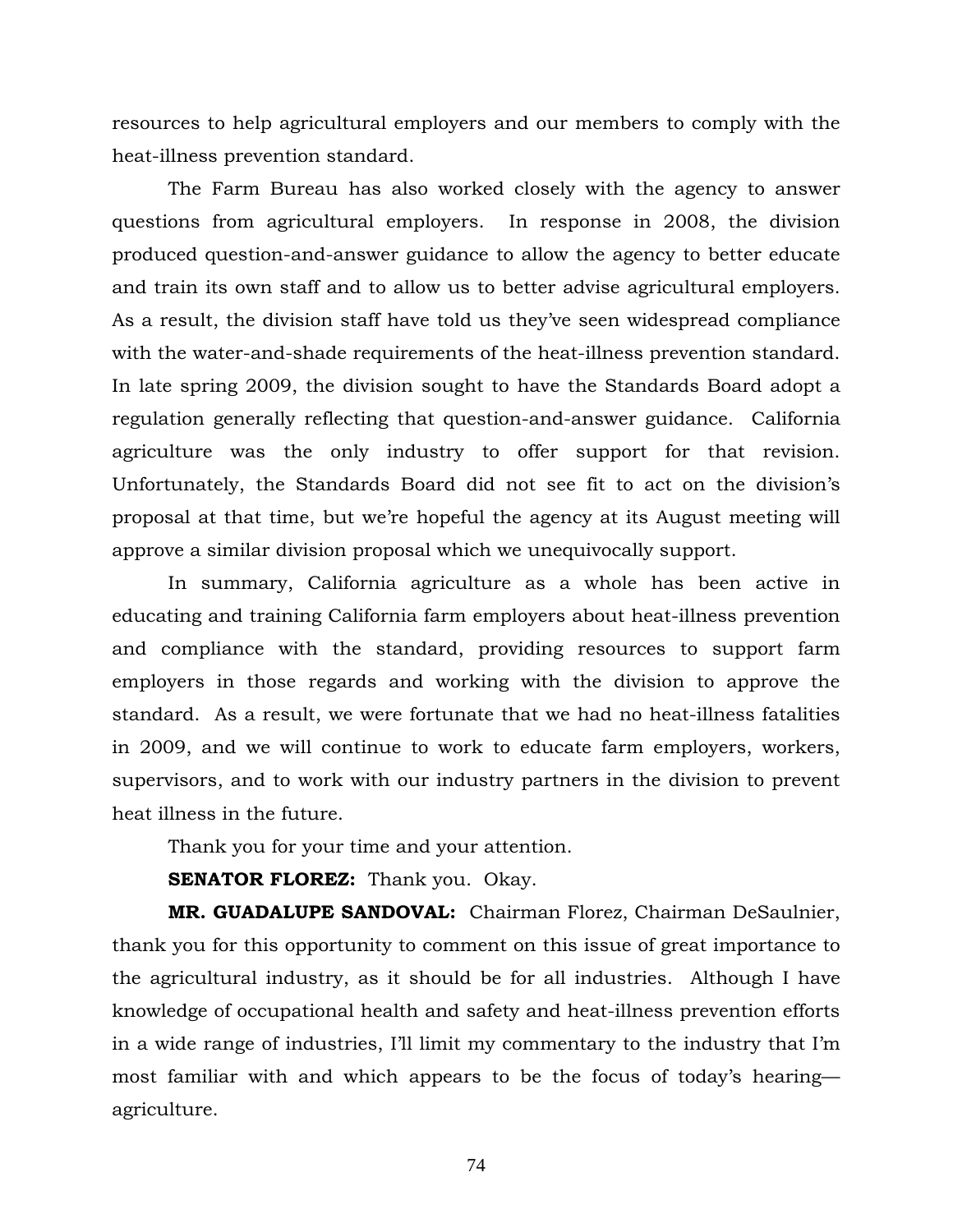As managing director of the California Farm Labor Contractor Association, which is a new association that just formed last year with a few members and as an occupational health and safety consultant in the industry for over 20 years, I'm well aware of the hazards faced by dedicated and hardworking individuals who toil in the fields. In my youth, I also performed a wide range of farm work in the San Joaquin Valley and a first-hand knowledge of the hazards such as the heat. The California Farm Labor Contractors Association was founded on the principal that all farmworkers have the right to a safe, healthy, and respectful workplace. We believe that it's to the benefit of workers, employers, and our society as a whole to ensure the safety of our workforce. We agree that it's our duty to protect our most valuable assets, our workers.

 In recent years, we've become increasingly aware of the hazards of heat illness. However, the vast majority of contractors and growers have never had a worker who became sick as a result of heat exposure. In the many years that my large family—five brothers, three sisters, and two parents—while we were performing farm labor, we never had a member become ill due to heat illness. We picked cherries, we picked apricots, boysenberries, peaches, and tomatoes in the heat in the Central Valley. These were difficult, dirty, hot jobs, but our experience was, they can be performed without undue risk to the worker.

 The current Cal/OSHA regulation, Section 3395, Title VIII of the California Code of Regulations, is somewhat onerous in its requirements to provide extensive training, constant replenishment of drinking water, adequate shade, emergency procedures, and detailed written programs. The requirements are extensive, but the agricultural industry has embraced the regulation and supports Cal/OSHA's ongoing efforts to protect our workers. Unlike representatives of some other industries, we agree that these requirements will be helpful in providing additional protections to our workforce. The agricultural employer community, including the farm labor contractors, has been supportive of Cal/OSHA in the ongoing rulemaking process.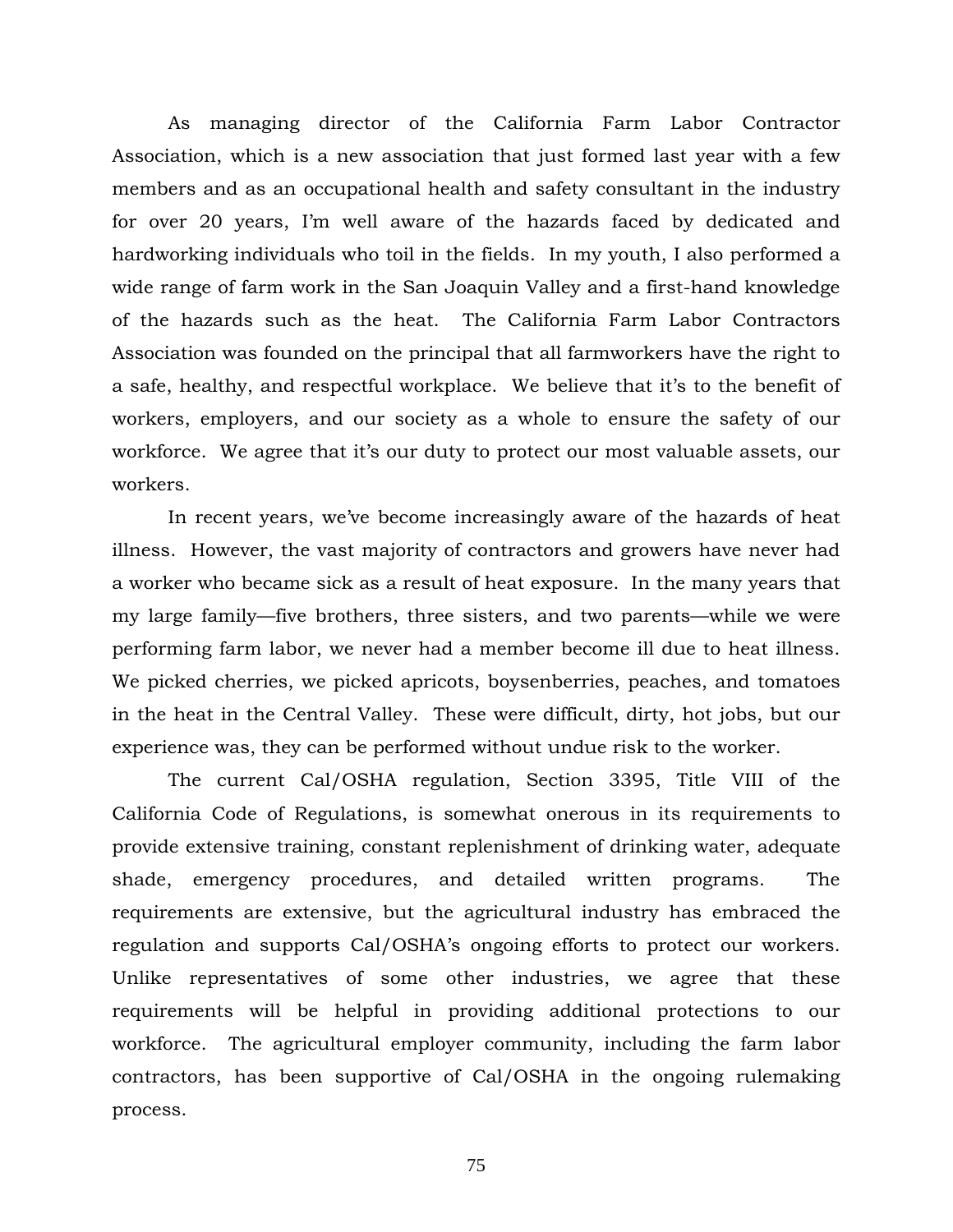We welcome the March 2009 question-and-answer document which helped to clarify details of the regulation. We provided testimony in November 2009 to the Cal/OSHA Standards Board in support of the amended heat-illness prevention regulation which the board failed to adopt at that time. We continue to support revisions that Cal/OSHA proposes for the Standards Board hearing next month. The agricultural industry will continue in its efforts to educate employers on how to fully comply with this regulation, whatever its final form may be.

 Over the past four years, a wide range of organizations, such as Farm Bureau, FELS, AgSafe, State Compensation Insurance Fund, and our California Farm Labor Contractor Association, have conducted extensive outreach to the agricultural community. This includes training for thousands of growers, labor contractors, supervisors, and workers. Cal/OSHA representatives have generously donated their time to dozens of seminars around the state. Cal/OSHA has also recently funded the public information campaign, Noventa y Nueve Calor, to provide radio, TV, print, and other outreach to the farmworker community. I cannot recall a workplace safety issue that has garnered as much attention or resulted in so many organizations and individuals conducting educational outreach to the agricultural community. I believe you have already heard from Cal/OSHA representatives regarding the level of enforcement staff and activities dedicated to this regulation. The education's there, the enforcement's there, and the motivation's there to protect the farmworkers of California.

 The death of Maria Isabel Vasquez Jimenez in May of 2008 was a serious wakeup call as to the potential hazards of work in escalating temperatures. The ensuing wave of targeted enforcement, with the threat of Orders Prohibiting Use, OPUs, or shut-down orders, has resulted in a new landscape in agriculture. It's a landscape that's dotted with portable shade structures and large numbers of Igloo water coolers. Take a ride down Highway 99, I-5, or any other route through farmland and you'll see a wide variety of portable shades, from popups to manufactured shade on wheel to the more extensive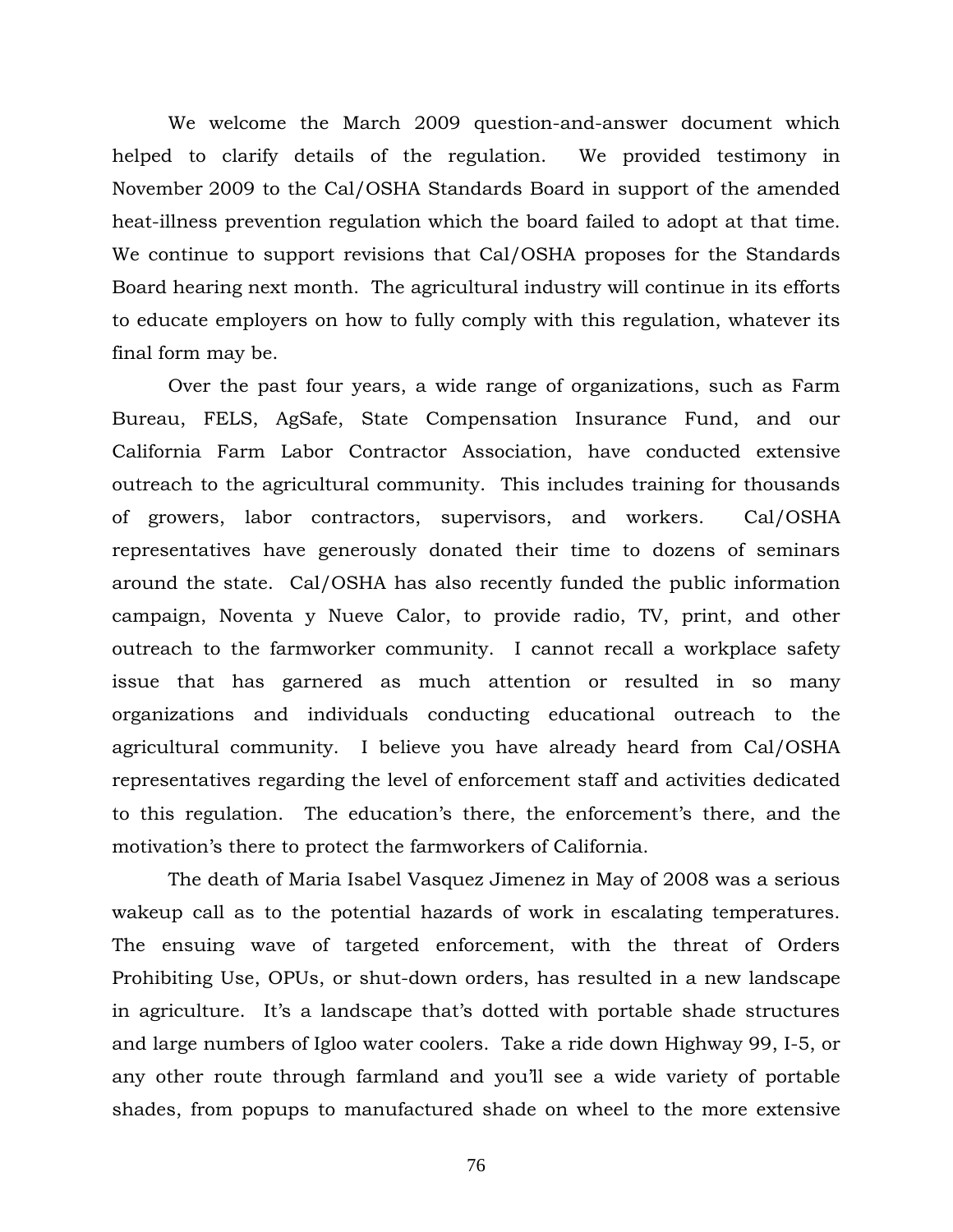and expensive cool-down structures with misting fans and emergency decontamination facilities.

 We didn't see much of that a few years ago, but the message is getting through and the employers are beginning to comply to the best of their ability. The regulation is strict, but many farm labor contractors are going well beyond those requirements. While there's no requirement to stop at any specified temperature, many contractors will stop their crews when temperatures reach 95 degrees. It is safer, and they notice a decrease in productivity once they reach those temperatures anyway.

 Others will work only until the temperature reaches 100 degrees. This seems to be the new norm in agricultural work in most of California. Unfortunately, this will not be the norm in the Imperial Valley where temperatures reach 95 by mid morning during the hot summer months. I was just in Yuma yesterday, and temperatures were about 112 over there. People were working. Fortunately, it seems that these workers are acclimated to the heat.

 Several contractors have indicated they strongly encourage workers to ignore fashion trends and not wear those dark-colored hoodies popular among younger workers. Many contractors have increased their payrolls to include workers dedicated to replenishing drinking water supplies for workers, often driving ATVs or mules—mules, not the animals but mules the vehicles—with water jugs directly out to the work crews. We're making progress. After several years of multiple heat-related deaths in agriculture and other industries, in 2009, we saw that death rate tumble to zero. This is an incredible success story, pointing to the value and effectiveness of education and enforcement efforts. This year, I'm not aware of any worker deaths conclusively linked to heat illness. We're determined that this trend will continue.

 Agriculture, as with all other industries, comes with its inherent risks. I believe that the risk of fatalities and serious heat illness from heat exposure has been significantly reduced through the regulatory and educational efforts undertaken in recent years. We understand the consequences of a screw up.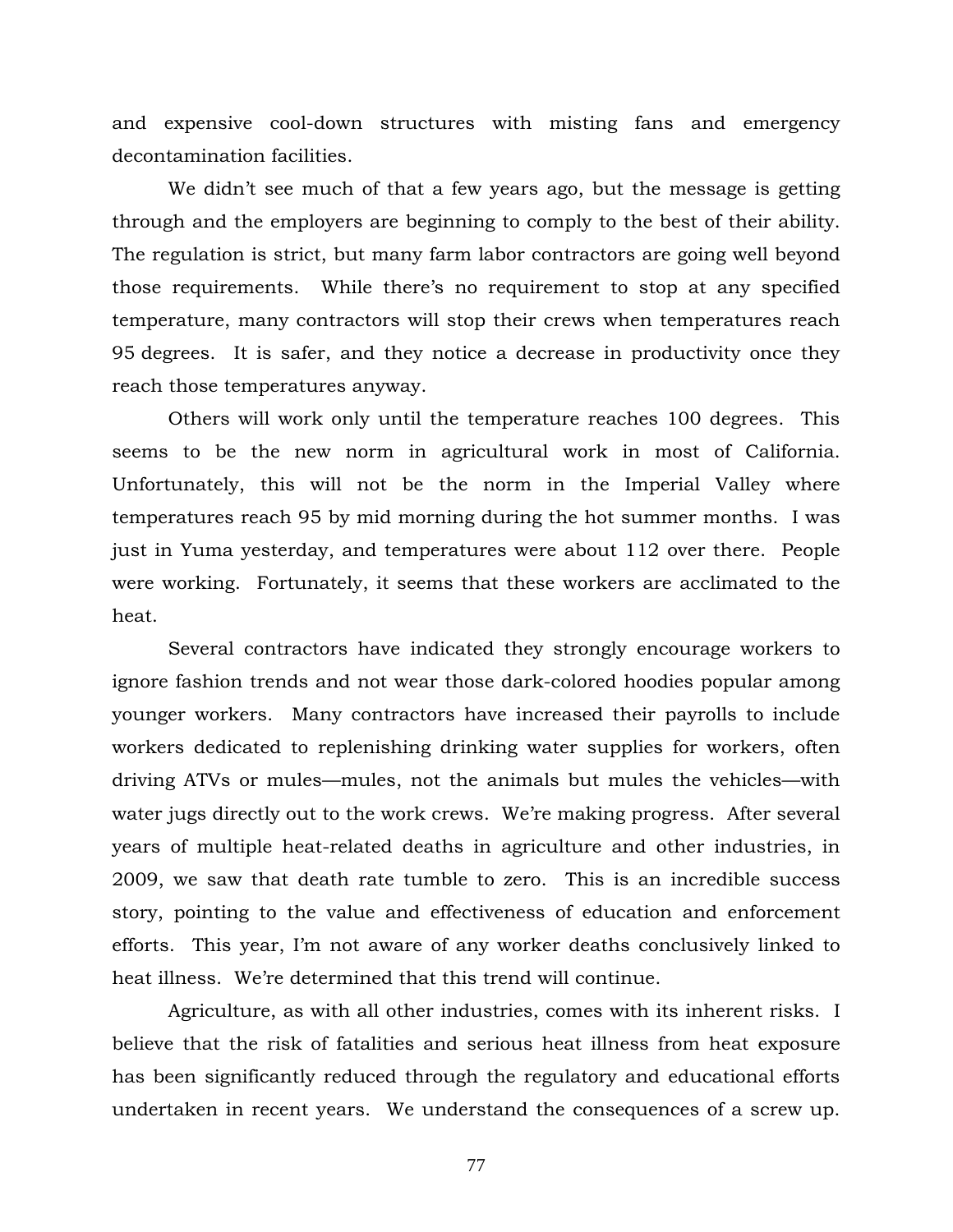We're not perfect but we are getting a lot better. Agricultural employers will continue to maximize our efforts to provide healthful workplaces for the workers who toil to put food on our tables.

Again, thank you for this opportunity to provide this testimony.

**SENATOR FLOREZ:** Thank you very much. I don't have a lot of questions. Let me just first ask a threshold question to either of you. Do you favor having heat regs that are, that we actually agree with, that we have come to some agreement with, conclusions on, to put in statute, or to keep it at the regulatory level?

**MR. LITTLE:** I think that it—I think that you created an agency, Cal/OSHA, to house the expertise necessary to write regulations and to enforce regulations. I think that if you put standards and statute, it takes away the flexibility of the agency to be able to address changing conditions and situations. And as such, I think it makes more sense to allow the agency to exercise its expertise and exercise its statutory mission and to create regulations presented in the Standards Board for approval.

**SENATOR FLOREZ:** Okay. So I'm to take that you like—you wouldn't want to see this in statute, even though you may have come to some agreement. You may come to some agreement on it.

**MR. LITTLE:** I think it's probably, should conditions change in the future, it's probably going to be easier, or if we can learn more about heat illness, it's going to be easier to revise the regulation that fits into the California Code of Regulations than it would be if it's in the California Labor Code.

**SENATOR FLOREZ:** Okay. Are there anything in the regulations that are vague to you at this point in time that need clarification, and what are those?

**MR. LITTLE:** One thing we're struggling with right now is giving agricultural employers a good definition of what is *close as practical* means, and what we're telling them right now is, put the water in the shade as close as you can possibly get it and monitor where it is and where your crews are throughout the day, and make sure its as close as you can have it be without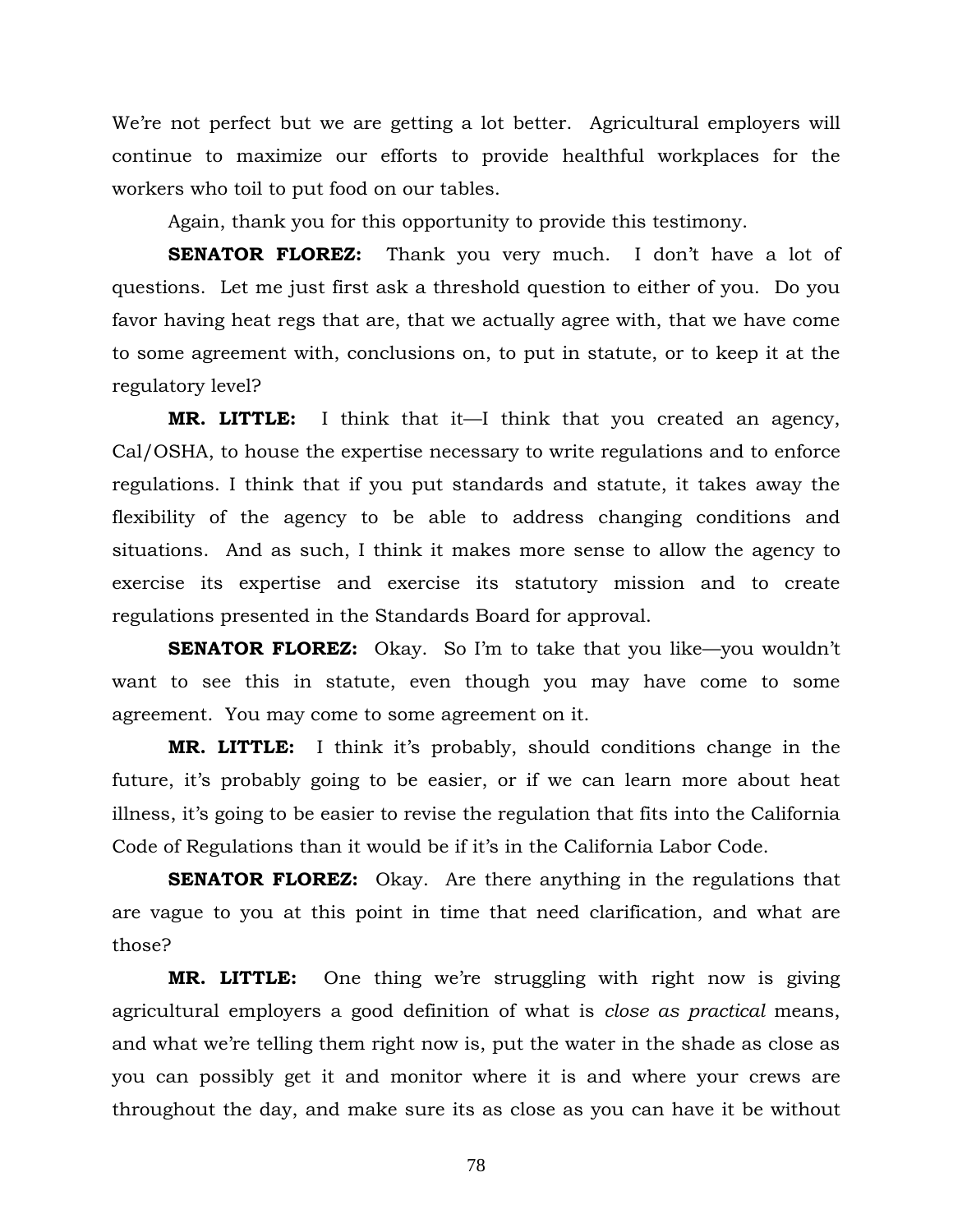them literally tripping over it. And if you can, make provisions for workers to be able to carry water with them as they work, in small thermoses or some other, by some other means.

**SENATOR FLOREZ:** And just to finish the regulation discussion, so you can't have regulations on top of a statute or the statute laid some very bare minimums in terms of what should be provided? You couldn't have regulations on top of that?

**MR. LITTLE:** I'm not—well, I'm not an attorney so I don't think I'm qualified to answer that question.

**SENATOR FLOREZ:** Okay. And what would change, from your perspective, in terms of, you know, that you would be worried about having it in statute?

**MR. LITTLE:** Again, I think it might take away the flexibility that the agency has now to be able to recommend changes to the board and ask the board to approve them.

**SENATOR FLOREZ:** And, of course, the board, we always hit some point where we can reach agreement, hard-fought agreement. But if the board is appointed by the governor and there's a new governor and the board, you know, isn't necessary reflective of the past governor's appointments, I mean, does that, would you be fine with that if indeed it's a different administration with maybe a different perspective? Wouldn't we want to lock in whatever hard-fought agreement we might have today?

**MR. LITTLE:** I think the agency has in the past exercised its expertise and used its expertise to try to write a regulation that makes sense, and we have tried to train our people and educate our people to be able to be in compliance with that regulation. And so should a future board and a future agency decide to go on a different direction than we've been going in the past, we will do our best to try to both engage them in that process and then to educate our agricultural employers in making sure that they're in compliance with that standard.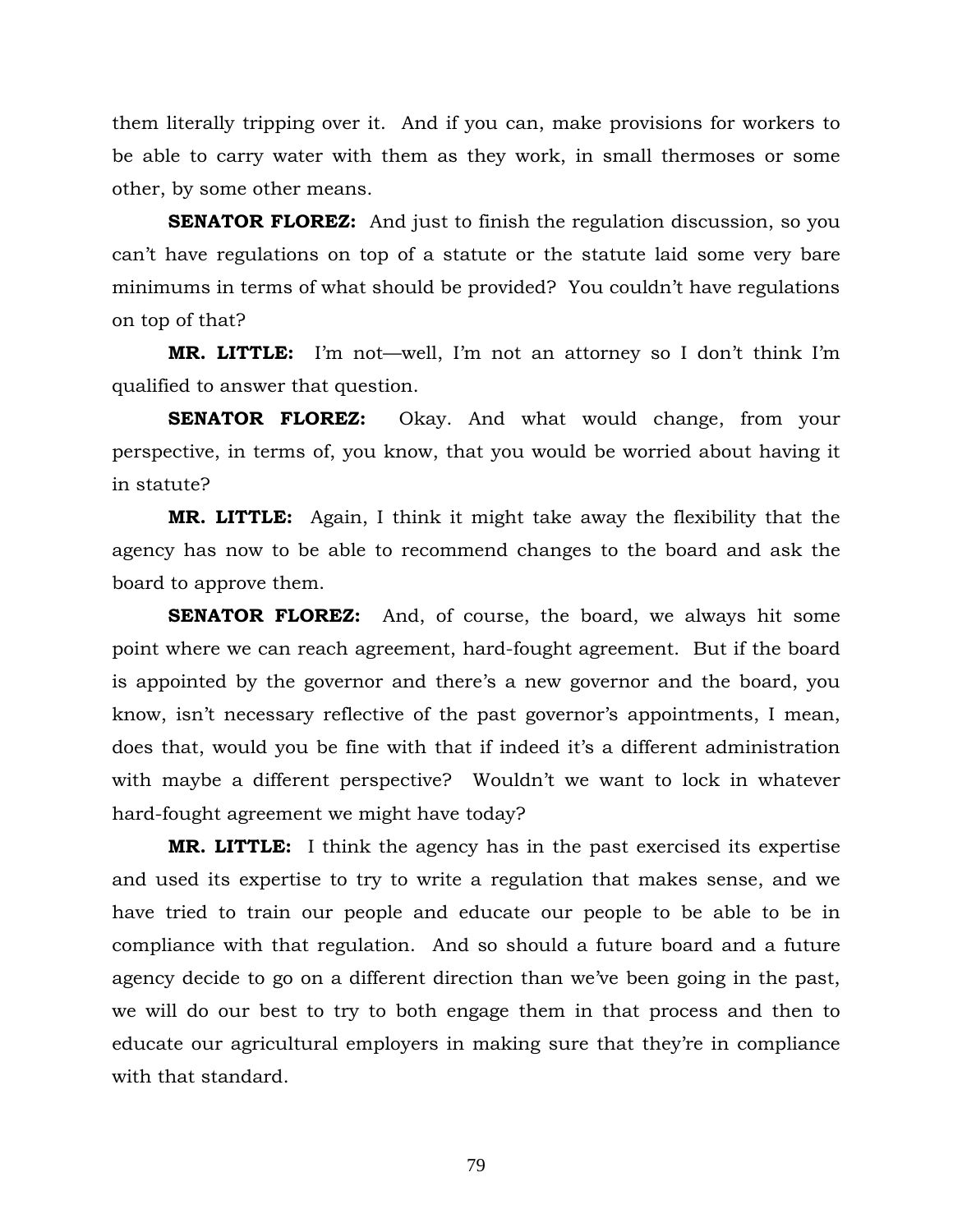**SENATOR FLOREZ:** And in terms of the discussion we had earlier about shade and it being all possible in terms of 25 percent versus 100 percent, I'd like to get your perspective on that. Where are you folks on that particular—do you like the current approach, 25 percent? Should it be 100 percent, 75 percent? How do you view that, the discussion we had earlier?

**MR. LITTLE:** I prefer to defer to the agency and their expertise on how much shade should be out there at any given time. We have taken the position, that whatever the regulation is, we're educating employers to be in compliance with it, and we don't ever condone noncompliance and we encourage compliance at every opportunity. If I had a dime for every time I said, put the shade up, put the shade up—please put the shade up—I might not be able to retire but I could probably buy a nice putter.

**SENATOR FLOREZ:** Okay. So in other words, you don't see workers asking to put the shade up very often?

**MR. LITTLE:** No. What I have recommended to employers is, even if it's below 85 degrees and the current guidance from the agency doesn't require shade to be up at temperatures below 85 degrees, we've advised employers to go ahead and put the shade up, to have it there, because you never know what the weather might do; it can be very unpredictable, and it's better just to have it there as insurance.

## **SENATOR FLOREZ:** Okay.

**SENATOR DeSAULNIER:** I have a couple of things, defer to your expertise on this, Senator Florez, but as a relative newcomer to it. So in the time that you've been able to have these successes, any feedback in terms of profitability from employers or contractors? When people argued against these kind of regulations, it was a burden to some businesses. Have you gotten feedback, that now that they're implemented, the things they, some of them, the regulated community might have said would be too great a burden? Have they come to fruition? Pardon of the use of the word. You sort of indicated, both of you, in your testimony, that what's good for the employee is good for the employer as well, which we hope is true.